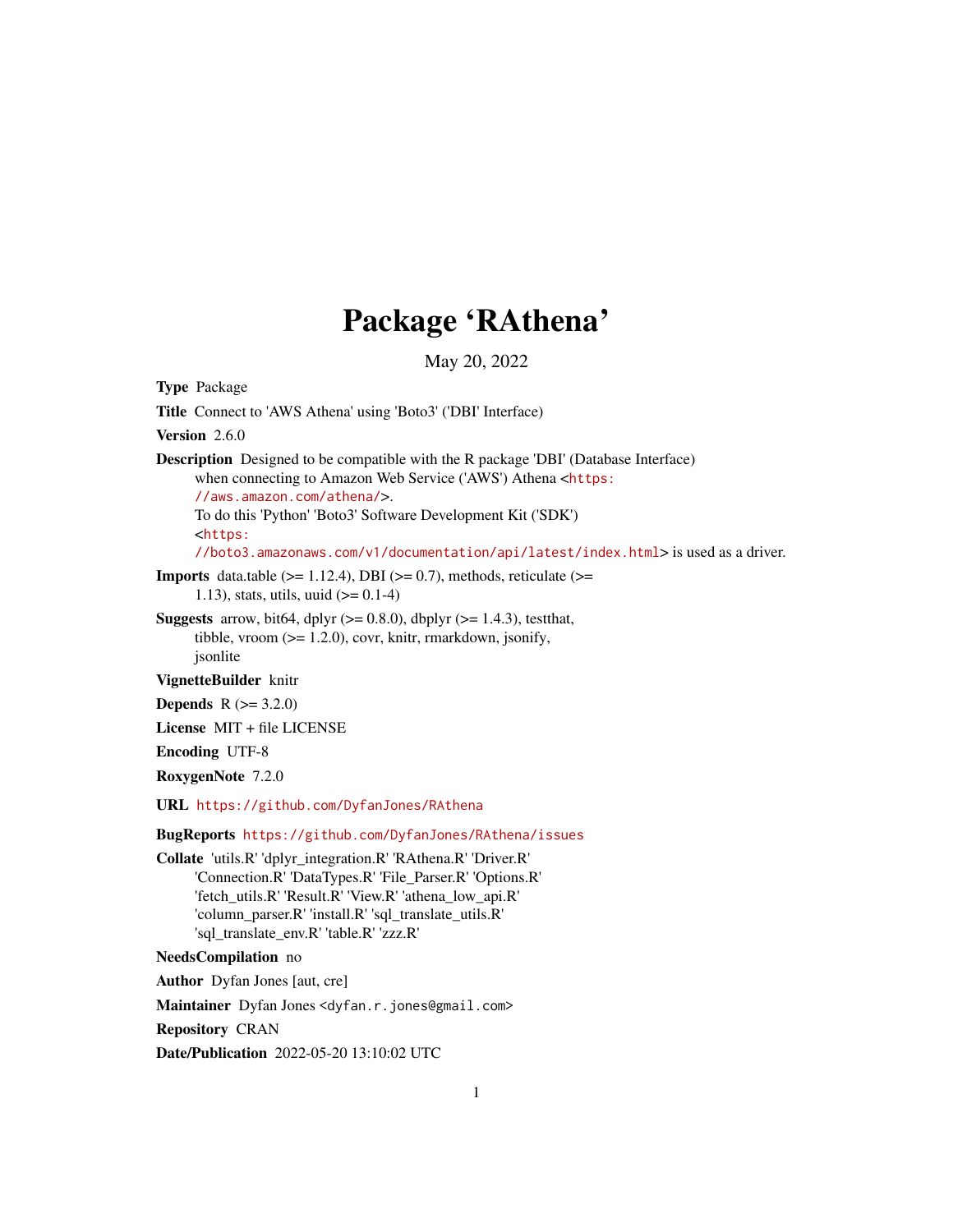# R topics documented:

| $\overline{3}$                                                                                                        |
|-----------------------------------------------------------------------------------------------------------------------|
| $\overline{4}$                                                                                                        |
| 5                                                                                                                     |
| 6                                                                                                                     |
| 9                                                                                                                     |
| $backend_d bplyr_v2 \ldots \ldots \ldots \ldots \ldots \ldots \ldots \ldots \ldots \ldots \ldots \ldots \ldots$<br>10 |
| 11                                                                                                                    |
| 12                                                                                                                    |
| 13                                                                                                                    |
| 17                                                                                                                    |
| 18                                                                                                                    |
| 20                                                                                                                    |
| 21                                                                                                                    |
| 22                                                                                                                    |
| 23                                                                                                                    |
| 24                                                                                                                    |
| 25                                                                                                                    |
| 26                                                                                                                    |
| 27                                                                                                                    |
| 28                                                                                                                    |
| 29                                                                                                                    |
| 30                                                                                                                    |
| 31                                                                                                                    |
| 32<br>$dbplyr\_edition \ldots \ldots \ldots \ldots \ldots \ldots \ldots \ldots \ldots \ldots \ldots \ldots \ldots$    |
| 33                                                                                                                    |
| 34                                                                                                                    |
| 35                                                                                                                    |
| 36                                                                                                                    |
| 37                                                                                                                    |
| 39                                                                                                                    |
| 39                                                                                                                    |
| 41                                                                                                                    |
| 42                                                                                                                    |
| 43                                                                                                                    |
|                                                                                                                       |
| 45                                                                                                                    |
| 47<br>sqlCreateTable                                                                                                  |
| 49<br>sqlData                                                                                                         |
| 50                                                                                                                    |
| 50                                                                                                                    |

**Index**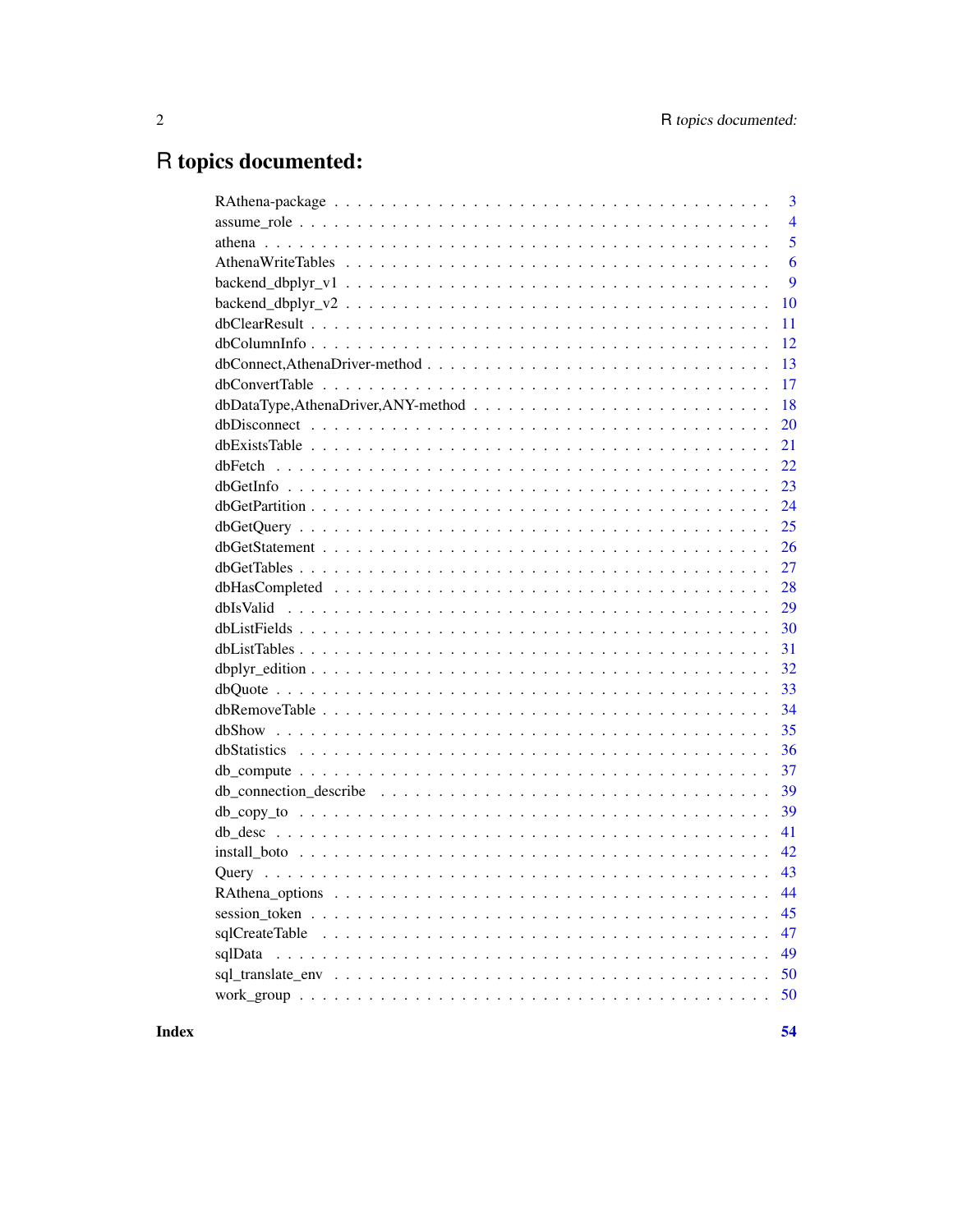<span id="page-2-0"></span>

## Description

RAthena provides a seamless DBI interface into Athena using the python package [Boto3.](https://boto3.amazonaws.com/v1/documentation/api/latest/index.html)

#### Goal of Package

The goal of the RAthena package is to provide a DBI-compliant interface to [Amazon's Athena](https://aws.amazon.com/athena/) using Boto3 software development kit (SDK). This allows for an efficient, easy setup connection to Athena using the Boto3 SDK as a driver.

#### Installation

Before starting with RAthena, [Python](https://www.python.org/) is require to be installed on the machine you are intending to run RAthena.

## AWS Command Line Interface

As RAthena is using Boto3 as it's backend, [AWS Command Line Interface \(AWS CLI\)](https://aws.amazon.com/cli/) can be used to remove user credentials when interacting with Athena.

This allows AWS profile names to be set up so that RAthena can connect to different accounts from the same machine, without needing hard code any credentials.

#### Author(s)

Maintainer: Dyfan Jones <dyfan.r.jones@gmail.com>

#### See Also

Useful links:

- <https://github.com/DyfanJones/RAthena>
- Report bugs at <https://github.com/DyfanJones/RAthena/issues>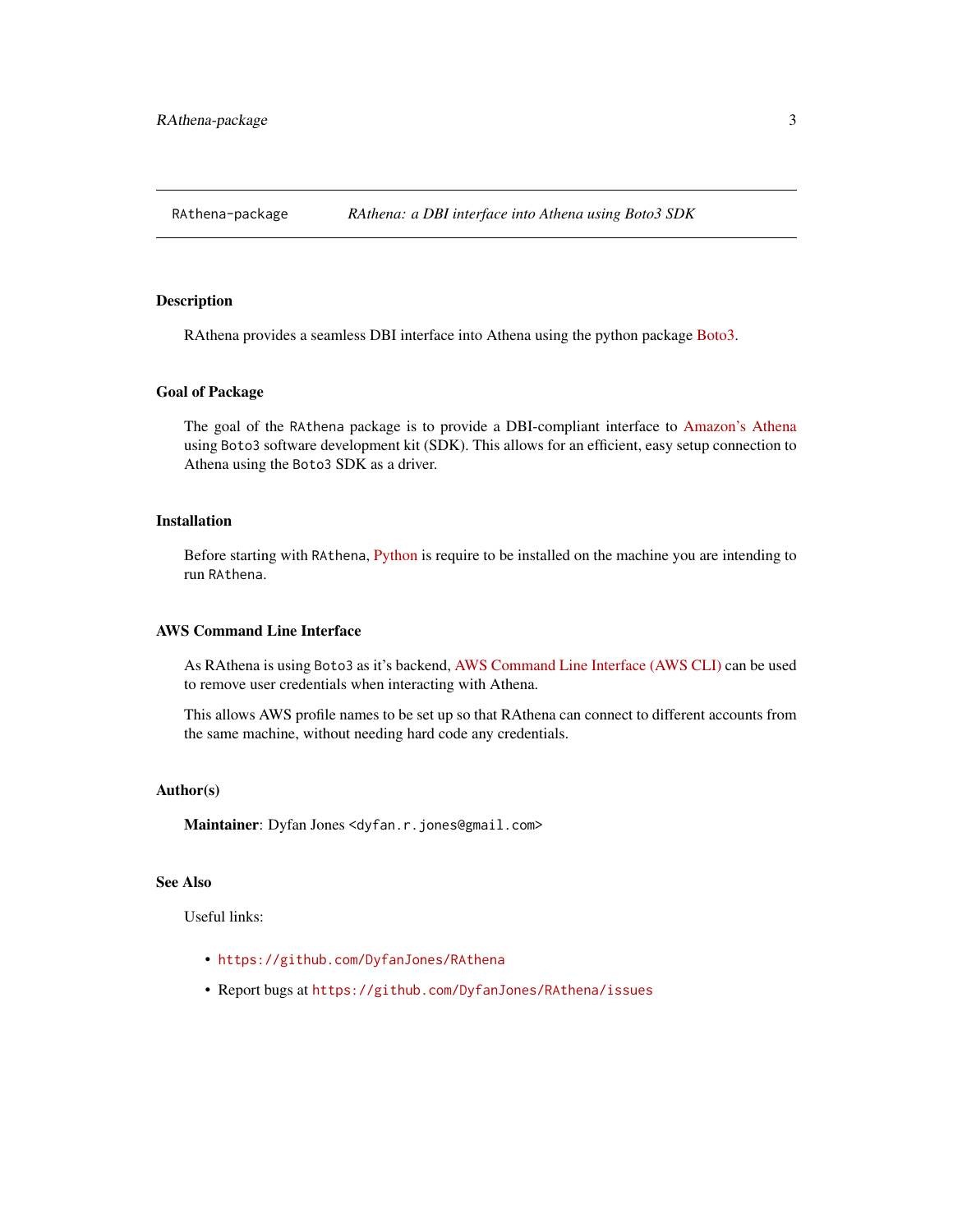<span id="page-3-0"></span>

#### Description

Returns a set of temporary security credentials that you can use to access AWS resources that you might not normally have access to [\(link\)](https://boto3.amazonaws.com/v1/documentation/api/latest/reference/services/sts.html#STS.Client.assume_role). These temporary credentials consist of an access key ID, a secret access key, and a security token. Typically, you use AssumeRole within your account or for cross-account access.

#### Usage

```
assume_role(
 profile_name = NULL,
  region_name = NULL,
  role_arn = NULL,
  role_session_name = sprintf("RAthena-session-%s", as.integer(Sys.time())),
  duration_seconds = 3600L,
  set_env = FALSE
)
```
## Arguments

| profile_name      | The name of a profile to use. If not given, then the default profile is used. To<br>set profile name, the AWS Command Line Interface (AWS CLI) will need to be<br>configured. To configure AWS CLI please refer to: Configuring the AWS CLI.                                       |
|-------------------|------------------------------------------------------------------------------------------------------------------------------------------------------------------------------------------------------------------------------------------------------------------------------------|
| region_name       | Default region when creating new connections. Please refer to link for AWS re-<br>gion codes (region code example: Region = EU (Ireland) region_name = $"eu-west-1"$ )                                                                                                             |
| role_arn          | The Amazon Resource Name (ARN) of the role to assume (such as $arn:aws:sts::123456789012:assum$                                                                                                                                                                                    |
| role_session_name |                                                                                                                                                                                                                                                                                    |
|                   | An identifier for the assumed role session. By default 'RAthena' creates a ses-<br>sion name sprintf("RAthena-session-%s", as.integer(Sys.time()))                                                                                                                                 |
| duration_seconds  |                                                                                                                                                                                                                                                                                    |
|                   | The duration, in seconds, of the role session. The value can range from 900<br>seconds (15 minutes) up to the maximum session duration setting for the role.<br>This setting can have a value from 1 hour to 12 hours. By default duration is set<br>to $3600$ seconds $(1$ hour). |
| set_env           | If set to TRUE environmental variables AWS_ACCESS_KEY_ID, AWS_SECRET_ACCESS_KEY<br>and AWS_SESSION_TOKEN will be set.                                                                                                                                                              |
|                   |                                                                                                                                                                                                                                                                                    |

## Value

assume\_role() returns a list containing: "AccessKeyId", "SecretAccessKey", "SessionToken" and "Expiration"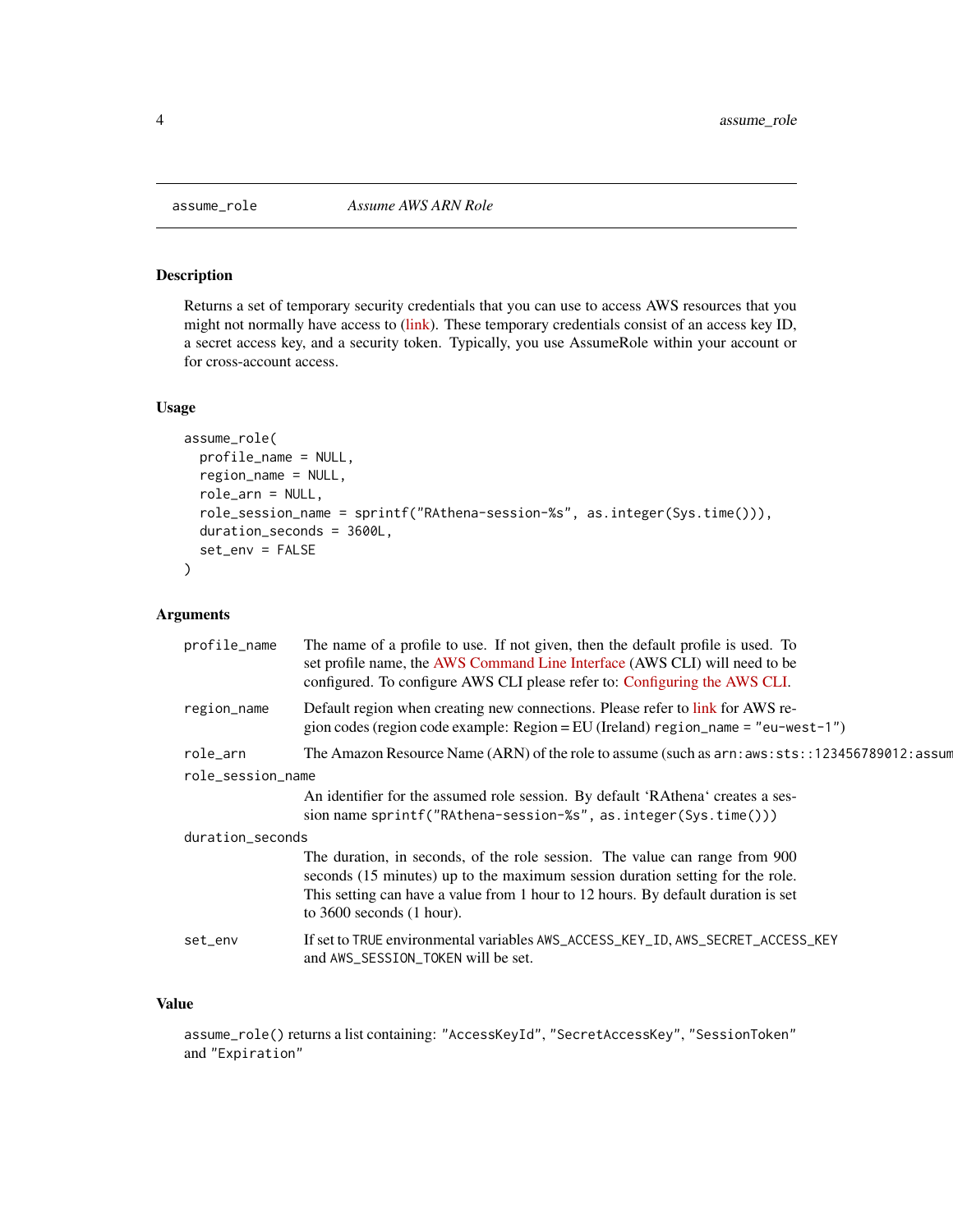#### <span id="page-4-0"></span>athena 5

## See Also

[dbConnect](#page-12-1)

## Examples

```
## Not run:
# Note:
# - Require AWS Account to run below example.
library(RAthena)
library(DBI)
# Assuming demo ARN role
assume_role(profile_name = "YOUR_PROFILE_NAME",
        role_arn = "arn:aws:sts::123456789012:assumed-role/role_name/role_session_name",
            set_env = TRUE)
# Connect to Athena using ARN Role
con <- dbConnect(RAthena::athena())
## End(Not run)
```
athena *Athena Driver*

## Description

Driver for an Athena Boto3 connection.

## Usage

athena()

#### Value

athena() returns a s4 class. This class is used active Athena method for [dbConnect](#page-12-1)

#### See Also

[dbConnect](#page-12-1)

## Examples

RAthena::athena()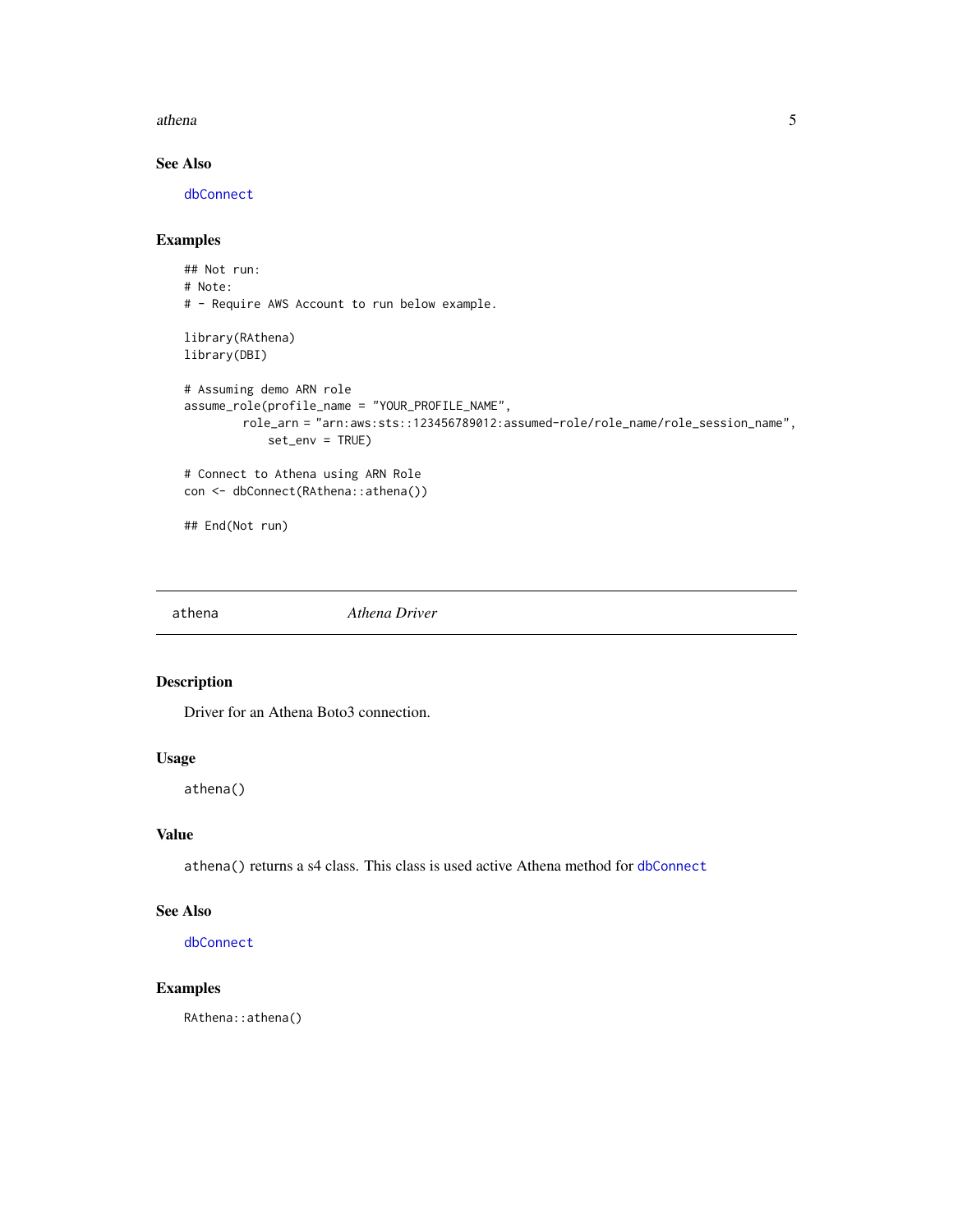<span id="page-5-1"></span><span id="page-5-0"></span>

#### Description

Convenience functions for reading/writing DBMS tables

#### Usage

```
## S4 method for signature 'AthenaConnection, character, data.frame'
dbWriteTable(
  conn,
 name,
 value,
 overwrite = FALSE,
  append = FALSE,row.name s = NA,
 field.types = NULL,
 partition = NULL,
  s3.location = NULL,
  file.type = c("tsv", "csv", "parquet", "json"),
 compress = FALSE,
 max.batch = Inf,...
\lambda## S4 method for signature 'AthenaConnection, Id, data.frame'
dbWriteTable(
 conn,
 name,
  value,
 overwrite = FALSE,
  append = FALSE,row.names = NA,
 field.types = NULL,
 partition = NULL,
 s3.location = NULL,
  file.type = c("tsv", "csv", "parquet", "json"),
 compress = FALSE,
 max.batch = Inf,...
\mathcal{L}## S4 method for signature 'AthenaConnection, SQL, data.frame'
dbWriteTable(
  conn,
 name,
```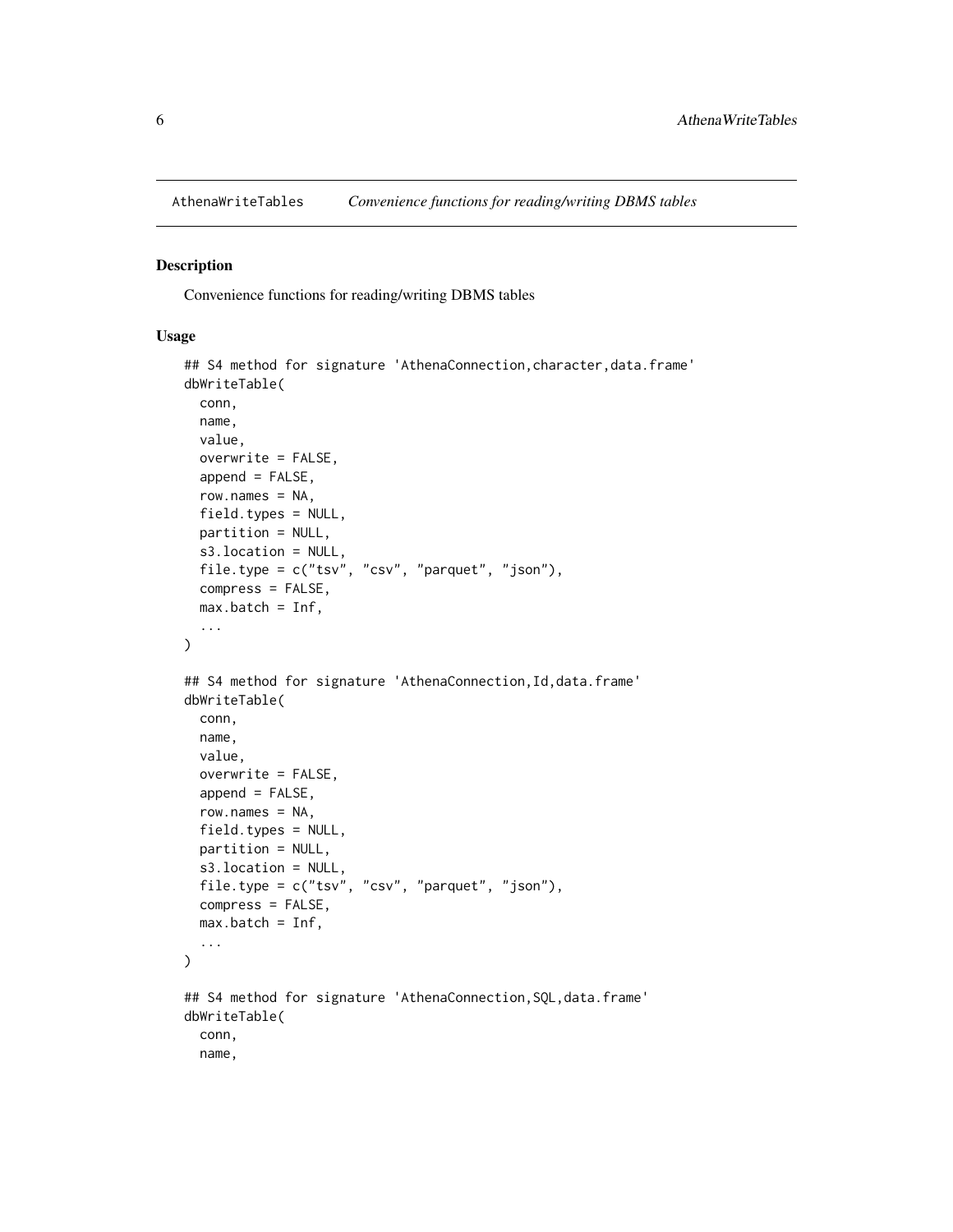## <span id="page-6-0"></span>AthenaWriteTables 7

```
value,
 overwrite = FALSE,
 append = FALSE,row.names = NA,
 field.types = NULL,
 partition = NULL,
 s3.location = NULL,
 file.type = c("tsv", "csv", "parquet", "json"),
 compress = FALSE,
 max.batch = Inf,
  ...
\mathcal{L}
```

| conn        | An AthenaConnection object, produced by [DBI::dbConnect()]                                                                                                                                                                                                                                                                                                                                                                                                                                                                                                 |
|-------------|------------------------------------------------------------------------------------------------------------------------------------------------------------------------------------------------------------------------------------------------------------------------------------------------------------------------------------------------------------------------------------------------------------------------------------------------------------------------------------------------------------------------------------------------------------|
| name        | A character string specifying a table name. Names will be automatically quoted<br>so you can use any sequence of characters, not just any valid bare table name.                                                                                                                                                                                                                                                                                                                                                                                           |
| value       | A data.frame to write to the database.                                                                                                                                                                                                                                                                                                                                                                                                                                                                                                                     |
| overwrite   | Allows overwriting the destination table. Cannot be TRUE if append is also TRUE.                                                                                                                                                                                                                                                                                                                                                                                                                                                                           |
| append      | Allow appending to the destination table. Cannot be TRUE if overwrite is also<br>TRUE. Existing Athena DDL file type will be retained and used when uploading<br>data to AWS Athena. If parameter file. type doesn't match AWS Athena DDL<br>file type a warning message will be created notifying user and RAthena will use<br>the file type for the Athena DDL. When appending to an Athena DDL that has<br>been created outside of RAthena. RAthena can support the following SerDes<br>and Data Formats.                                               |
|             | • csv/tsv: LazySimpleSerDe                                                                                                                                                                                                                                                                                                                                                                                                                                                                                                                                 |
|             | • parquet: Parquet SerDe                                                                                                                                                                                                                                                                                                                                                                                                                                                                                                                                   |
|             | · json: JSON SerDe Libraries                                                                                                                                                                                                                                                                                                                                                                                                                                                                                                                               |
| row.names   | Either TRUE, FALSE, NA or a string.                                                                                                                                                                                                                                                                                                                                                                                                                                                                                                                        |
|             | If TRUE, always translate row names to a column called "row_names". If FALSE,<br>never translate row names. If NA, translate rownames only if they're a character<br>vector.                                                                                                                                                                                                                                                                                                                                                                               |
|             | A string is equivalent to TRUE, but allows you to override the default name.                                                                                                                                                                                                                                                                                                                                                                                                                                                                               |
|             | For backward compatibility, NULL is equivalent to FALSE.                                                                                                                                                                                                                                                                                                                                                                                                                                                                                                   |
| field.types | Additional field types used to override derived types.                                                                                                                                                                                                                                                                                                                                                                                                                                                                                                     |
| partition   | Partition Athena table (needs to be a named list or vector) for example: c(var1<br>$=$ "2019-20-13")                                                                                                                                                                                                                                                                                                                                                                                                                                                       |
| s3.location | s3 bucket to store Athena table, must be set as a s3 uri for example ("s3://mybucket/data/").<br>By default, the s3.location is set to s3 staging directory from AthenaConnection<br>object. Note: When creating a table for the first time s3. location will be for-<br>matted from "s3://mybucket/data/" to the following syntax "s3://{mybucket/data}/{schema}/{ta<br>this is to support tables with the same name but existing in different schemas.<br>If schema isn't specified in name parameter then the schema from dbConnect is<br>used instead. |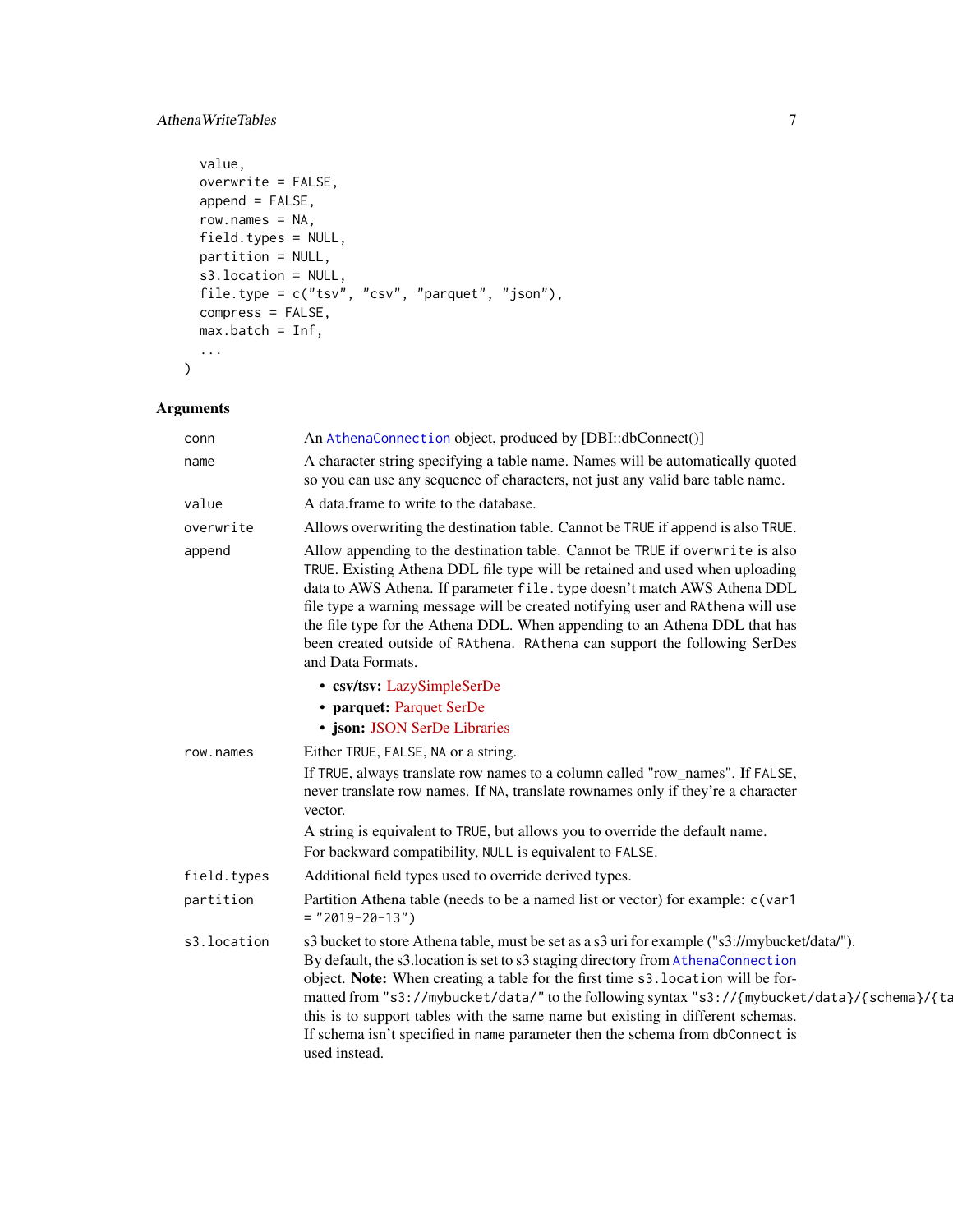<span id="page-7-0"></span>

| file.type | What file type to store data.frame on s3, RAthena currently supports ["tsv",<br>"csv", "parquet", "json"]. Default delimited file type is "tsv", in previous ver-<br>sions of RAthena $(= < 1.6.0)$ file type "csv" was used as default. The reason<br>for the change is that columns containing Array/JS0N format cannot be written<br>to Athena due to the separating value ",". This would cause issues with AWS<br>Athena. Note: "parquet" format is supported by the arrow package and it will<br>need to be installed to utilise the "parquet" format. "json" format is supported<br>by jsonlite package and it will need to be installed to utilise the "json" format. |
|-----------|-------------------------------------------------------------------------------------------------------------------------------------------------------------------------------------------------------------------------------------------------------------------------------------------------------------------------------------------------------------------------------------------------------------------------------------------------------------------------------------------------------------------------------------------------------------------------------------------------------------------------------------------------------------------------------|
| compress  | FALSE   TRUE To determine if to compress file.type. If file type is ["csv", "tsv"]<br>then "gzip" compression is used, for file type "parquet" "snappy" compression<br>is used. Currently RAthena doesn't support compression for "json" file type.                                                                                                                                                                                                                                                                                                                                                                                                                           |
| max.batch | Split the data frame by max number of rows <i>i.e.</i> 100,000 so that multiple files<br>can be uploaded into AWS S3. By default when compression is set to TRUE and<br>file.type is "csv" or "tsv" max.batch will split data.frame into 20 batches. This<br>is to help the performance of AWS Athena when working with files compressed<br>in "gzip" format. max.batch will not split the data.frame when loading file in<br>parquet format. For more information please go to link                                                                                                                                                                                          |
|           | Other arguments used by individual methods.                                                                                                                                                                                                                                                                                                                                                                                                                                                                                                                                                                                                                                   |

## Value

dbWriteTable() returns TRUE, invisibly. If the table exists, and both append and overwrite arguments are unset, or append = TRUE and the data frame with the new data has different column names, an error is raised; the remote table remains unchanged.

## See Also

[dbWriteTable](#page-0-0)

## Examples

## Not run: # Note: # - Require AWS Account to run below example. # - Different connection methods can be used please see `RAthena::dbConnect` documnentation library(DBI) # Demo connection to Athena using profile name con <- dbConnect(RAthena::athena()) # List existing tables in Athena dbListTables(con)

```
# Write data.frame to Athena table
dbWriteTable(con, "mtcars", mtcars,
            partition=c("TIMESTAMP" = format(Sys.Date(), "%Y%m%d")),
             s3.location = "s3://mybucket/data/")
```
# Read entire table from Athena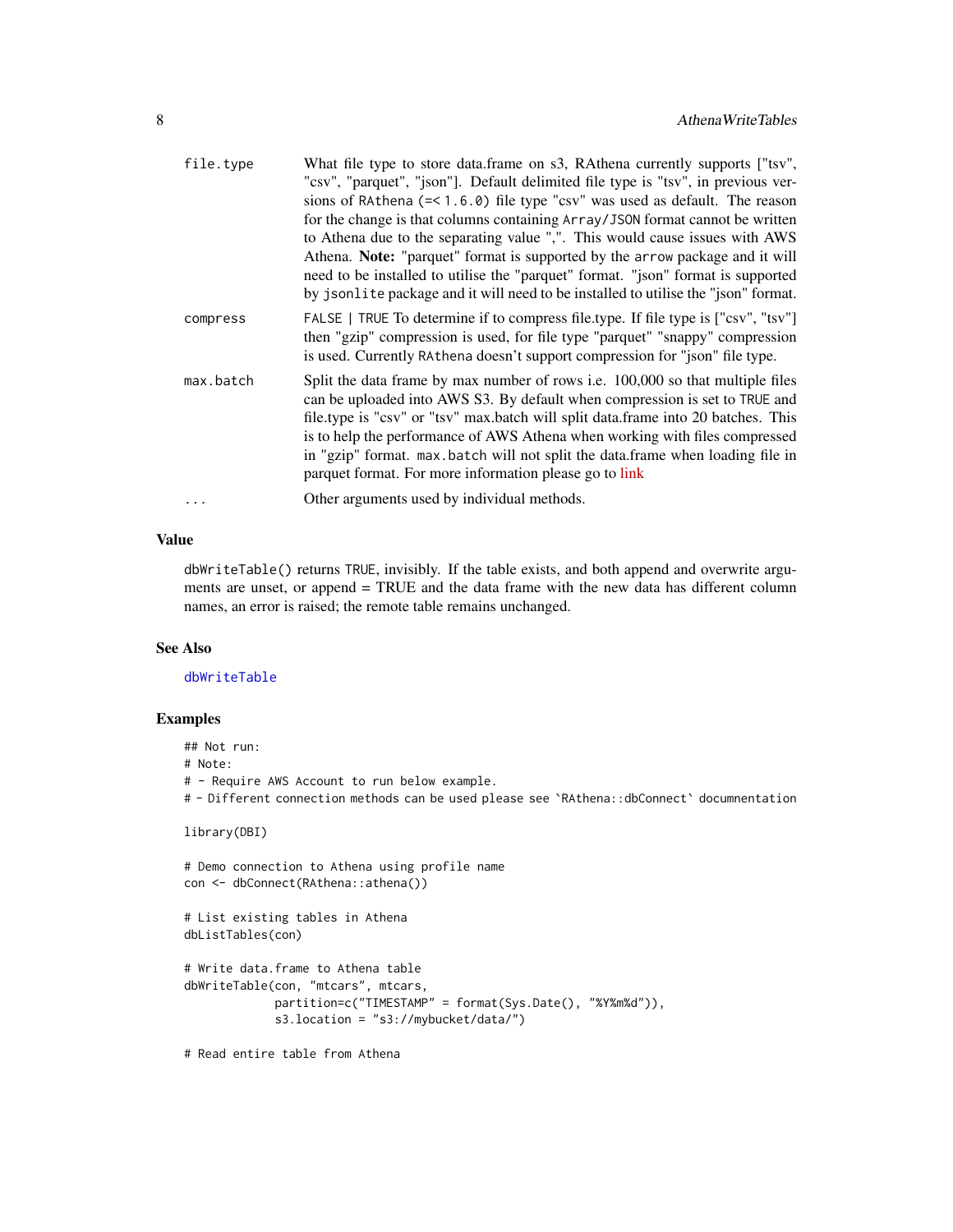## <span id="page-8-0"></span>backend\_dbplyr\_v1 9

```
dbReadTable(con, "mtcars")
# List all tables in Athena after uploading new table to Athena
dbListTables(con)
# Checking if uploaded table exists in Athena
dbExistsTable(con, "mtcars")
# using default s3.location
dbWriteTable(con, "iris", iris)
# Read entire table from Athena
dbReadTable(con, "iris")
# List all tables in Athena after uploading new table to Athena
dbListTables(con)
# Checking if uploaded table exists in Athena
dbExistsTable(con, "iris")
# Disconnect from Athena
dbDisconnect(con)
## End(Not run)
```
<span id="page-8-1"></span>backend\_dbplyr\_v1 *Athena S3 implementation of dbplyr backend functions (api version 1).*

#### Description

These functions are used to build the different types of SQL queries. The AWS Athena implementation give extra parameters to allow access the to standard DBI Athena methods. They also utilise AWS Glue to speed up sql query execution.

#### Usage

```
db_explain.AthenaConnection(con, sql, ...)
```
db\_query\_fields.AthenaConnection(con, sql, ...)

#### Arguments

| con                     | A dbConnect object, as returned by dbConnect() |
|-------------------------|------------------------------------------------|
| sal                     | SOL code to be sent to AWS Athena              |
| $\cdot$ $\cdot$ $\cdot$ | other parameters, currently not implemented    |

## Value

db\_explain Returns [AWS Athena explain statement](https://docs.aws.amazon.com/athena/latest/ug/athena-explain-statement.html) db\_query\_fields Returns sql query column names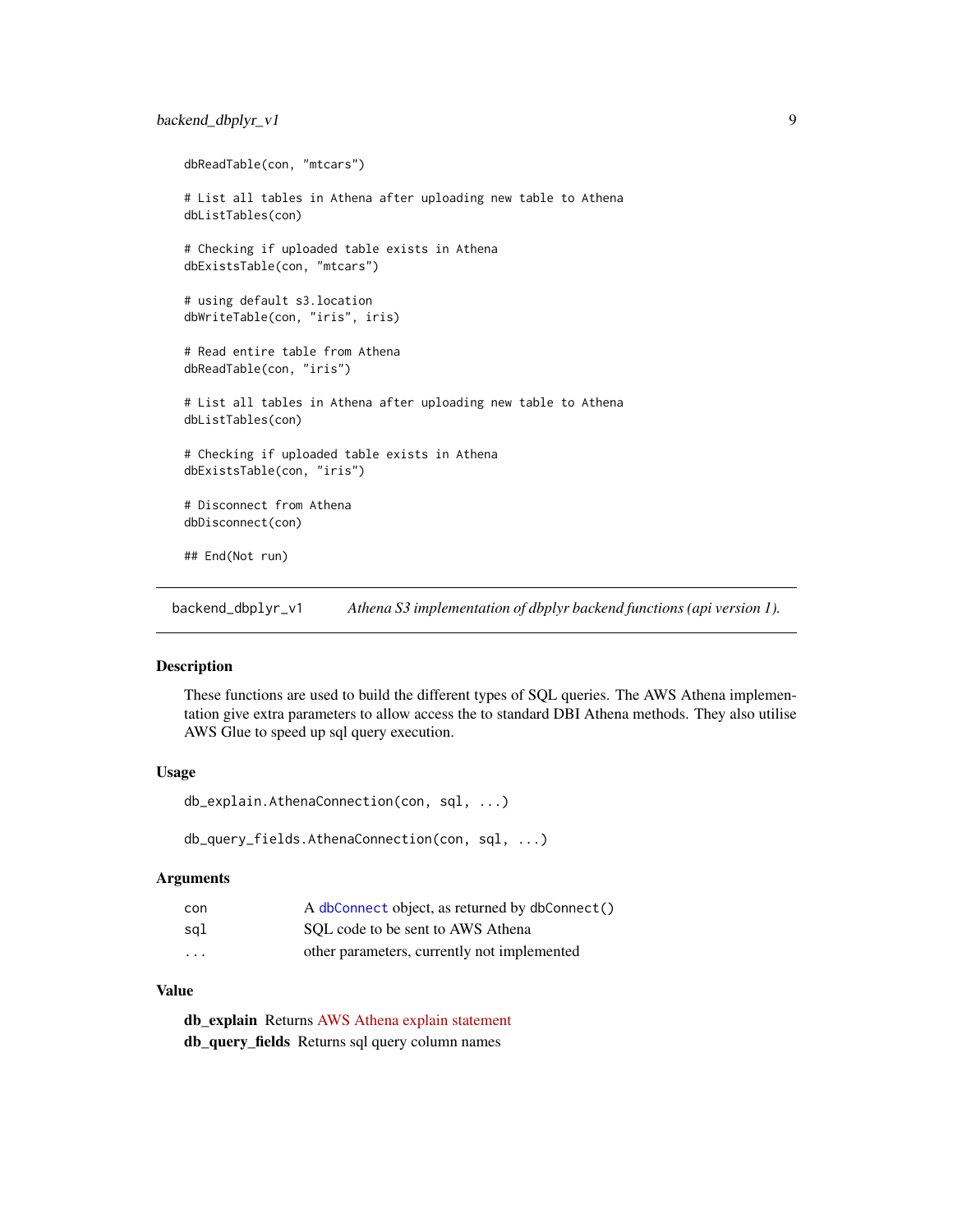<span id="page-9-1"></span><span id="page-9-0"></span>backend\_dbplyr\_v2 *Athena S3 implementation of dbplyr backend functions (api version 2).*

## Description

These functions are used to build the different types of SQL queries. The AWS Athena implementation give extra parameters to allow access the to standard DBI Athena methods. They also utilise AWS Glue to speed up sql query execution.

## Usage

```
sql_query_explain.AthenaConnection(con, sql, format = "text", type = NULL, ...)
sql_query_fields.AthenaConnection(con, sql, ...)
sql_escape_date.AthenaConnection(con, x)
sql_escape_datetime.AthenaConnection(con, x)
```
#### Arguments

| con    | A dbConnect object, as returned by dbConnect()                                                                                                                             |
|--------|----------------------------------------------------------------------------------------------------------------------------------------------------------------------------|
| sql    | SOL code to be sent to AWS Athena                                                                                                                                          |
| format | returning format for explain queries, default set to "text". Other formats can be<br>found: https://docs.aws.amazon.com/athena/latest/ug/athena-explain-statement.<br>html |
| type   | return plan for explain queries, default set to 'NULL'. Other type can be found:<br>https://docs.aws.amazon.com/athena/latest/ug/athena-explain-statement.<br>html         |
| .      | other parameters, currently not implemented                                                                                                                                |
| X      | R object to be transformed into athena equivalent                                                                                                                          |

#### Value

sql\_query\_explain Returns sql query for [AWS Athena explain statement](https://docs.aws.amazon.com/athena/latest/ug/athena-explain-statement.html)

sql\_query\_fields Returns sql query column names

sql\_escape\_date Returns sql escaping from dates

sql\_escape\_datetime Returns sql escaping from date times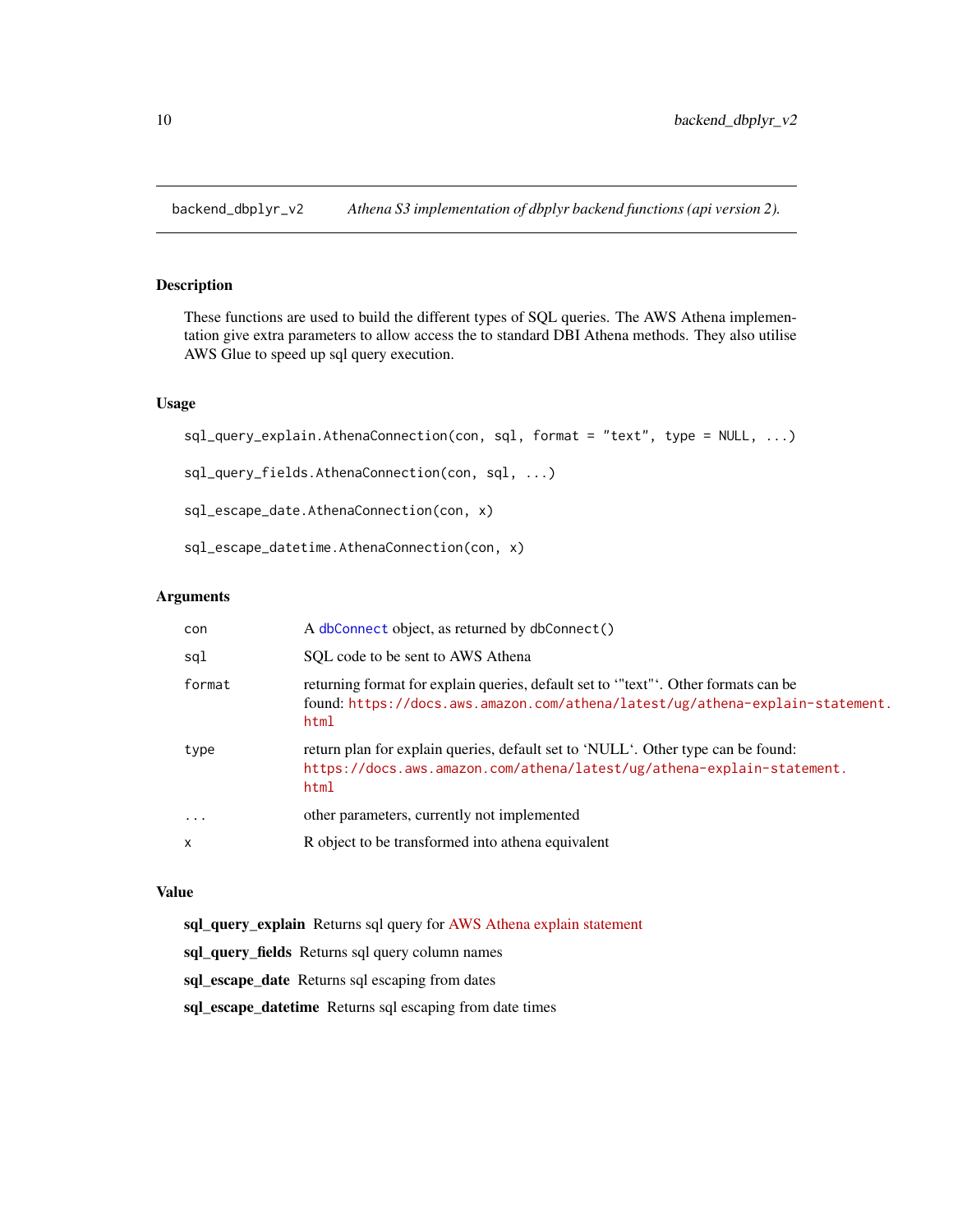## <span id="page-10-0"></span>Description

Frees all resources (local and Athena) associated with result set. It does this by removing query output in AWS S3 Bucket, stopping query execution if still running and removed the connection resource locally.

#### Usage

```
## S4 method for signature 'AthenaResult'
dbClearResult(res, ...)
```
#### Arguments

| res      | An object inheriting from DBIResult.  |
|----------|---------------------------------------|
| $\cdots$ | Other arguments passed on to methods. |

## Value

dbClearResult() returns TRUE, invisibly.

## Note

If the user does not have permission to remove AWS S3 resource from AWS Athena output location, then an AWS warning will be returned. It is better use query caching or optionally prevent clear AWS S3 resource using [RAthena\\_options](#page-43-1) so that the warning doesn't repeatedly show.

#### See Also

#### [dbIsValid](#page-28-1)

## Examples

```
## Not run:
```

```
# Note:
```
# - Require AWS Account to run below example.

# - Different connection methods can be used please see `RAthena::dbConnect` documnentation

```
library(DBI)
```

```
# Demo connection to Athena using profile name
con <- dbConnect(RAthena::athena())
```

```
res <- dbSendQuery(con, "show databases")
dbClearResult(res)
```
# Check if connection if valid after closing connection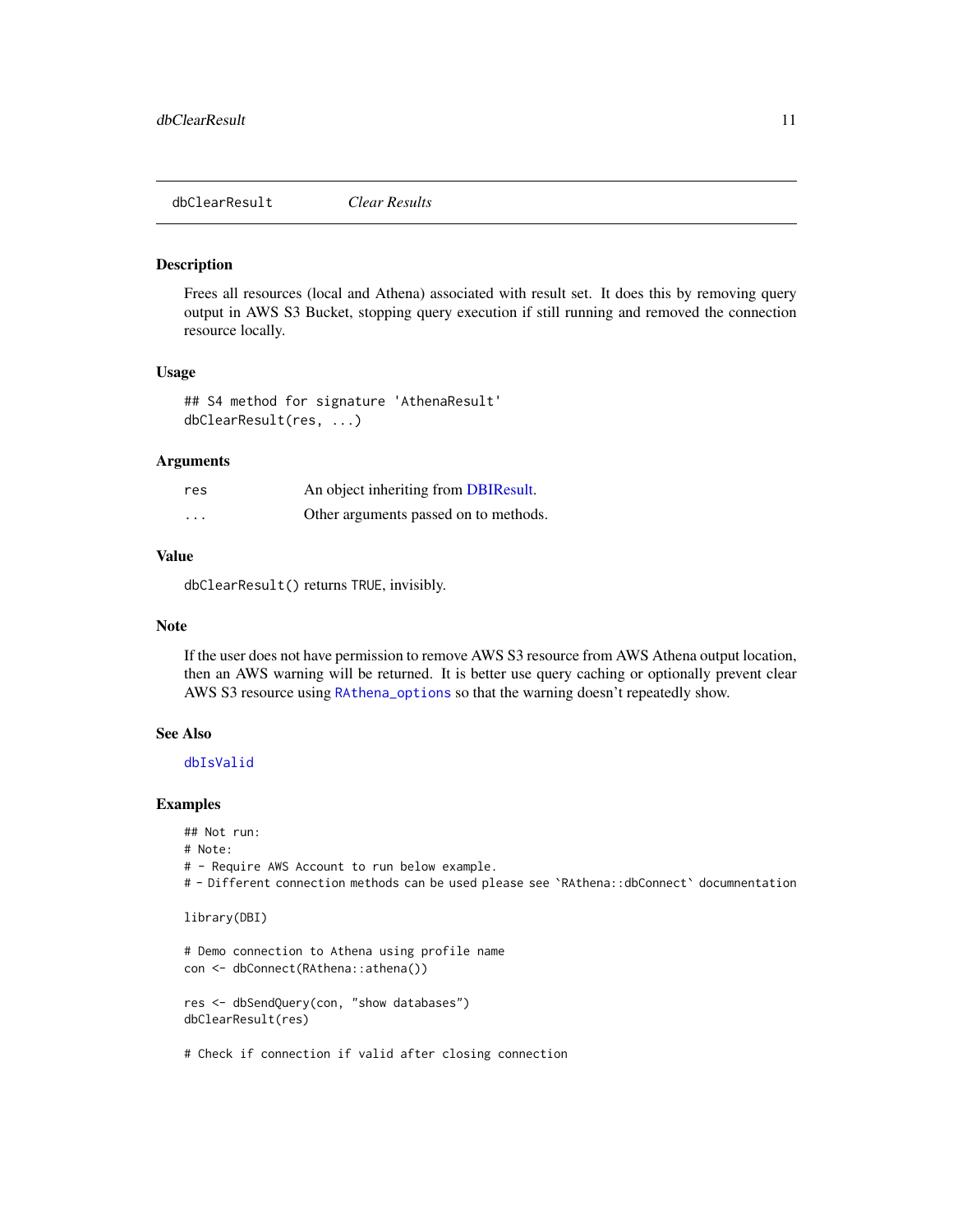```
dbDisconnect(con)
```

```
## End(Not run)
```
dbColumnInfo *Information about result types*

#### Description

Produces a data.frame that describes the output of a query.

#### Usage

```
## S4 method for signature 'AthenaResult'
dbColumnInfo(res, ...)
```
## Arguments

| res | An object inheriting from DBIResult.  |
|-----|---------------------------------------|
| .   | Other arguments passed on to methods. |

#### Value

dbColumnInfo() returns a data.frame with as many rows as there are output fields in the result. The data.frame has two columns (field\_name, type).

## See Also

[dbHasCompleted](#page-27-1)

## Examples

## Not run: # Note: # - Require AWS Account to run below example. # - Different connection methods can be used please see `RAthena::dbConnect` documnentation

library(DBI)

```
# Demo connection to Athena using profile name
con <- dbConnect(RAthena::athena())
```

```
# Get Column information from query
res <- dbSendQuery(con, "select * from information_schema.tables")
dbColumnInfo(res)
dbClearResult(res)
```

```
# Disconnect from Athena
dbDisconnect(con)
```
## End(Not run)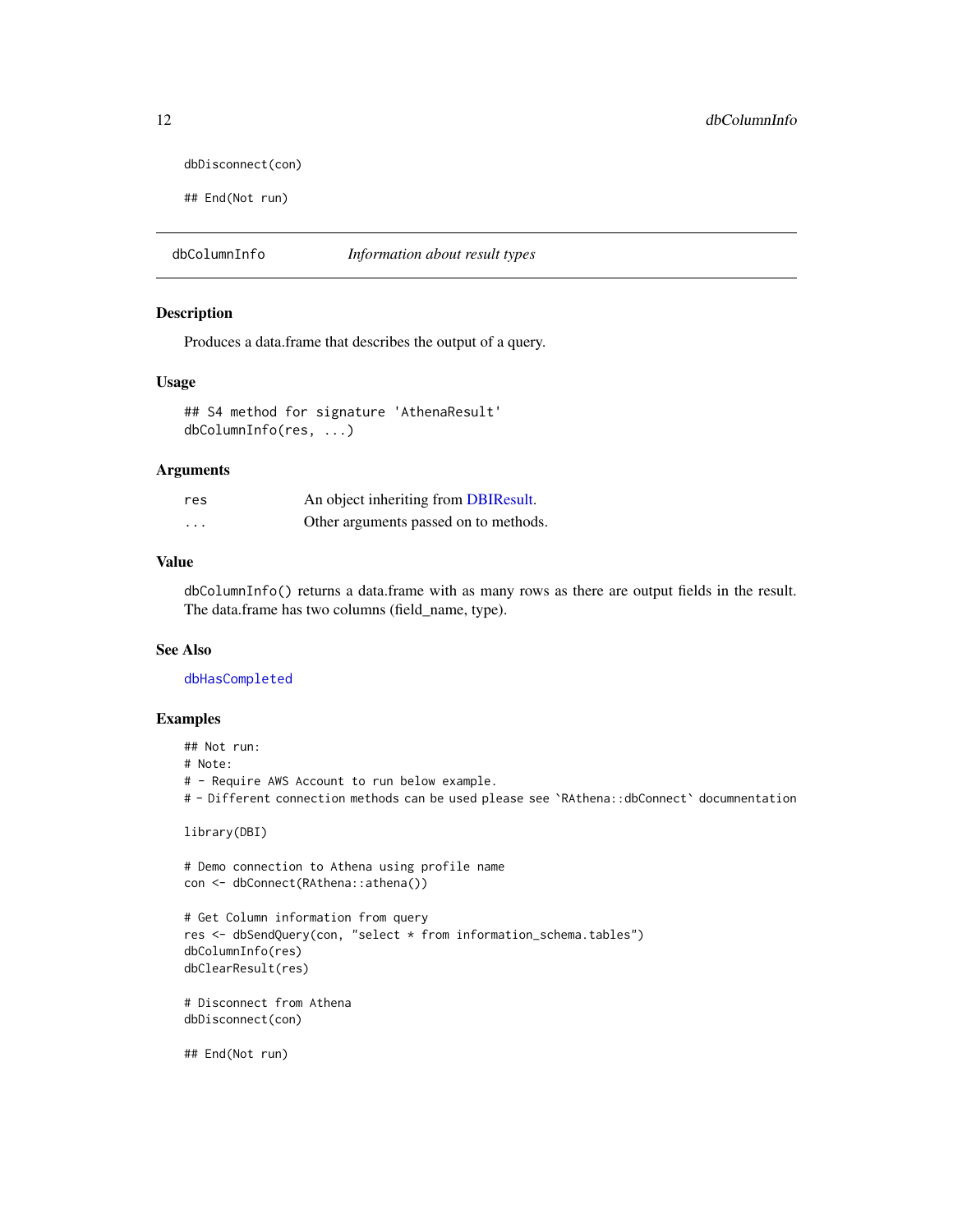<span id="page-12-0"></span>dbConnect,AthenaDriver-method

*Connect to Athena using python's sdk boto3*

#### <span id="page-12-1"></span>**Description**

It is never advised to hard-code credentials when making a connection to Athena (even though the option is there). Instead it is advised to use profile\_name (set up by [AWS Command Line](https://aws.amazon.com/cli/) [Interface\)](https://aws.amazon.com/cli/), [Amazon Resource Name roles](https://docs.aws.amazon.com/general/latest/gr/aws-arns-and-namespaces.html) or environmental variables. Here is a list of supported environment variables:

- AWS ACCESS KEY ID: is equivalent to the dbConnect parameter aws\_access\_key\_id
- AWS\_SECRET\_ACCESS\_KEY: is equivalent to the dbConnect parameter aws\_secret\_access\_key
- AWS\_SESSION\_TOKEN: is equivalent to the dbConnect parameter aws\_session\_token
- AWS\_ROLE\_ARN: is equivalent to the dbConnect parameter role\_arn
- AWS\_EXPIRATION: is equivalent to the dbConnect parameter duration\_seconds
- AWS\_ATHENA\_S3\_STAGING\_DIR: is equivalent to the dbConnect parameter s3\_staging\_dir
- AWS\_ATHENA\_WORK\_GROUP: is equivalent to dbConnect parameter work\_group
- AWS\_REGION: is equivalent to dbConnect parameter region\_name

**NOTE:** If you have set any environmental variables in . Renviron please restart your R in order for the changes to take affect.

#### Usage

```
## S4 method for signature 'AthenaDriver'
dbConnect(
  drv,
  aws_access_key_id = NULL,
  aws_secret_access_key = NULL,
  aws_session_token = NULL,
  schema_name = "default",
  work_group = NULL,
  poll_interval = NULL,
  encryption_option = c("NULL", "SSE_S3", "SSE_KMS", "CSE_KMS"),
  kms_key = NULL,
  profile_name = NULL,
  role_arn = NULL,
  role_session_name = sprintf("RAthena-session-%s", as.integer(Sys.time())),
  duration_seconds = 3600L,
  s3_staging_dir = NULL,
  region_name = NULL,
  botocore_session = NULL,
  bigint = c("integer64", "integer", "numeric", "character"),
  binary = c("raw", "character"),
```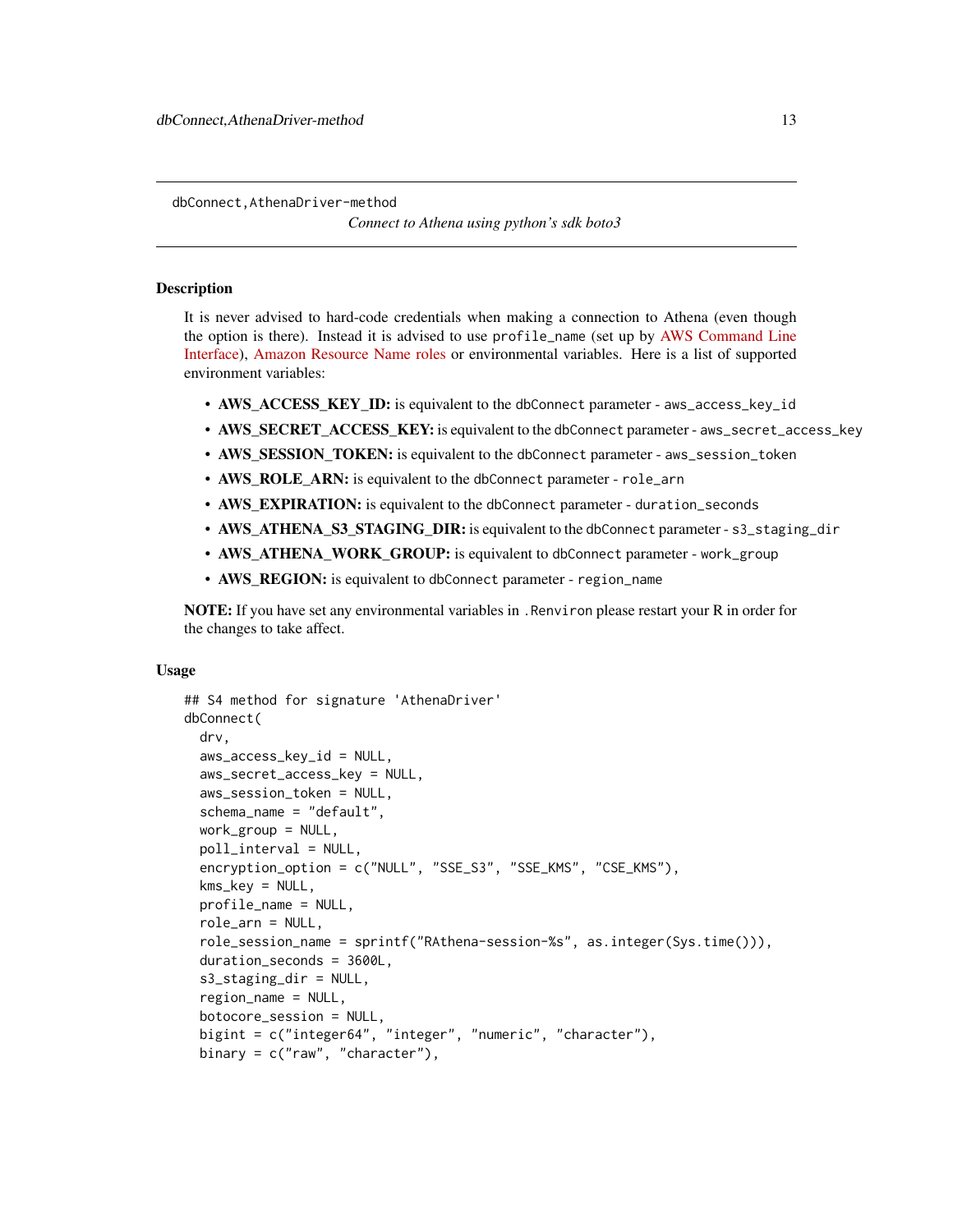```
json = c("auto", "character"),
  timezone = "UTC",
 keyboard_interrupt = TRUE,
 rstudio_conn_tab = TRUE,
 endpoint_override = NULL,
  ...
\mathcal{L}
```

|                   | drv                   | an object that inherits from DBIDriver, or an existing DBIConnection object (in<br>order to clone an existing connection).                                                                                                                                                     |  |
|-------------------|-----------------------|--------------------------------------------------------------------------------------------------------------------------------------------------------------------------------------------------------------------------------------------------------------------------------|--|
| aws_access_key_id |                       |                                                                                                                                                                                                                                                                                |  |
|                   |                       | AWS access key ID                                                                                                                                                                                                                                                              |  |
|                   | aws_secret_access_key |                                                                                                                                                                                                                                                                                |  |
|                   |                       | AWS secret access key                                                                                                                                                                                                                                                          |  |
|                   | aws_session_token     |                                                                                                                                                                                                                                                                                |  |
|                   |                       | AWS temporary session token                                                                                                                                                                                                                                                    |  |
|                   | schema_name           | The schema_name to which the connection belongs                                                                                                                                                                                                                                |  |
|                   | work_group            | The name of the work group to run Athena queries, Currently defaulted to NULL.                                                                                                                                                                                                 |  |
|                   | poll_interval         | Amount of time took when checking query execution status. Default set to a<br>random interval between 0.5 - 1 seconds.                                                                                                                                                         |  |
|                   | encryption_option     |                                                                                                                                                                                                                                                                                |  |
|                   |                       | Athena encryption at rest link. Supported Amazon S3 Encryption Options ["NULL",<br>"SSE_S3", "SSE_KMS", "CSE_KMS"]. Connection will default to NULL, usu-<br>ally changing this option is not required.                                                                        |  |
|                   | kms_key               | AWS Key Management Service, please refer to link for more information around<br>the concept.                                                                                                                                                                                   |  |
|                   | profile_name          | The name of a profile to use. If not given, then the default profile is used. To<br>set profile name, the AWS Command Line Interface (AWS CLI) will need to be<br>configured. To configure AWS CLI please refer to: Configuring the AWS CLI.                                   |  |
|                   | role_arn              | The Amazon Resource Name (ARN) of the role to assume (such as arn: aws:sts::123456789012:assum                                                                                                                                                                                 |  |
| role_session_name |                       |                                                                                                                                                                                                                                                                                |  |
|                   |                       | An identifier for the assumed role session. By default 'RAthena' creates a ses-<br>sion name sprintf("RAthena-session-%s", as.integer(Sys.time()))                                                                                                                             |  |
|                   | duration_seconds      |                                                                                                                                                                                                                                                                                |  |
|                   |                       | The duration, in seconds, of the role session. The value can range from 900<br>seconds (15 minutes) up to the maximum session duration setting for the role.<br>This setting can have a value from 1 hour to 12 hours. By default duration is set<br>to 3600 seconds (1 hour). |  |
|                   |                       | s3_staging_dir The location in Amazon S3 where your query results are stored, such as s3://path/to/query/bucket/                                                                                                                                                               |  |
|                   | region_name           | Default region when creating new connections. Please refer to link for AWS re-<br>gion codes (region code example: Region = EU (Ireland) region_name = "eu-west-1")                                                                                                            |  |
|                   | botocore_session      |                                                                                                                                                                                                                                                                                |  |
|                   |                       | Use this Botocore session instead of creating a new default one.                                                                                                                                                                                                               |  |

<span id="page-13-0"></span>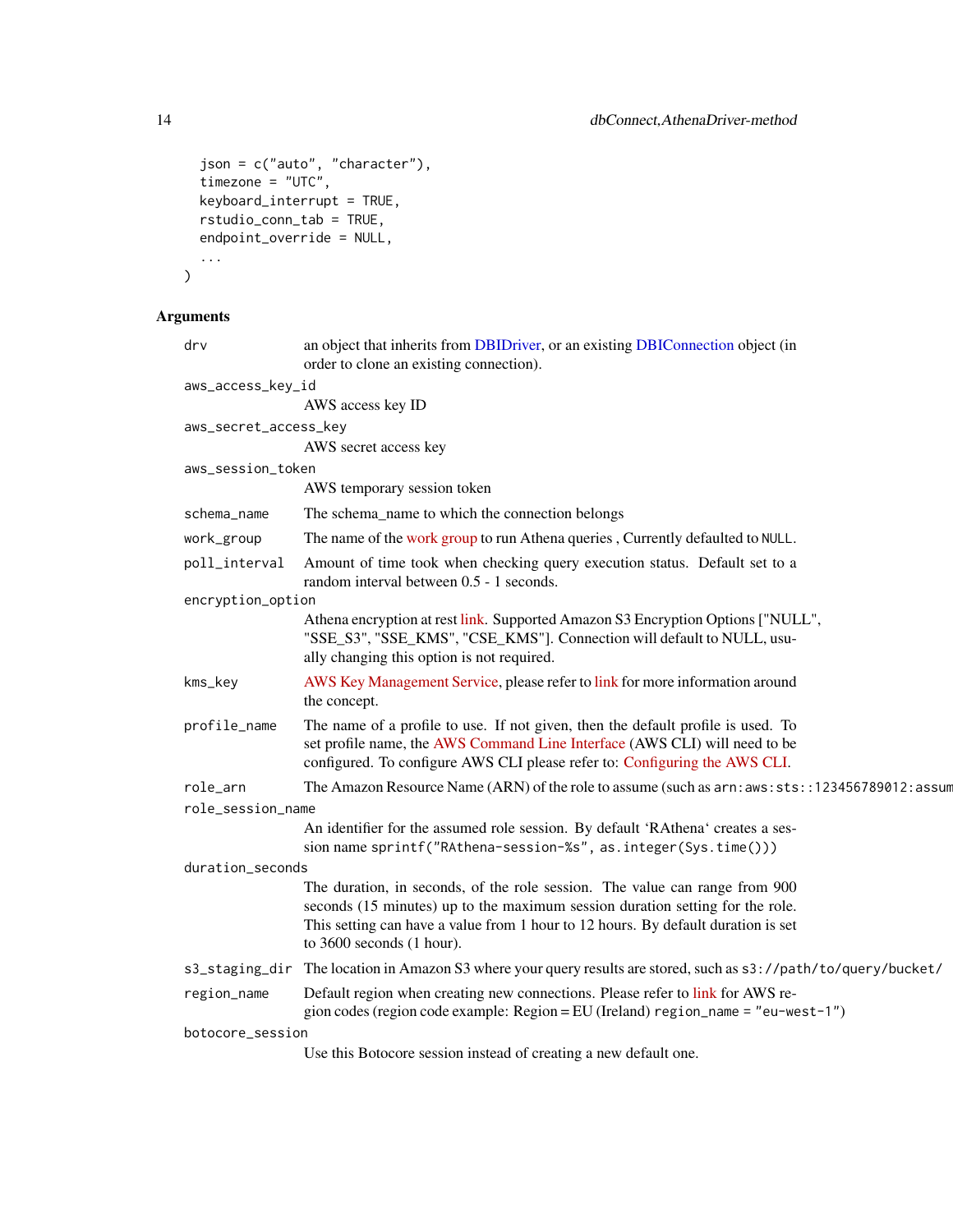| bigint             | The R type that 64-bit integer types should be mapped to, default is [bit64::integer64],<br>which allows the full range of 64 bit integers.                                                                                                                                                                                                                                                                                                                                                                                                                                                     |
|--------------------|-------------------------------------------------------------------------------------------------------------------------------------------------------------------------------------------------------------------------------------------------------------------------------------------------------------------------------------------------------------------------------------------------------------------------------------------------------------------------------------------------------------------------------------------------------------------------------------------------|
| binary             | The R type that [binary/varbinary] types should be mapped to, default is [raw].<br>If the mapping fails R will resort to [character] type. To ignore data type con-<br>version set to ["character"].                                                                                                                                                                                                                                                                                                                                                                                            |
| json               | Attempt to converts AWS Athena data types [arrays, json] using jsonlite: parse_json.<br>If the mapping fails R will resort to [character] type. Custom Json parsers can<br>be provide by using a function with data frame parameter. To ignore data type<br>conversion set to ["character"].                                                                                                                                                                                                                                                                                                    |
| timezone           | Sets the timezone for the connection. The default is 'UTC'. If 'NULL' then<br>no timezone is set, which defaults to the server's time zone. 'AWS Athena'<br>accepted time zones: https://docs.aws.amazon.com/athena/latest/ug/<br>athena-supported-time-zones.html.                                                                                                                                                                                                                                                                                                                             |
| keyboard_interrupt |                                                                                                                                                                                                                                                                                                                                                                                                                                                                                                                                                                                                 |
|                    | Stops AWS Athena process when R gets a keyboard interrupt, currently defaults<br>to TRUE                                                                                                                                                                                                                                                                                                                                                                                                                                                                                                        |
| rstudio_conn_tab   |                                                                                                                                                                                                                                                                                                                                                                                                                                                                                                                                                                                                 |
|                    | Optional to get AWS Athena Schema from AWS Glue Catalogue and display<br>it in RStudio's Connections Tab. Default set to TRUE. For large 'AWS Glue<br>Catalogue' it is recommended to set 'rstudio_conn_tab=FALSE' to ensure a fast<br>connection.                                                                                                                                                                                                                                                                                                                                              |
| endpoint_override  |                                                                                                                                                                                                                                                                                                                                                                                                                                                                                                                                                                                                 |
|                    | (character/list) The complete URL to use for the constructed client. Normally,<br>botocore will automatically construct the appropriate URL to use when com-<br>municating with a service. You can specify a complete URL (including the<br>"http/https" scheme) to override this behaviour. If endpoint_override is a<br>character then AWS Athena endpoint is overridden. To override AWS S3 or<br>AWS Glue endpoints a named list needs to be provided. The list can only have<br>the following names ['athena', 's3', glue'] for example $list(glue = "https://glue.eu-west-1.annotation")$ |
| .                  | Passes parameters to boto3. session. Session and client.                                                                                                                                                                                                                                                                                                                                                                                                                                                                                                                                        |
|                    | • boto3.session.Session                                                                                                                                                                                                                                                                                                                                                                                                                                                                                                                                                                         |
|                    | - botocore_session (botocore.session.Session): Use this Botocore ses-<br>sion instead of creating a new default one.                                                                                                                                                                                                                                                                                                                                                                                                                                                                            |
|                    | • client                                                                                                                                                                                                                                                                                                                                                                                                                                                                                                                                                                                        |
|                    | - config (botocore.client.Config) – Advanced client configuration options.<br>If region_name is specified in the client config, its value will take<br>precedence over environment variables and configuration values, but                                                                                                                                                                                                                                                                                                                                                                      |

client. – use\_ssl (boolean) – Whether or not to use SSL. By default, SSL is used. Note that not all services support non-ssl connections.

specify this parameter if you want to use a previous API version of the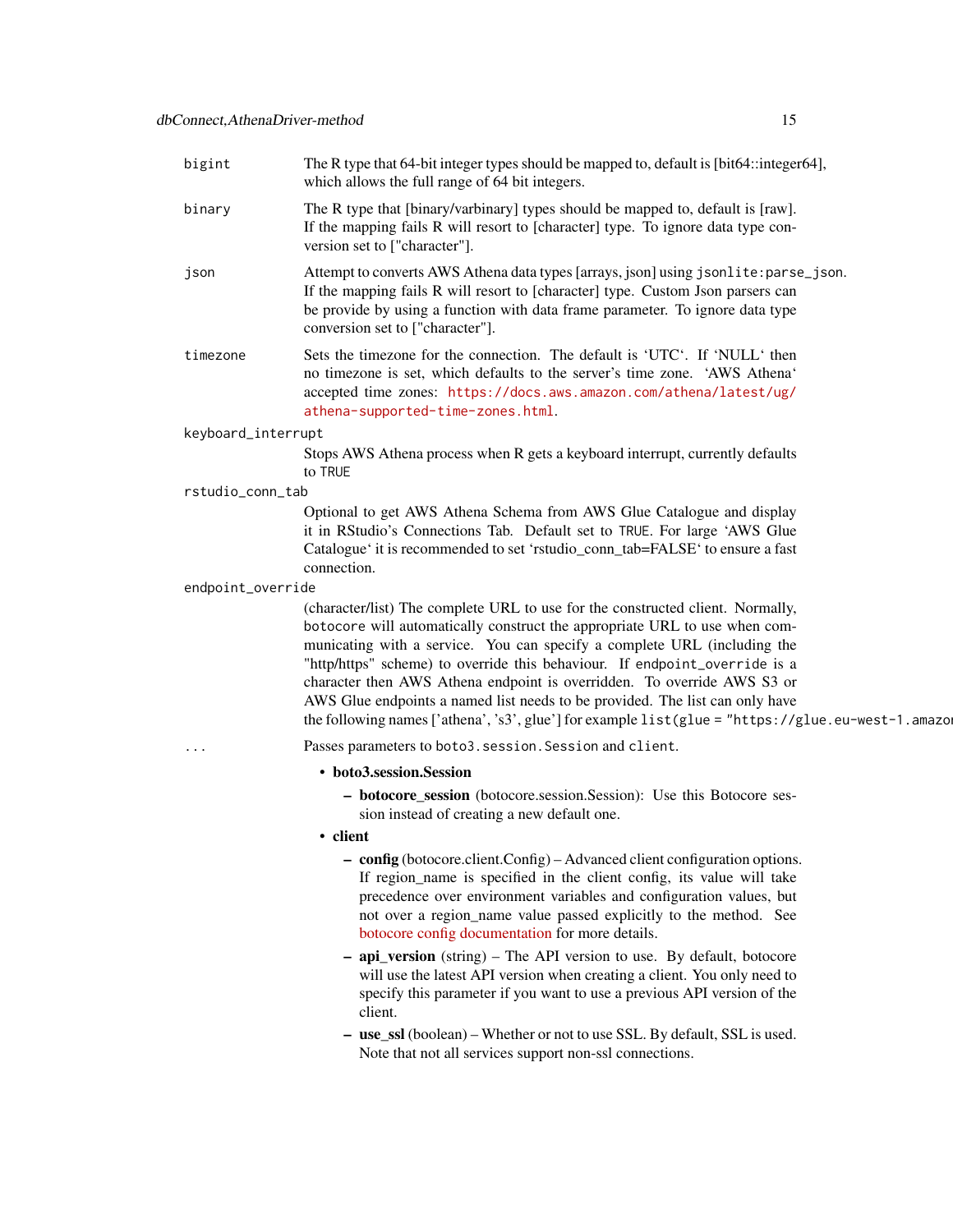- <span id="page-15-0"></span>– verify (boolean/string) – Whether or not to verify SSL certificates. By default SSL certificates are verified. You can provide the following values:
	- \* False do not validate SSL certificates. SSL will still be used (unless use ssl is False), but SSL certificates will not be verified.
	- \* path/to/cert/bundle.pem A filename of the CA cert bundle to uses. You can specify this argument if you want to use a different CA cert bundle than the one used by botocore.

#### Value

dbConnect() returns a s4 class. This object is used to communicate with AWS Athena.

#### See Also

[dbConnect](#page-12-1)

## Examples

```
## Not run:
# Connect to Athena using your aws access keys
library(DBI)
con <- dbConnect(RAthena::athena(),
                  aws_access_key_id='YOUR_ACCESS_KEY_ID', #
                  aws_secret_access_key='YOUR_SECRET_ACCESS_KEY',
                  s3_staging_dir='s3://path/to/query/bucket/',
                  region_name='us-west-2')
 dbDisconnect(con)
# Connect to Athena using your profile name
# Profile name can be created by using AWS CLI
con <- dbConnect(RAthena::athena(),
                  profile_name = "YOUR_PROFILE_NAME",
                  s3_staging_dir = 's3://path/to/query/bucket/')
 dbDisconnect(con)
# Connect to Athena using ARN role
 con <- dbConnect(RAthena::athena(),
                  profile_name = "YOUR_PROFILE_NAME",
            role_arn = "arn:aws:sts::123456789012:assumed-role/role_name/role_session_name",
                  s3_staging_dir = 's3://path/to/query/bucket/')
 dbDisconnect(con)
```
## End(Not run)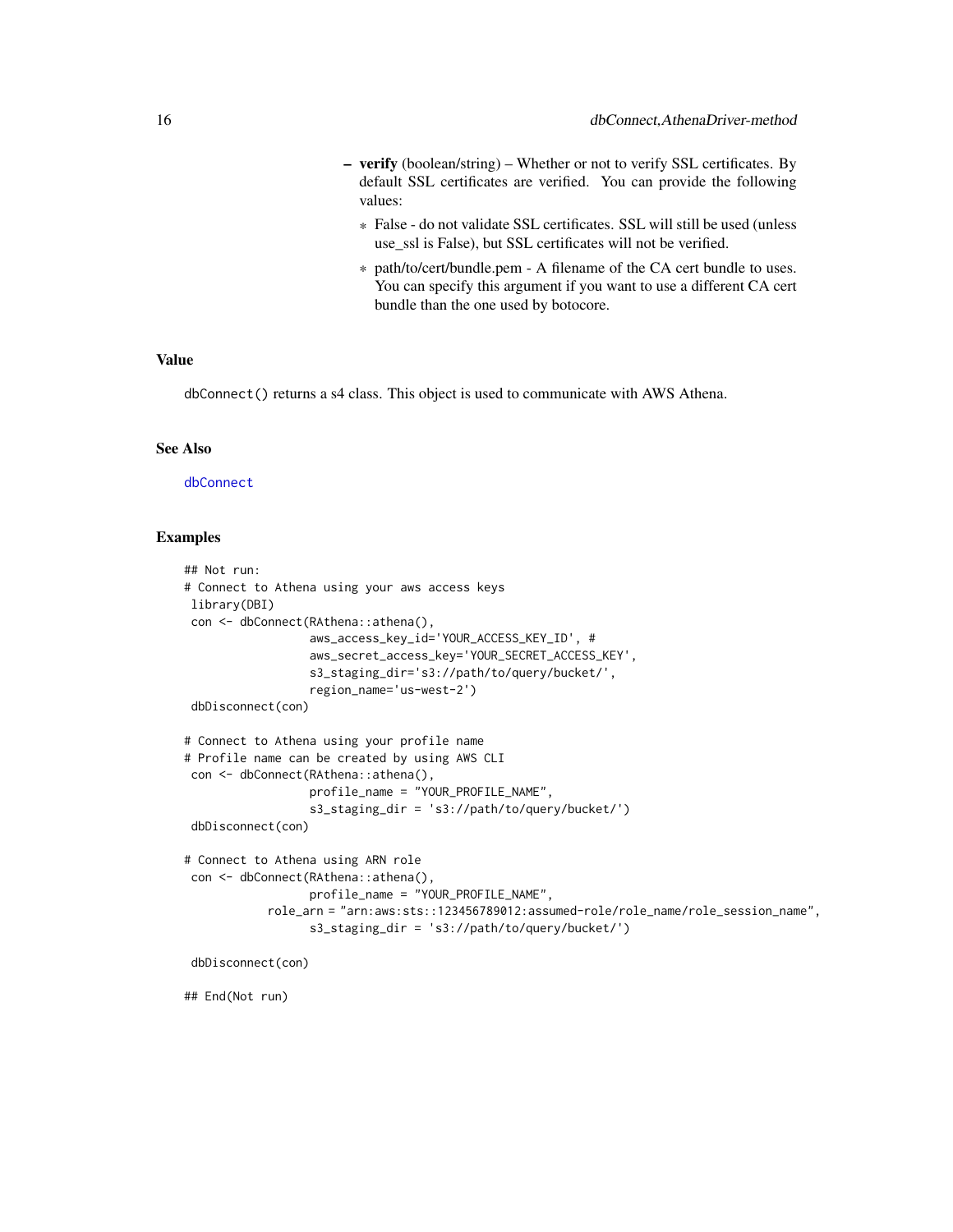<span id="page-16-0"></span>

## Description

Utilises AWS Athena to convert AWS S3 backend file types. It also also to create more efficient file types i.e. "parquet" and "orc" from SQL queries.

## Usage

```
dbConvertTable(conn, obj, name, ...)
```

```
## S4 method for signature 'AthenaConnection'
dbConvertTable(
 conn,
 obj,
 name,
 partition = NULL,
 s3.location = NULL,
 file.type = c("NULL", "csv", "tsv", "parquet", "json", "orc"),
  compress = TRUE,
 data = TRUE,...
)
```
## Arguments

| conn        | An AthenaConnection object, produced by [DBI::dbConnect()]                                                                                         |
|-------------|----------------------------------------------------------------------------------------------------------------------------------------------------|
| obi         | Athena table or SQL DML query to be converted. For SQL, the query need to be<br>wrapped with $DBI$ : $SOL()$ and follow AWS Athena DML format link |
| name        | Name of destination table                                                                                                                          |
| $\ddots$ .  | Extra parameters, currently not used                                                                                                               |
| partition   | Partition Athena table                                                                                                                             |
| s3.location | location to store output file, must be in s3 uri format for example ("s3://mybucket/data/").                                                       |
| file.type   | File type for name, currently support ["NULL","csv", "tsv", "parquet", "json",<br>"orc"]. "NULL" will let Athena set the file type for you.        |
| compress    | Compress name, currently can only compress ["parquet", "orc"] (AWS Athena<br>CTAS)                                                                 |
| data        | If name should be created with data or not.                                                                                                        |

#### Value

dbConvertTable() returns TRUE but invisible.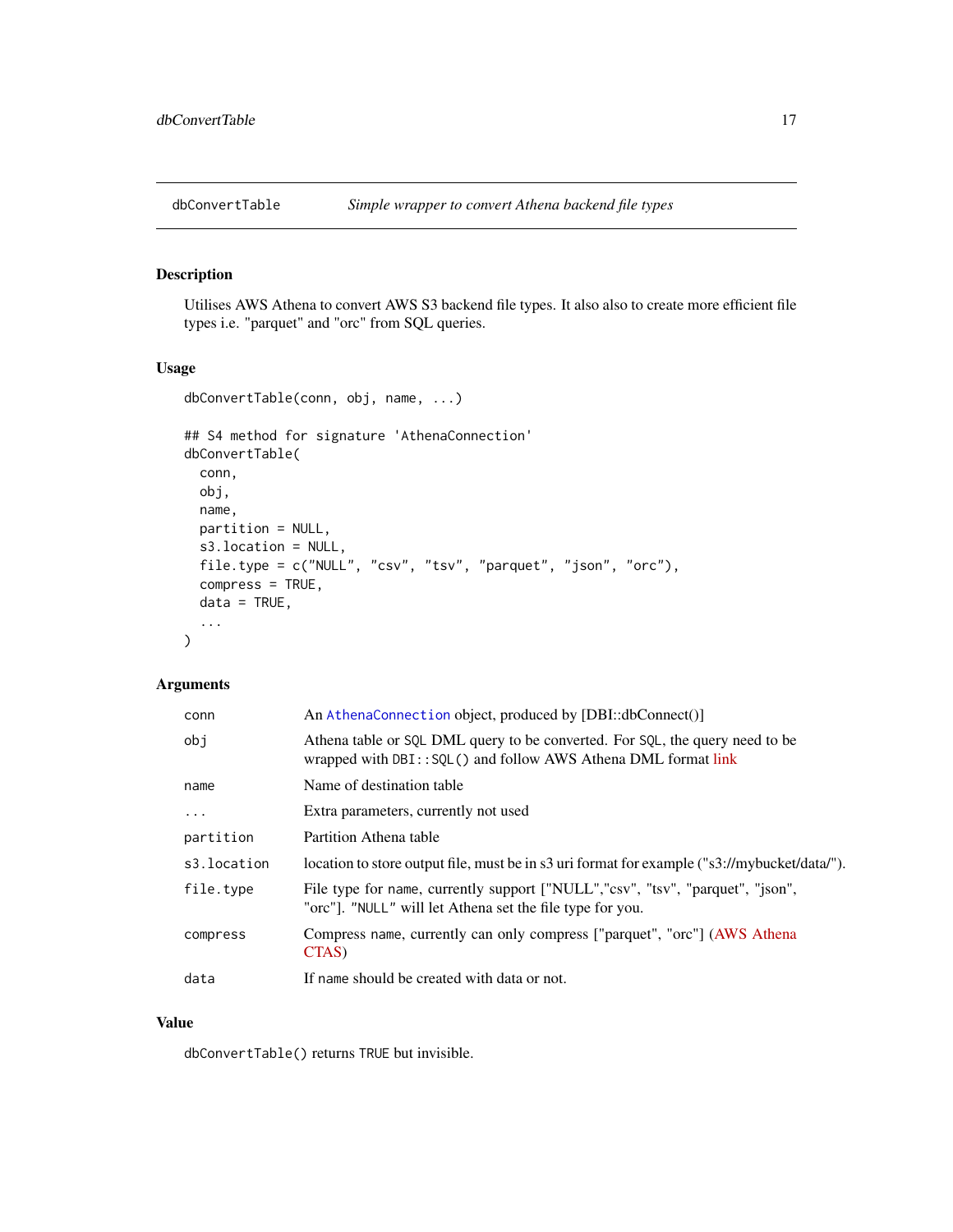#### Examples

```
## Not run:
# Note:
# - Require AWS Account to run below example.
# - Different connection methods can be used please see `RAthena::dbConnect` documnentation
library(DBI)
library(RAthena)
# Demo connection to Athena using profile name
con <- dbConnect(athena())
# write iris table to Athena in defualt delimited format
dbWriteTable(con, "iris", iris)
# convert delimited table to parquet
dbConvertTable(con,
              obj = "iris",name = "iris_parquet",
              file.type = "parquet")
# Create partitioned table from non-partitioned
# iris table using SQL DML query
dbConvertTable(con,
               obj = SQL("select
                            iris.*,
                            date_format(current_date, '%Y%m%d') as time_stamp
                          from iris"),
               name = "iris_orc_partitioned",
               file.type = "orc",
               partition = "time_stamp")
# disconnect from Athena
dbDisconnect(con)
## End(Not run)
```
dbDataType,AthenaDriver,ANY-method *Determine SQL data type of object*

## <span id="page-17-1"></span>Description

Returns a character string that describes the Athena SQL data type for the obj object.

#### Usage

```
## S4 method for signature 'AthenaDriver,ANY'
dbDataType(dbObj, obj, ...)
```
<span id="page-17-0"></span>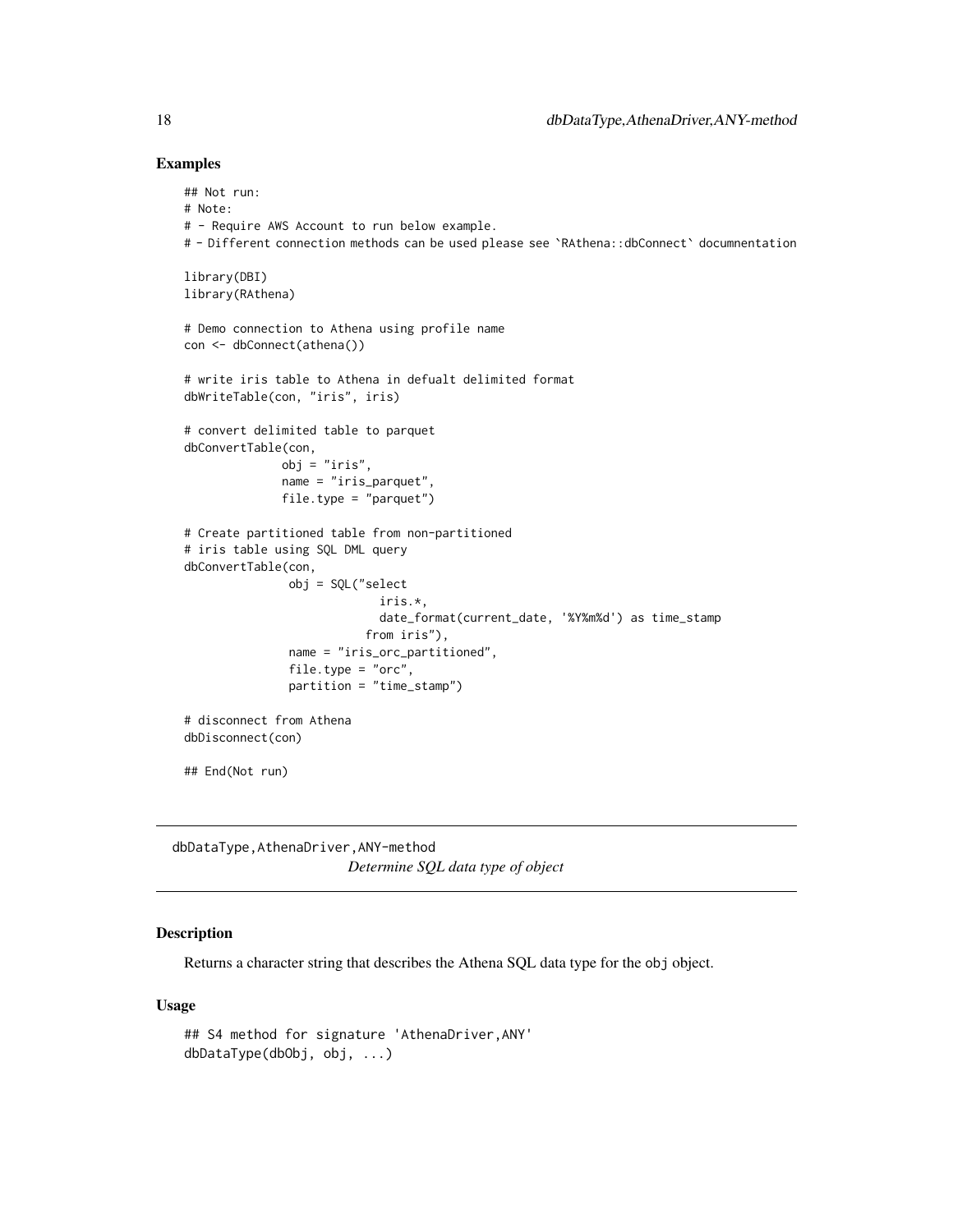```
## S4 method for signature 'AthenaDriver, list'
dbDataType(dbObj, obj, ...)
## S4 method for signature 'AthenaConnection,ANY'
dbDataType(dbObj, obj, ...)
## S4 method for signature 'AthenaConnection, data.frame'
dbDataType(dbObj, obj, ...)
```
## **Arguments**

| dbObi                   | A object inheriting from DBIDriver or DBIConnection |
|-------------------------|-----------------------------------------------------|
| obi                     | An R object whose SQL type we want to determine.    |
| $\cdot$ $\cdot$ $\cdot$ | Other arguments passed on to methods.               |

## Value

dbDataType returns the Athena type that correspond to the obj argument as an non-empty character string.

## See Also

[dbDataType](#page-17-1)

## Examples

```
library(RAthena)
dbDataType(athena(), 1:5)
dbDataType(athena(), 1)
dbDataType(athena(), TRUE)
dbDataType(athena(), Sys.Date())
dbDataType(athena(), Sys.time())
dbDataType(athena(), c("x", "abc"))
dbDataType(athena(), list(raw(10), raw(20)))
vapply(iris, function(x) dbDataType(RAthena::athena(), x),
       FUN.VALUE = character(1), USE.NAMES = TRUE)
## Not run:
# Note:
# - Require AWS Account to run below example.
# - Different connection methods can be used please see `RAthena::dbConnect` documnentation
library(DBI)
# Demo connection to Athena using profile name
con <- dbConnect(RAthena::athena())
# Sending Queries to Athena
dbDataType(con, iris)
```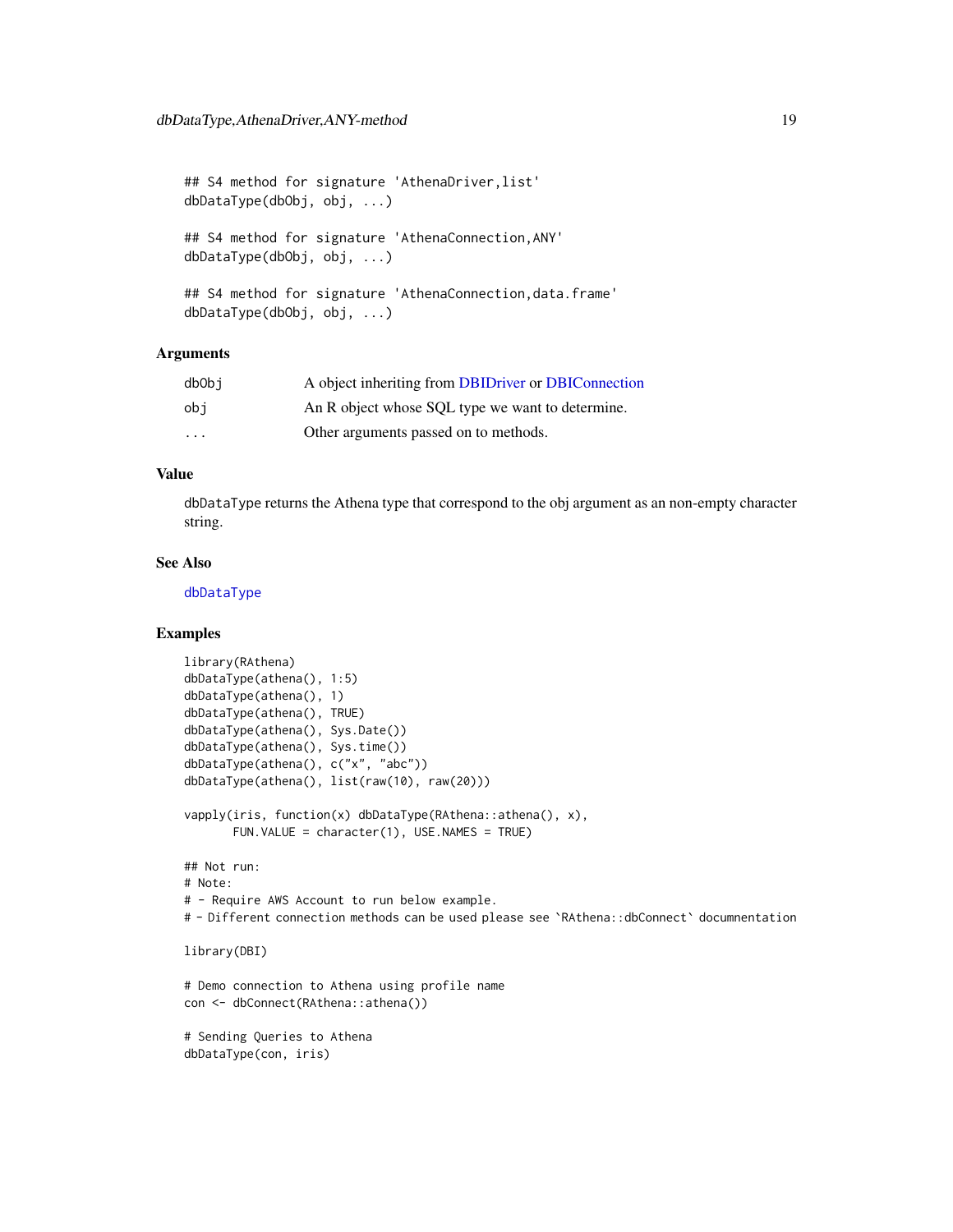```
# Disconnect conenction
dbDisconnect(con)
```
## End(Not run)

<span id="page-19-1"></span>dbDisconnect *Disconnect (close) an Athena connection*

## Description

This closes the connection to Athena.

## Usage

```
## S4 method for signature 'AthenaConnection'
dbDisconnect(conn, ...)
```
## Arguments

| conn | A DBIConnection object, as returned by dbConnect(). |
|------|-----------------------------------------------------|
| .    | Other parameters passed on to methods.              |

#### Value

dbDisconnect() returns TRUE, invisibly.

## See Also

[dbDisconnect](#page-19-1)

#### Examples

## Not run:

```
# Note:
```
# - Require AWS Account to run below example.

# - Different connection methods can be used please see `RAthena::dbConnect` documnentation

library(DBI)

```
# Demo connection to Athena using profile name
con <- dbConnect(RAthena::athena())
```

```
# Disconnect conenction
dbDisconnect(con)
```
## End(Not run)

<span id="page-19-0"></span>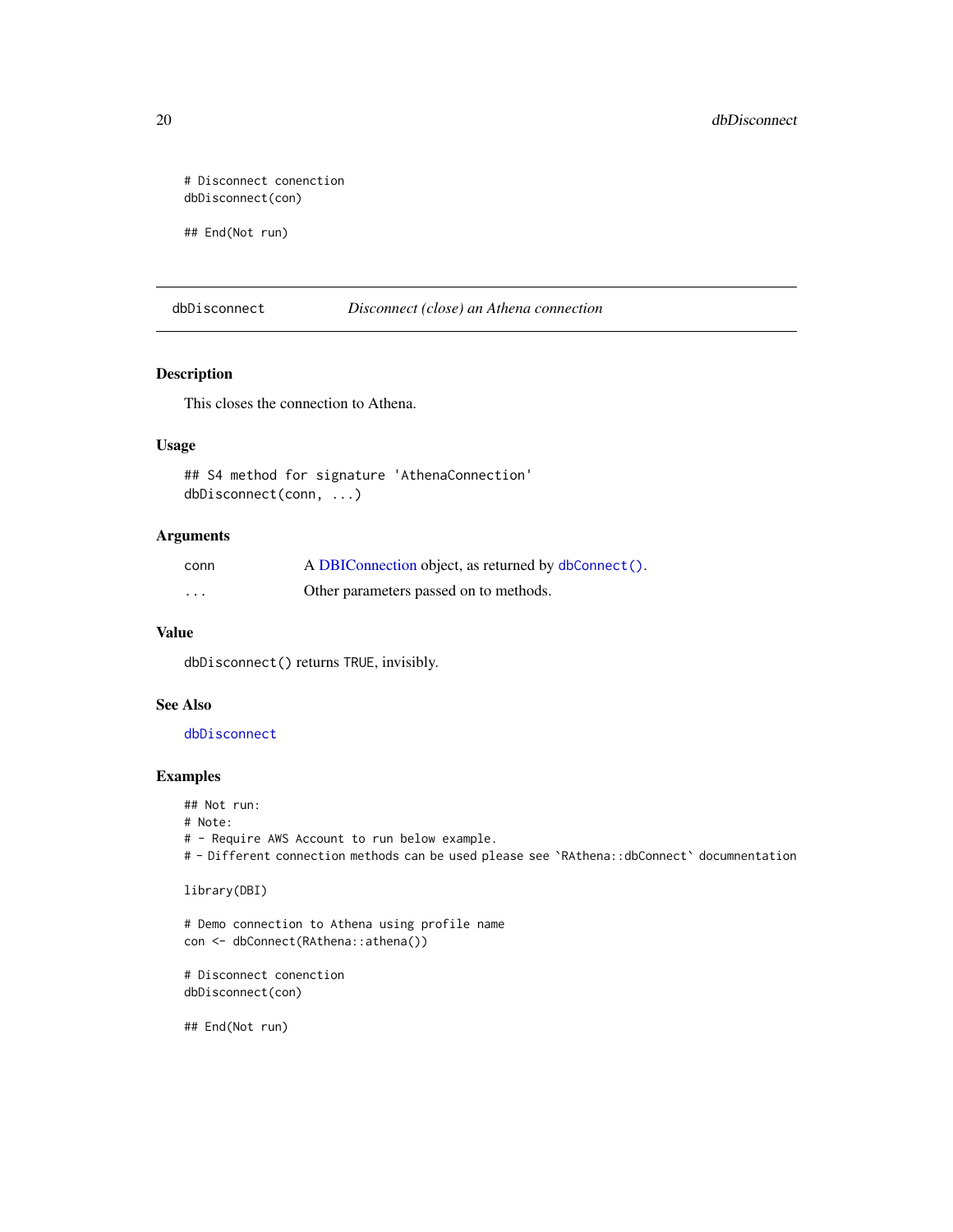<span id="page-20-1"></span><span id="page-20-0"></span>dbExistsTable *Does Athena table exist?*

#### Description

Returns logical scalar if the table exists or not. TRUE if the table exists, FALSE otherwise.

## Usage

```
## S4 method for signature 'AthenaConnection, character'
dbExistsTable(conn, name, ...)
```
#### Arguments

| conn     | A DBIConnection object, as returned by dbConnect().                                                                            |
|----------|--------------------------------------------------------------------------------------------------------------------------------|
| name     | The table name, passed on to dbQuoteIdentifier(). Options are:                                                                 |
|          | • a character string with the unquoted DBMS table name, e.g. "table_name",                                                     |
|          | • a call to $Id()$ with components to the fully qualified table name, e.g. Id(schema<br>$=$ "my_schema", table = "table_name") |
|          | • a call to SQL() with the quoted and fully qualified table name given verba-<br>tim, e.g. SQL('"my_schema"."table_name"')     |
| $\cdots$ | Other parameters passed on to methods.                                                                                         |

## Value

dbExistsTable() returns logical scalar. TRUE if the table exists, FALSE otherwise.

#### See Also

[dbExistsTable](#page-20-1)

## Examples

## Not run: # Note: # - Require AWS Account to run below example. # - Different connection methods can be used please see `RAthena::dbConnect` documnentation library(DBI) # Demo connection to Athena using profile name con <- dbConnect(RAthena::athena()) # Write data.frame to Athena table dbWriteTable(con, "mtcars", mtcars, partition=c("TIMESTAMP" = format(Sys.Date(), "%Y%m%d")), s3.location = "s3://mybucket/data/")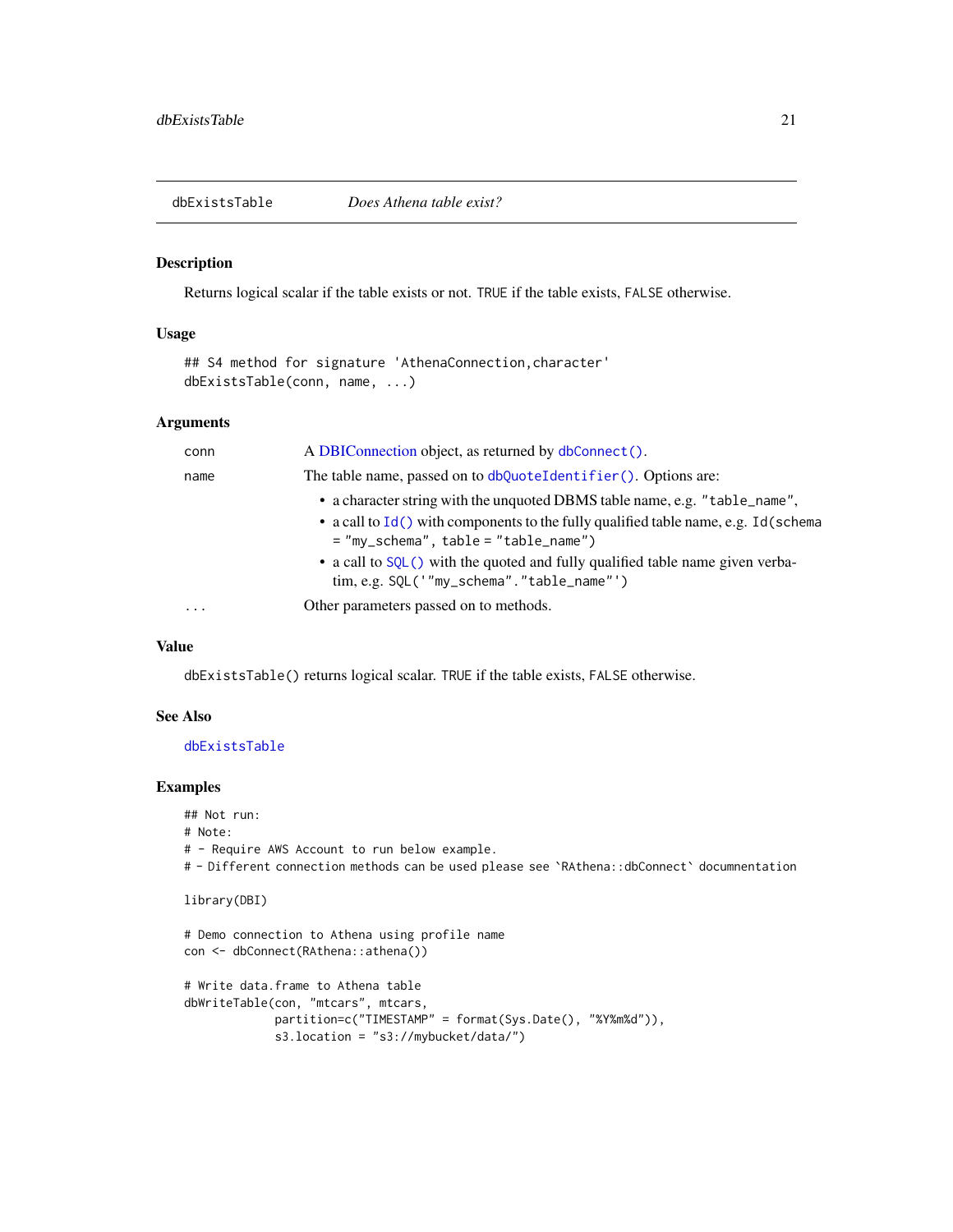22 dbFetch

```
# Check if table exists from Athena
dbExistsTable(con, "mtcars")
# Disconnect conenction
dbDisconnect(con)
```
## End(Not run)

<span id="page-21-1"></span>dbFetch *Fetch records from previously executed query*

## Description

Currently returns the top n elements (rows) from result set or returns entire table from Athena.

## Usage

## S4 method for signature 'AthenaResult' dbFetch(res,  $n = -1, ...$ )

## Arguments

| res       | An object inheriting from DBIResult, created by dbSendQuery().                                                                                                                                                                                                                                     |
|-----------|----------------------------------------------------------------------------------------------------------------------------------------------------------------------------------------------------------------------------------------------------------------------------------------------------|
| n.        | maximum number of records to retrieve per fetch. Use $n = -1$ or $n = \text{Inf}$ to<br>retrieve all pending records. Some implementations may recognize other special<br>values. Currently chunk sizes range from 0 to 999, if entire data frame is required<br>use $n = -1$ or $n = \text{Inf.}$ |
| $\ddotsc$ | Other arguments passed on to methods.                                                                                                                                                                                                                                                              |

#### Value

dbFetch() returns a data frame.

#### See Also

[dbFetch](#page-21-1)

## Examples

- ## Not run:
- # Note:
- # Require AWS Account to run below example.
- # Different connection methods can be used please see `RAthena::dbConnect` documnentation

library(DBI)

# Demo connection to Athena using profile name con <- dbConnect(RAthena::athena())

<span id="page-21-0"></span>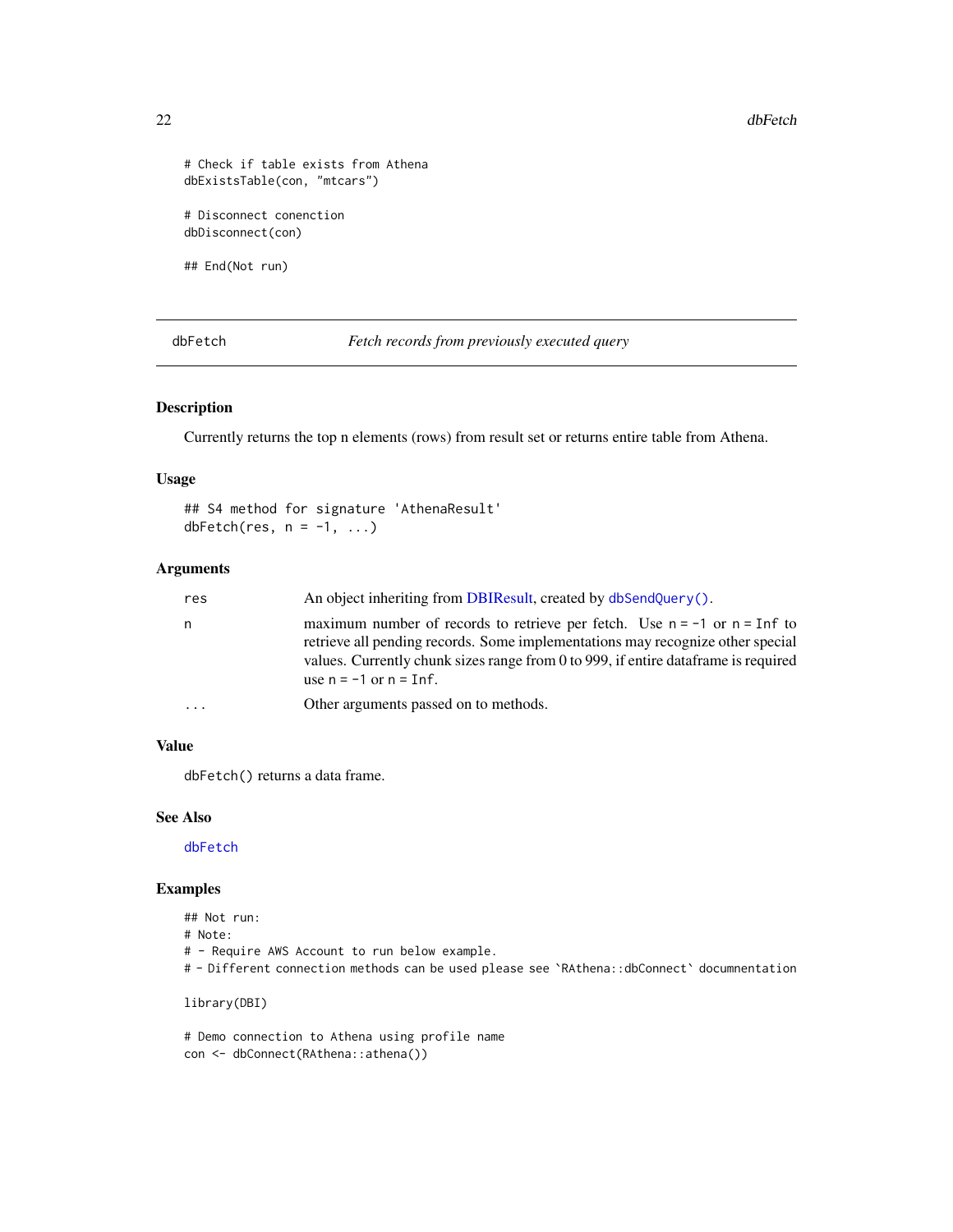#### <span id="page-22-0"></span>dbGetInfo 23

```
res <- dbSendQuery(con, "show databases")
dbFetch(res)
dbClearResult(res)
# Disconnect from Athena
```
dbDisconnect(con)

## End(Not run)

<span id="page-22-1"></span>dbGetInfo *Get DBMS metadata*

## Description

Get DBMS metadata

## Usage

```
## S4 method for signature 'AthenaConnection'
dbGetInfo(dbObj, ...)
```

```
## S4 method for signature 'AthenaResult'
dbGetInfo(dbObj, ...)
```
## Arguments

| dbObi             | An object inheriting from DBIObject, i.e. DBIDriver, DBIConnection, or a |  |
|-------------------|--------------------------------------------------------------------------|--|
|                   | <b>DBIResult</b>                                                         |  |
| $\cdot\cdot\cdot$ | Other arguments to methods.                                              |  |

#### Value

a named list

## See Also

[dbGetInfo](#page-22-1)

## Examples

## Not run:

# Note:

- # Require AWS Account to run below example.
- # Different connection methods can be used please see `RAthena::dbConnect` documnentation

library(DBI)

# Demo connection to Athena using profile name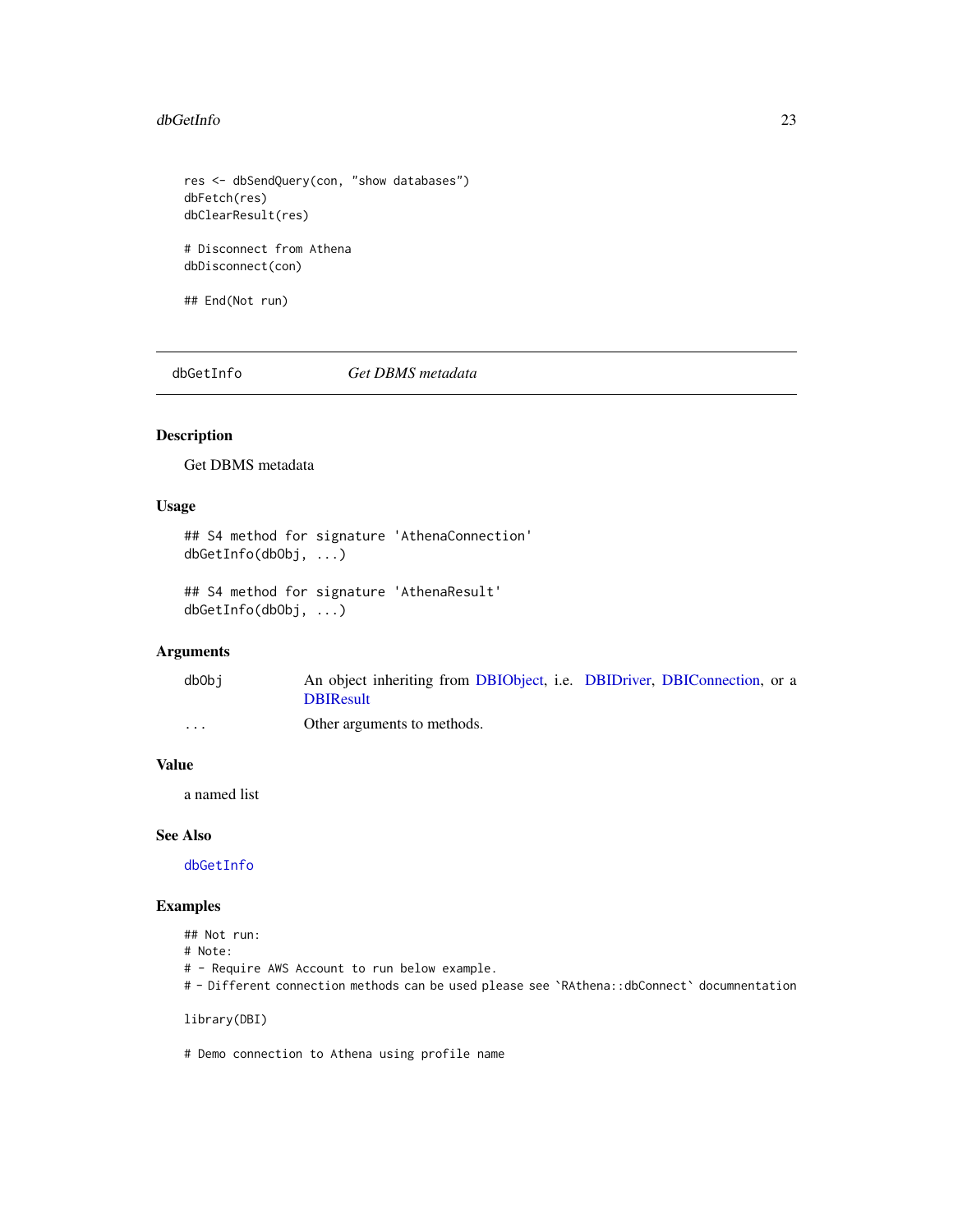```
con <- dbConnect(RAthena::athena())
# Returns metadata from connnection object
metadata <- dbGetInfo(con)
# Return metadata from Athena query object
res <- dbSendQuery(con, "show databases")
dbGetInfo(res)
# Clear result
dbClearResult(res)
# disconnect from Athena
dbDisconnect(con)
## End(Not run)
```
dbGetPartition *Athena table partitions*

## Description

This method returns all partitions from Athena table.

## Usage

dbGetPartition(conn, name, ..., .format = FALSE)

## S4 method for signature 'AthenaConnection' dbGetPartition(conn, name, ..., .format = FALSE)

| conn      | A DBIConnection object, as returned by dbConnect().                                                                                                                                                                                                                                                                                               |
|-----------|---------------------------------------------------------------------------------------------------------------------------------------------------------------------------------------------------------------------------------------------------------------------------------------------------------------------------------------------------|
| name      | The table name, passed on to dbQuoteIdentifier(). Options are:                                                                                                                                                                                                                                                                                    |
|           | • a character string with the unquoted DBMS table name, e.g. "table_name",<br>• a call to $Id()$ with components to the fully qualified table name, e.g. Id(schema<br>$=$ "my_schema", table = "table_name")<br>• a call to SQL() with the quoted and fully qualified table name given verba-<br>$\lim, e.g.$ SQL('"my_schema"." $table_name$ "') |
| $\ddotsc$ | Other parameters passed on to methods.                                                                                                                                                                                                                                                                                                            |
| .format   | re-formats AWS Athena partitions format. So that each column represents a<br>partition from the AWS Athena table. Default set to FALSE to prevent breaking<br>previous package behaviour.                                                                                                                                                         |

<span id="page-23-0"></span>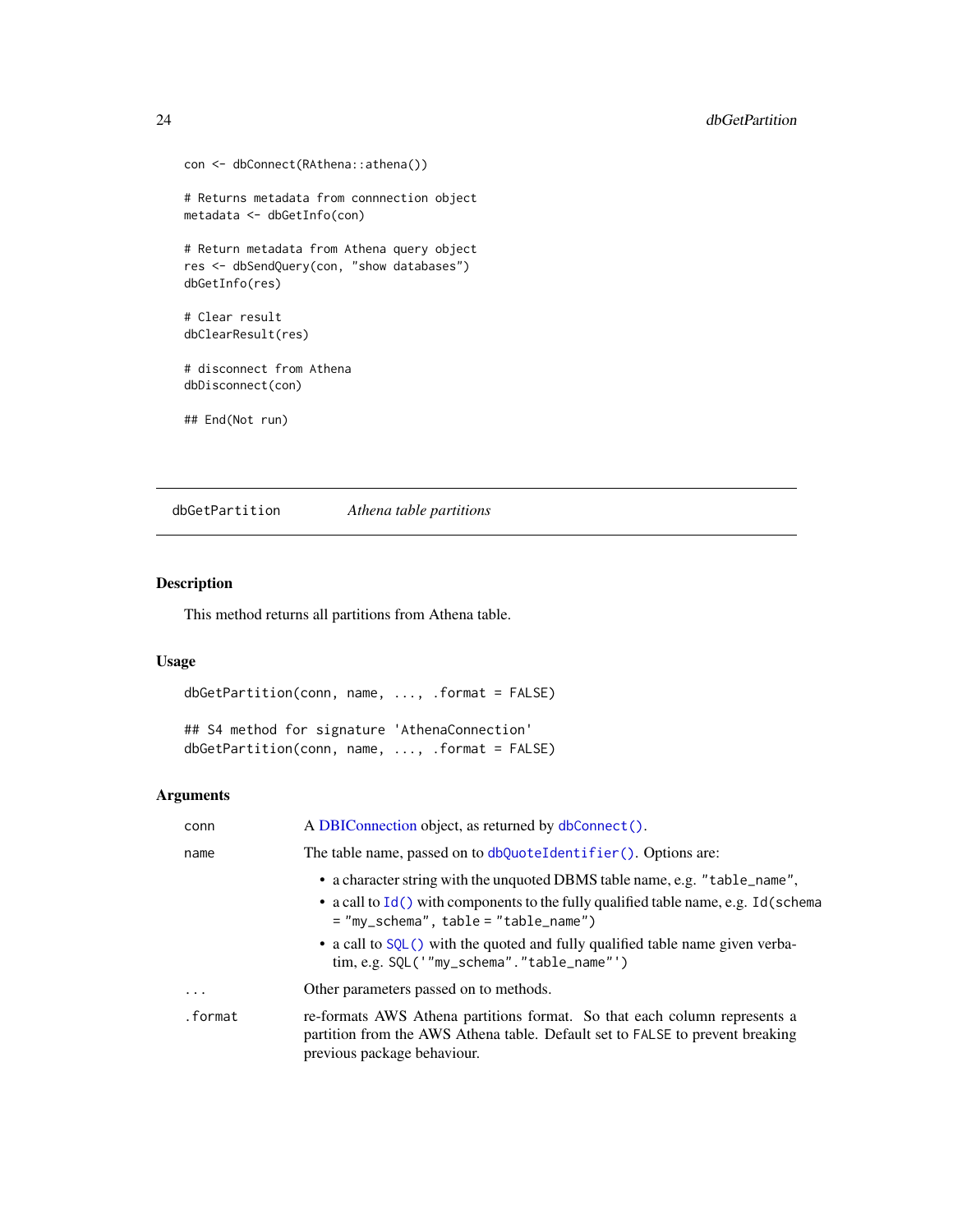## <span id="page-24-0"></span>dbGetQuery 25

#### Value

data.frame that returns all partitions in table, if no partitions in Athena table then function will return error from Athena.

## Examples

```
## Not run:
# Note:
# - Require AWS Account to run below example.
# - Different connection methods can be used please see `RAthena::dbConnect` documnentation
library(DBI)
# Demo connection to Athena using profile name
con <- dbConnect(RAthena::athena())
# write iris table to Athena
dbWriteTable(con, "iris",
             iris,
             partition = c("timestamp" = format(Sys.Date(), "%Y%m%d")),
             s3.location = "s3://path/to/store/athena/table/")
# return table partitions
RAthena::dbGetPartition(con, "iris")
# disconnect from Athena
dbDisconnect(con)
## End(Not run)
```
<span id="page-24-1"></span>dbGetQuery *Send query, retrieve results and then clear result set*

## Description

Send query, retrieve results and then clear result set

#### Usage

```
## S4 method for signature 'AthenaConnection, character'
dbGetQuery(conn, statement, statistics = FALSE, unload = athena_unload(), ...)
```

| conn       | A DBIConnection object, as returned by dbConnect().           |
|------------|---------------------------------------------------------------|
| statement  | a character string containing SOL.                            |
| statistics | If set to TRUE will print out AWS Athena statistics of query. |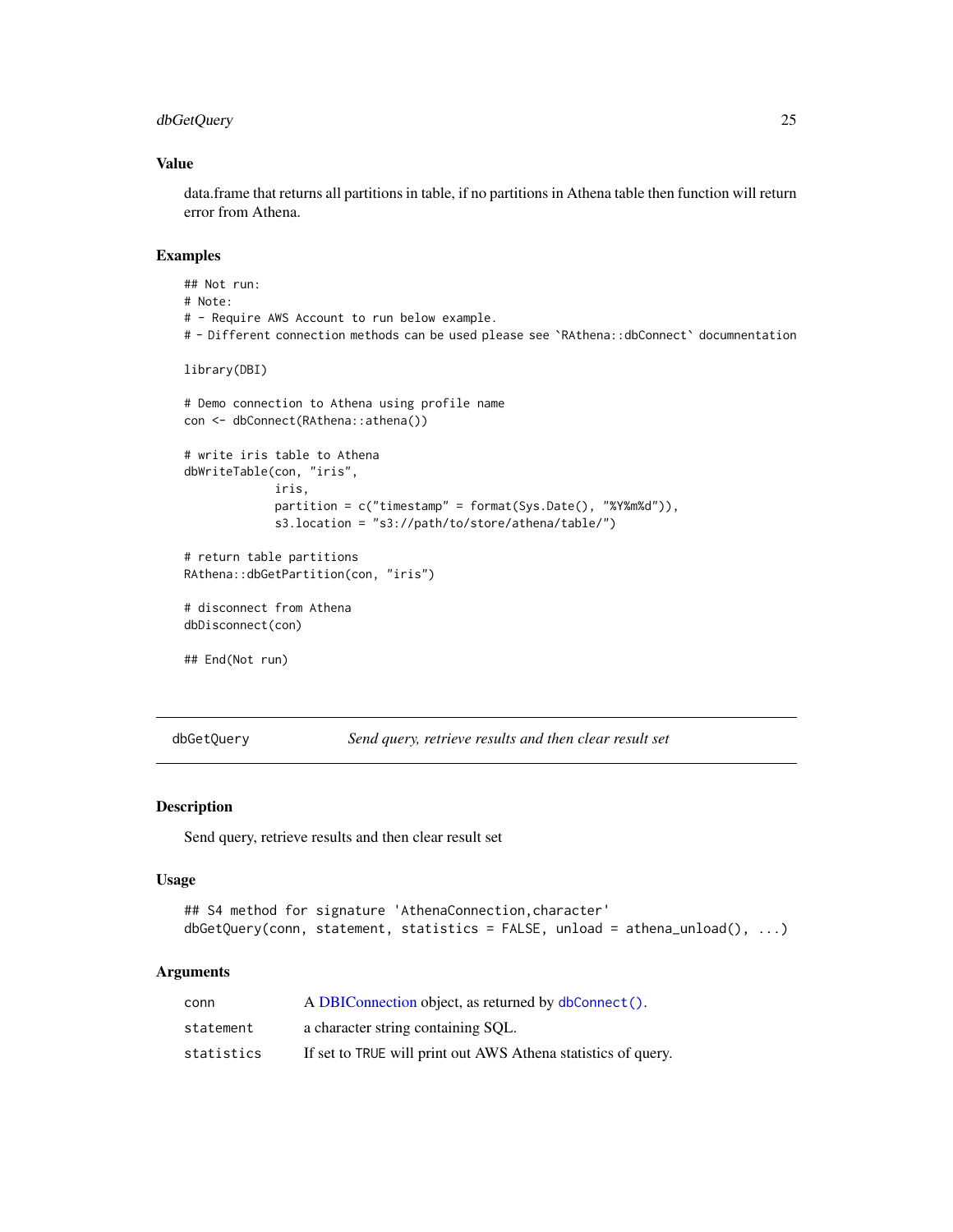<span id="page-25-0"></span>

| unload   | boolean input to modify 'statement' to align with AWS Athena UNLOAD, de-<br>fault is set to FALSE. |
|----------|----------------------------------------------------------------------------------------------------|
| $\cdots$ | Other parameters passed on to methods.                                                             |

## Value

dbGetQuery() returns a dataframe.

#### Note

If the user does not have permission to remove AWS S3 resource from AWS Athena output location, then an AWS warning will be returned. For example AccessDenied (HTTP 403). Access Denied. It is better use query caching or optionally prevent clear AWS S3 resource using [RAthena\\_options](#page-43-1) so that the warning doesn't repeatedly show.

## See Also

[dbGetQuery](#page-24-1)

## Examples

## Not run: # Note: # - Require AWS Account to run below example. # - Different connection methods can be used please see `RAthena::dbConnect` documnentation library(DBI) # Demo connection to Athena using profile name con <- dbConnect(RAthena::athena()) # Sending Queries to Athena dbGetQuery(con, "show databases") # Disconnect conenction dbDisconnect(con)

## End(Not run)

<span id="page-25-1"></span>dbGetStatement *Get the statement associated with a result set*

#### Description

Returns the statement that was passed to [dbSendQuery()] or [dbSendStatement()].

#### Usage

```
## S4 method for signature 'AthenaResult'
dbGetStatement(res, ...)
```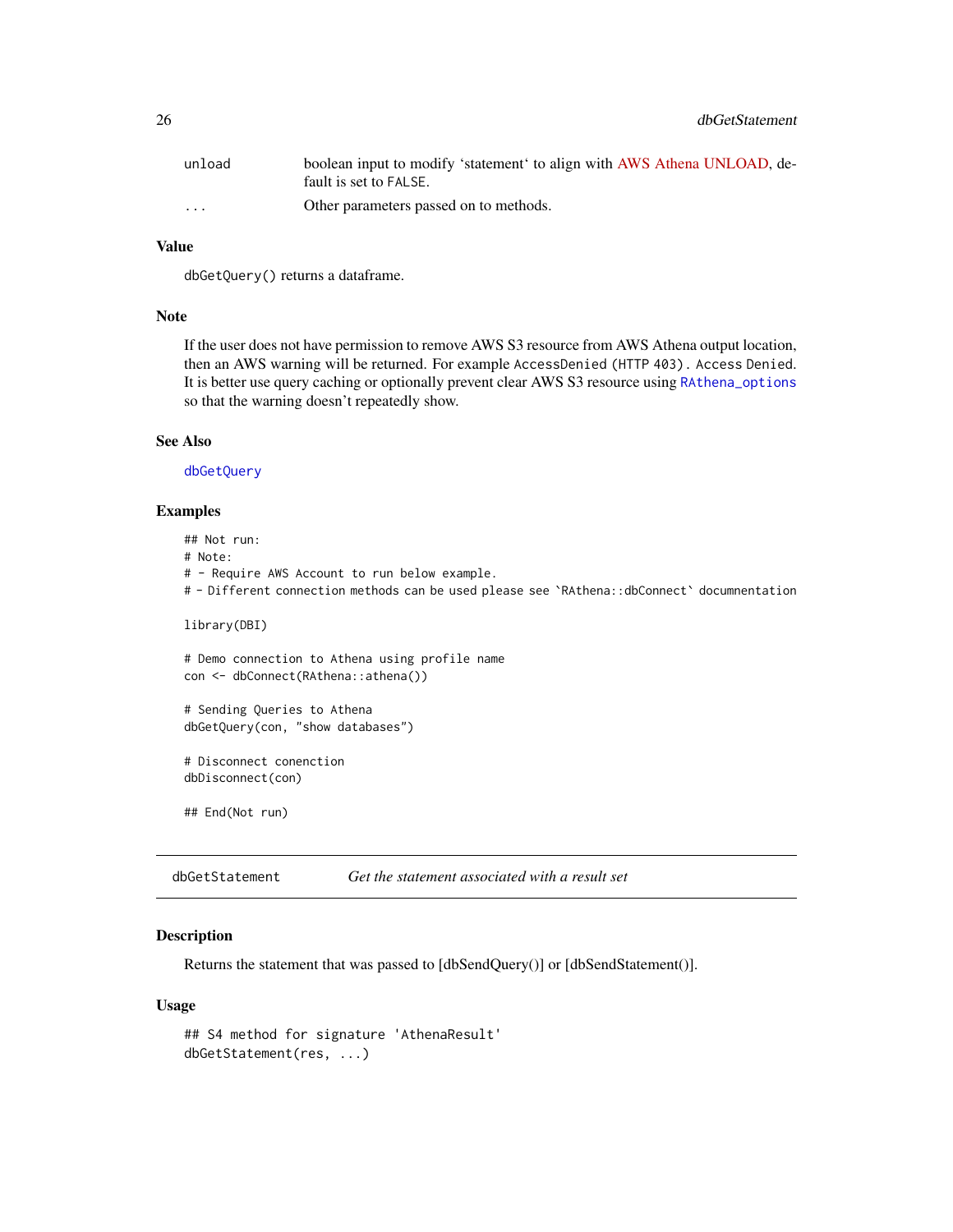#### <span id="page-26-0"></span>dbGetTables 27

#### Arguments

| res      | An object inheriting from DBIResult.  |
|----------|---------------------------------------|
| $\cdots$ | Other arguments passed on to methods. |

## Value

dbGetStatement() returns a character.

## See Also

[dbGetStatement](#page-25-1)

## Examples

```
## Not run:
# Note:
# - Require AWS Account to run below example.
# - Different connection methods can be used please see `RAthena::dbConnect` documnentation
library(DBI)
# Demo connection to Athena using profile name
con <- dbConnect(RAthena::athena())
rs <- dbSendQuery(con, "SHOW TABLES in default")
dbGetStatement(rs)
## End(Not run)
```

| dbGetTables | List Athena Schema, Tables and Table Types |  |  |
|-------------|--------------------------------------------|--|--|
|-------------|--------------------------------------------|--|--|

#### Description

Method to get Athena schema, tables and table types return as a data.frame

## Usage

```
dbGetTables(conn, ...)
```

```
## S4 method for signature 'AthenaConnection'
dbGetTables(conn, schema = NULL, ...)
```

| conn                    | A DBIConnection object, as returned by dbConnect().                              |
|-------------------------|----------------------------------------------------------------------------------|
| $\cdot$ $\cdot$ $\cdot$ | Other parameters passed on to methods.                                           |
| schema                  | Athena schema, default set to NULL to return all tables from all Athena schemas. |
|                         | Note: The use of DATABASE and SCHEMA is interchangeable within Athena.           |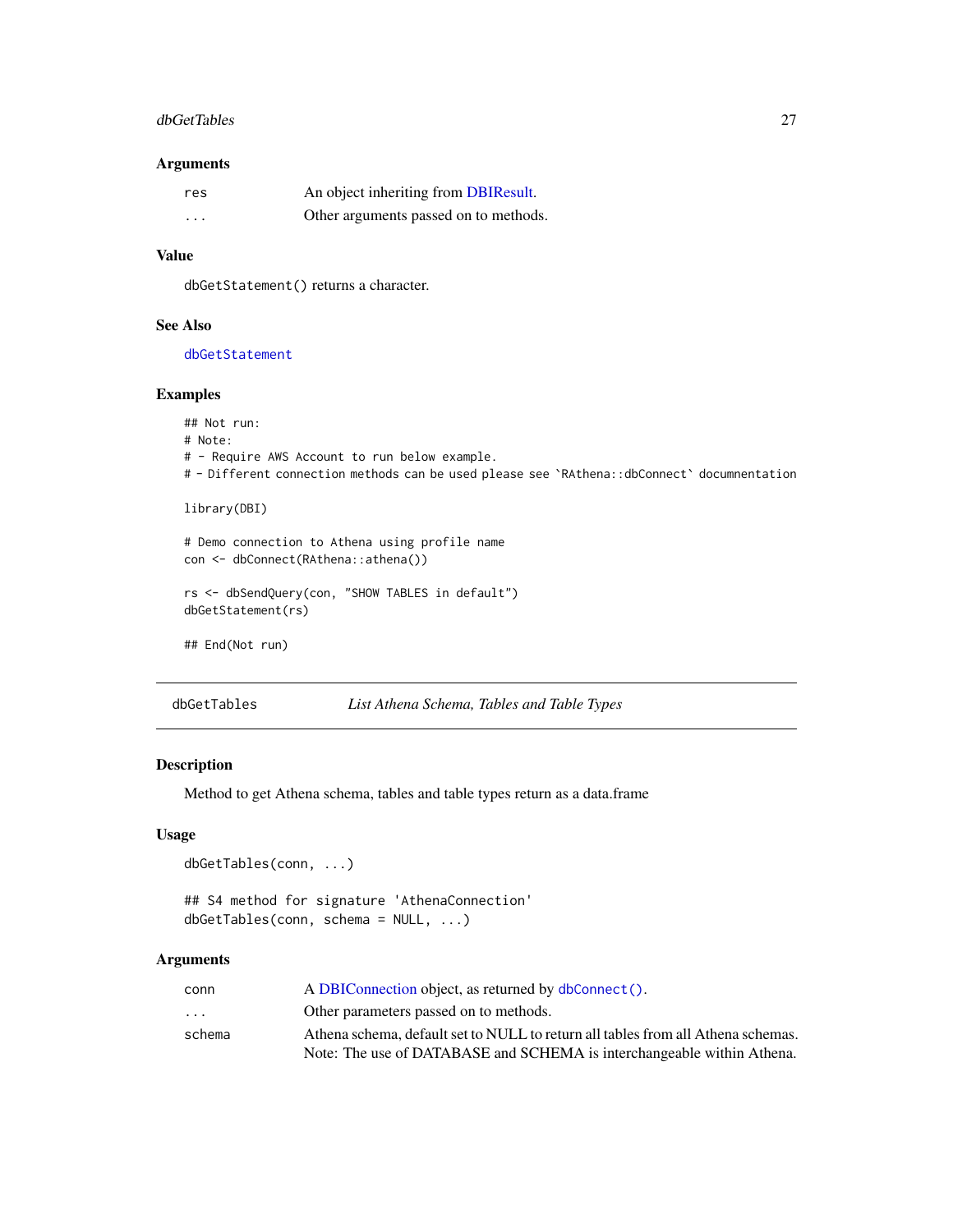## Value

dbGetTables() returns a data.frame.

## Examples

```
## Not run:
# Note:
# - Require AWS Account to run below example.
# - Different connection methods can be used please see `RAthena::dbConnect` documnentation
library(DBI)
library(RAthena)
# Demo connection to Athena using profile name
con <- dbConnect(RAthena::athena())
# Return hierarchy of tables in Athena
dbGetTables(con)
# Disconnect conenction
dbDisconnect(con)
## End(Not run)
```
<span id="page-27-1"></span>dbHasCompleted *Completion status*

#### Description

This method returns if the query has completed.

## Usage

```
## S4 method for signature 'AthenaResult'
dbHasCompleted(res, ...)
```
## Arguments

| res     | An object inheriting from DBIResult.  |
|---------|---------------------------------------|
| $\cdot$ | Other arguments passed on to methods. |

#### Value

dbHasCompleted() returns a logical scalar. TRUE if the query has completed, FALSE otherwise.

## See Also

[dbHasCompleted](#page-27-1)

<span id="page-27-0"></span>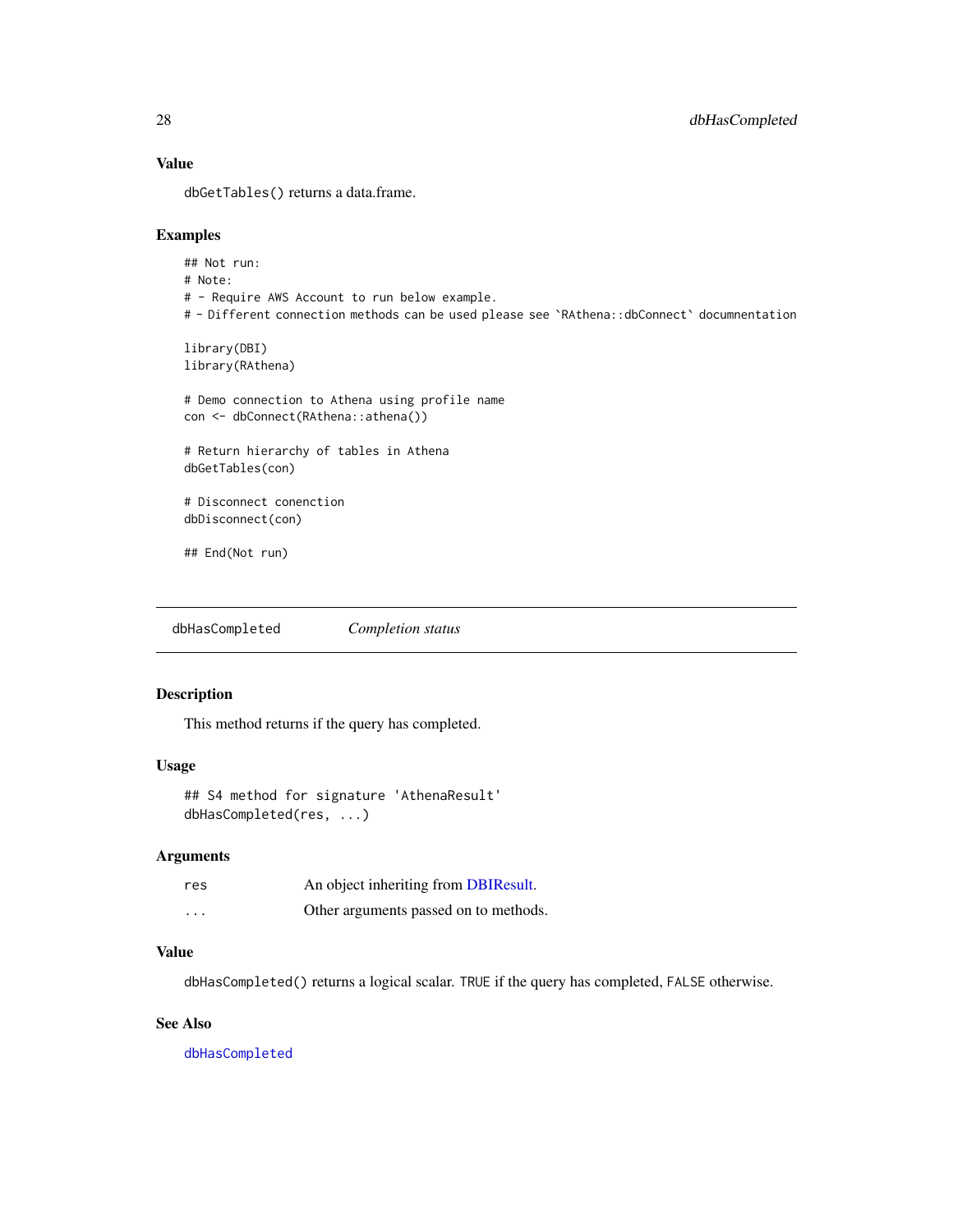#### <span id="page-28-0"></span>dbIsValid 29

## Examples

```
## Not run:
# Note:
# - Require AWS Account to run below example.
# - Different connection methods can be used please see `RAthena::dbConnect` documnentation
library(DBI)
# Demo connection to Athena using profile name
con <- dbConnect(RAthena::athena())
# Check if query has completed
res <- dbSendQuery(con, "show databases")
dbHasCompleted(res)
dbClearResult(res)
# Disconnect from Athena
dbDisconnect(con)
## End(Not run)
```
#### <span id="page-28-1"></span>dbIsValid *Is this DBMS object still valid?*

## Description

This method tests whether the dbObj is still valid.

#### Usage

```
## S4 method for signature 'AthenaConnection'
dbIsValid(dbObj, ...)
## S4 method for signature 'AthenaResult'
dbIsValid(dbObj, ...)
```
#### Arguments

| dbObi                | An object inheriting from DBIObject, i.e. DBIDriver, DBIConnection, or a |
|----------------------|--------------------------------------------------------------------------|
|                      | <b>DBIResult</b>                                                         |
| $\ddot{\phantom{0}}$ | Other arguments to methods.                                              |

#### Value

dbIsValid() returns logical scalar, TRUE if the object (dbObj) is valid, FALSE otherwise.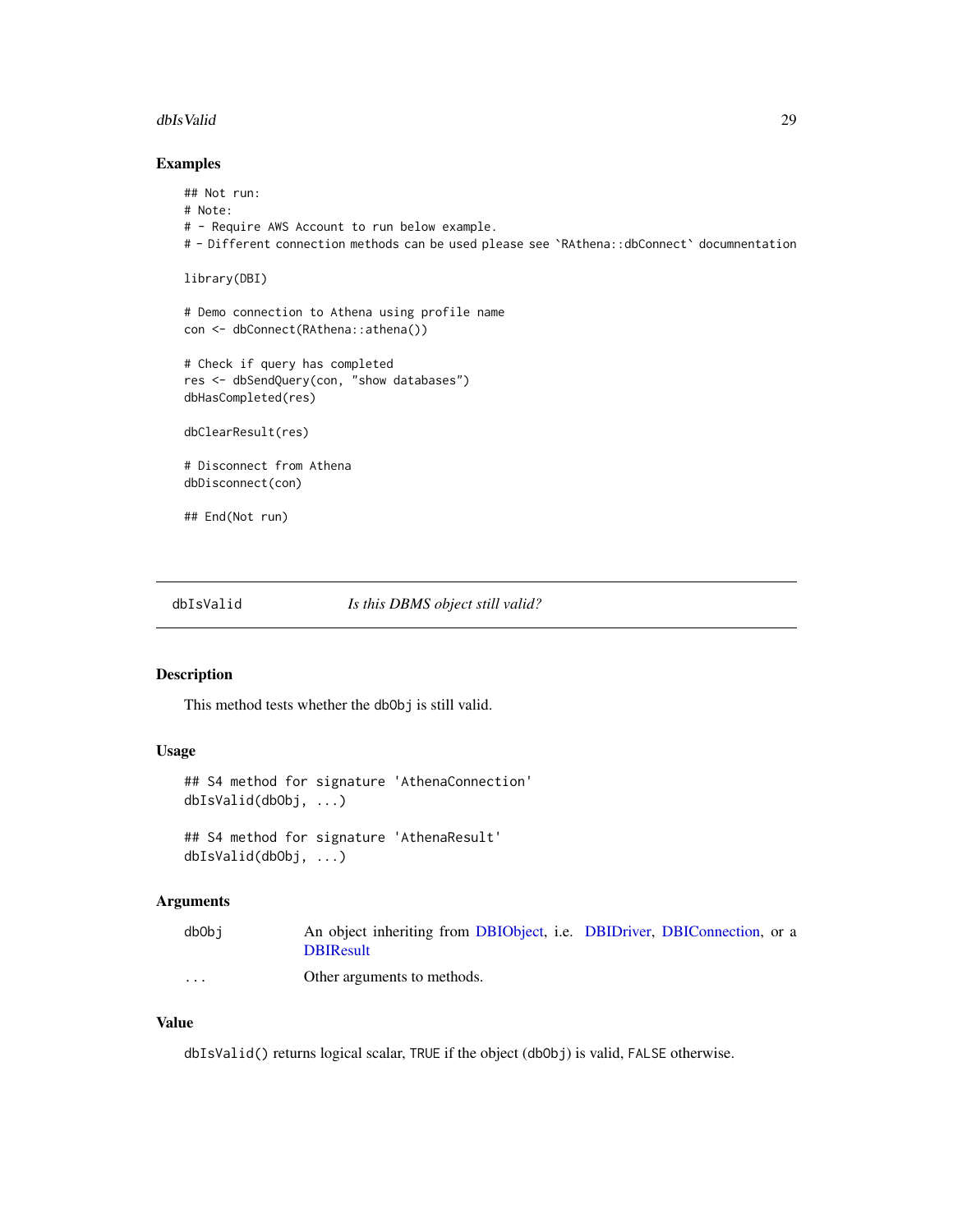## See Also

[dbIsValid](#page-28-1)

## Examples

```
## Not run:
# Note:
# - Require AWS Account to run below example.
# - Different connection methods can be used please see `RAthena::dbConnect` documnentation
library(DBI)
# Demo connection to Athena using profile name
con <- dbConnect(RAthena::athena())
# Check is connection is valid
dbIsValid(con)
# Check is query is valid
res <- dbSendQuery(con, "show databases")
dbIsValid(res)
# Check if query is valid after clearing result
dbClearResult(res)
dbIsValid(res)
# Check if connection if valid after closing connection
dbDisconnect(con)
dbIsValid(con)
## End(Not run)
```
<span id="page-29-1"></span>dbListFields *List Field names of Athena table*

## Description

List Field names of Athena table

#### Usage

```
## S4 method for signature 'AthenaConnection, character'
dbListFields(conn, name, ...)
```

| conn | A DBIConnection object, as returned by dbConnect().            |
|------|----------------------------------------------------------------|
| name | The table name, passed on to dbQuoteIdentifier(). Options are: |

<span id="page-29-0"></span>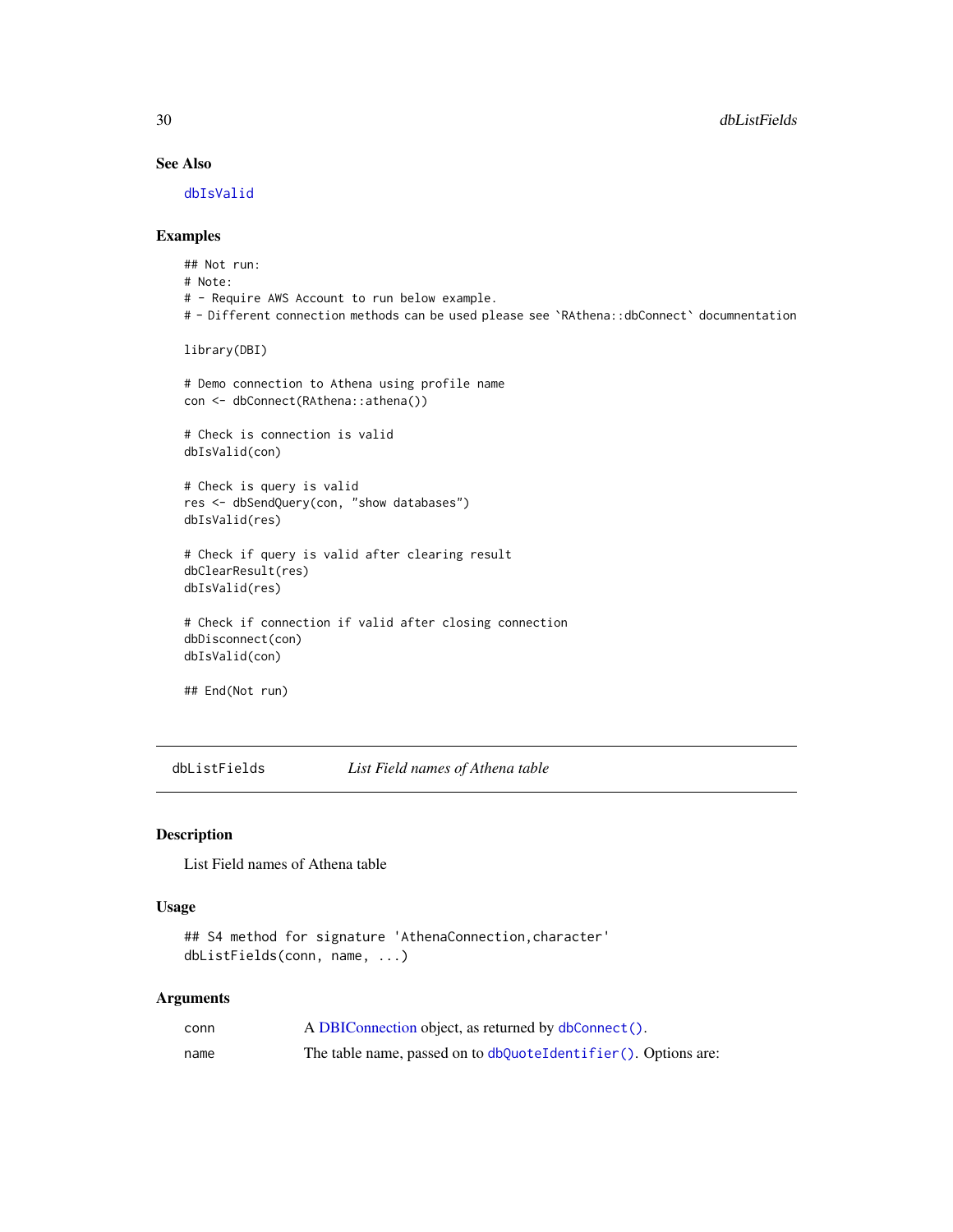- a character string with the unquoted DBMS table name, e.g. "table\_name",
- a call to [Id\(\)](#page-0-0) with components to the fully qualified table name, e.g. Id(schema = "my\_schema", table = "table\_name")
- a call to [SQL\(\)](#page-0-0) with the quoted and fully qualified table name given verbatim, e.g. SQL('"my\_schema"."table\_name"')

<span id="page-30-0"></span>... Other parameters passed on to methods.

#### Value

dbListFields() returns a character vector with all the fields from an Athena table.

#### See Also

[dbListFields](#page-29-1)

#### Examples

## Not run: # Note: # - Require AWS Account to run below example. # - Different connection methods can be used please see `RAthena::dbConnect` documnentation library(DBI) # Demo connection to Athena using profile name con <- dbConnect(RAthena::athena()) # Write data.frame to Athena table dbWriteTable(con, "mtcars", mtcars, partition=c("TIMESTAMP" = format(Sys.Date(), "%Y%m%d")), s3.location = "s3://mybucket/data/") # Return list of fields in table dbListFields(con, "mtcars") # Disconnect conenction dbDisconnect(con) ## End(Not run)

<span id="page-30-1"></span>dbListTables *List Athena Tables*

#### Description

Returns the unquoted names of Athena tables accessible through this connection.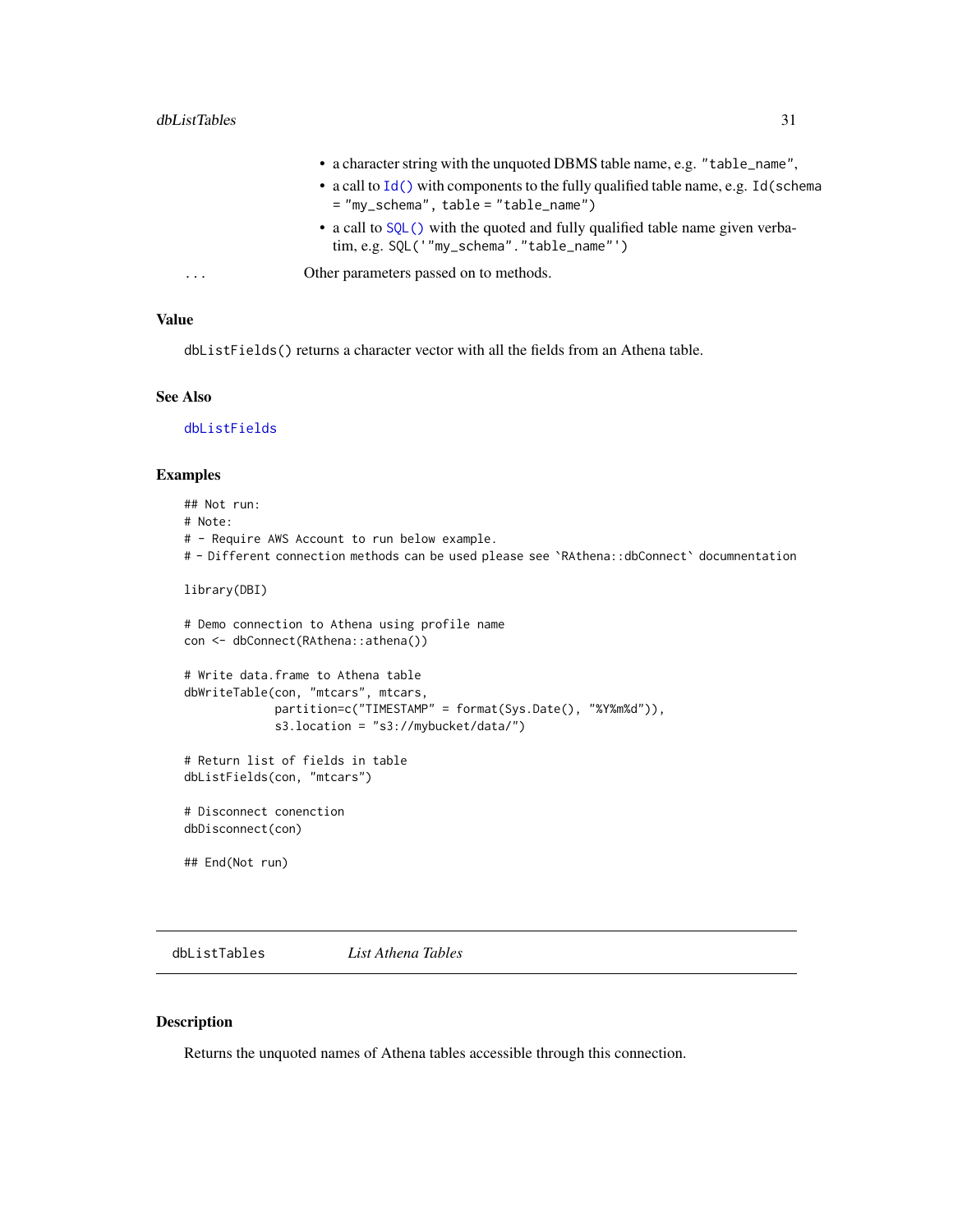## <span id="page-31-0"></span>Usage

```
## S4 method for signature 'AthenaConnection'
dbListTables(conn, schema = NULL, ...)
```
## Arguments

| conn                    | A DBIConnection object, as returned by dbConnect().                                                                                                        |
|-------------------------|------------------------------------------------------------------------------------------------------------------------------------------------------------|
| schema                  | Athena schema, default set to NULL to return all tables from all Athena schemas.<br>Note: The use of DATABASE and SCHEMA is interchangeable within Athena. |
| $\cdot$ $\cdot$ $\cdot$ | Other parameters passed on to methods.                                                                                                                     |

## Value

dbListTables() returns a character vector with all the tables from Athena.

## See Also

[dbListTables](#page-30-1)

## Examples

## Not run: # Note: # - Require AWS Account to run below example. # - Different connection methods can be used please see `RAthena::dbConnect` documnentation library(DBI) # Demo connection to Athena using profile name con <- dbConnect(RAthena::athena()) # Return list of tables in Athena dbListTables(con) # Disconnect conenction dbDisconnect(con)

## End(Not run)

dbplyr\_edition *Declare which version of dbplyr API is being called.*

## Description

Declare which version of dbplyr API is being called.

#### Usage

dbplyr\_edition.AthenaConnection(con)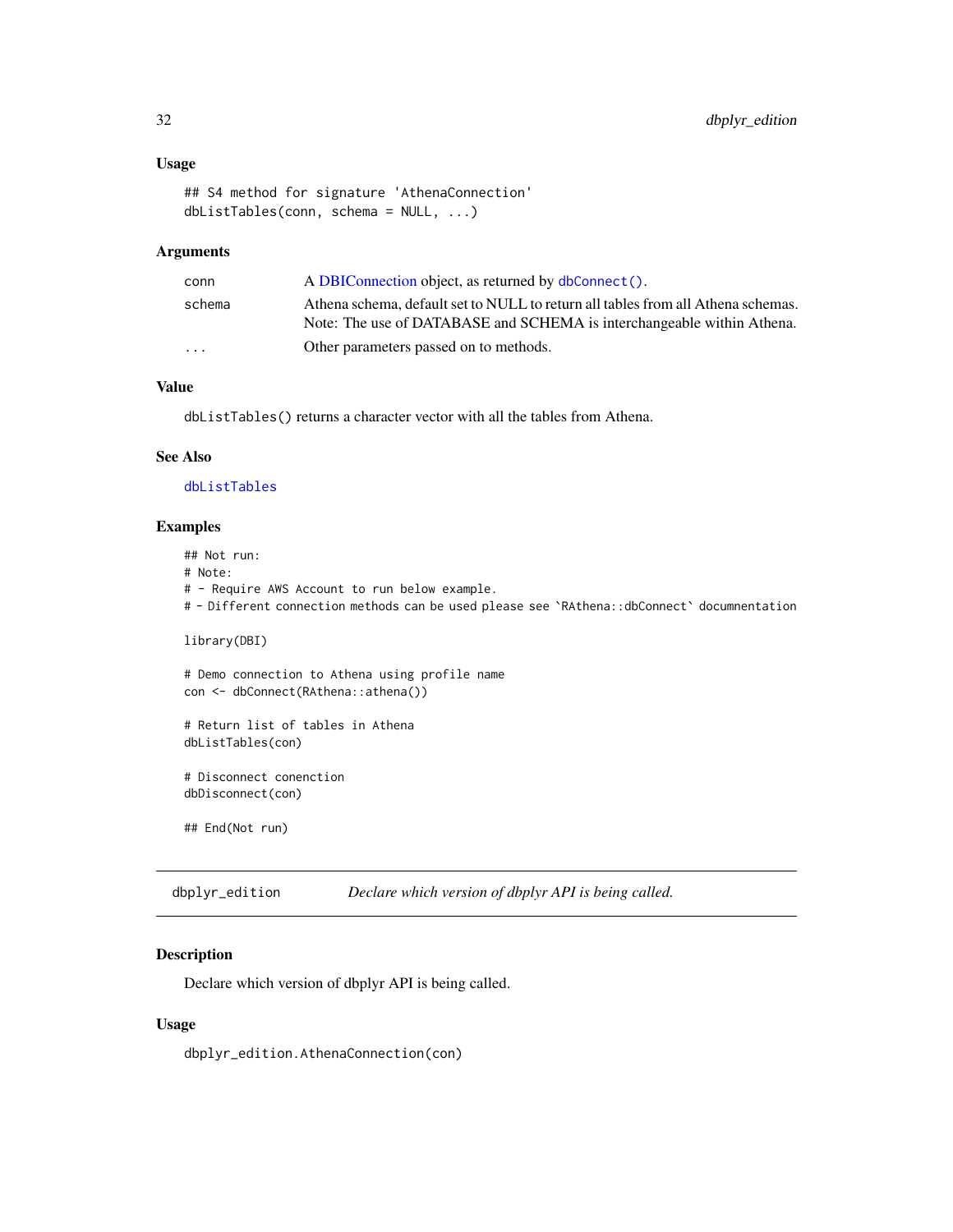#### <span id="page-32-0"></span>dbQuote 33

#### **Arguments**

con A [dbConnect](#page-12-1) object, as returned by dbConnect()

## Value

Integer for which version of 'dbplyr' is going to be used.

dbQuote *Quote Identifiers*

## Description

Call this method to generate string that is suitable for use in a query as a column or table name.

## Usage

```
## S4 method for signature 'AthenaConnection, character'
dbQuoteString(conn, x, ...)
```
## S4 method for signature 'AthenaConnection,POSIXct' dbQuoteString(conn, x, ...)

## S4 method for signature 'AthenaConnection,Date' dbQuoteString(conn, x, ...)

```
## S4 method for signature 'AthenaConnection,SQL'
dbQuoteIdentifier(conn, x, ...)
```
#### Arguments

| conn                    | A DBIConnection object, as returned by dbConnect(). |
|-------------------------|-----------------------------------------------------|
| $\mathsf{X}$            | A character vector to quote as string.              |
| $\cdot$ $\cdot$ $\cdot$ | Other arguments passed on to methods.               |

## Value

Returns a character object, for more information please check out: [dbQuoteString](#page-0-0), [dbQuoteIdentifier](#page-0-0)

#### See Also

[dbQuoteString](#page-0-0), [dbQuoteIdentifier](#page-0-0)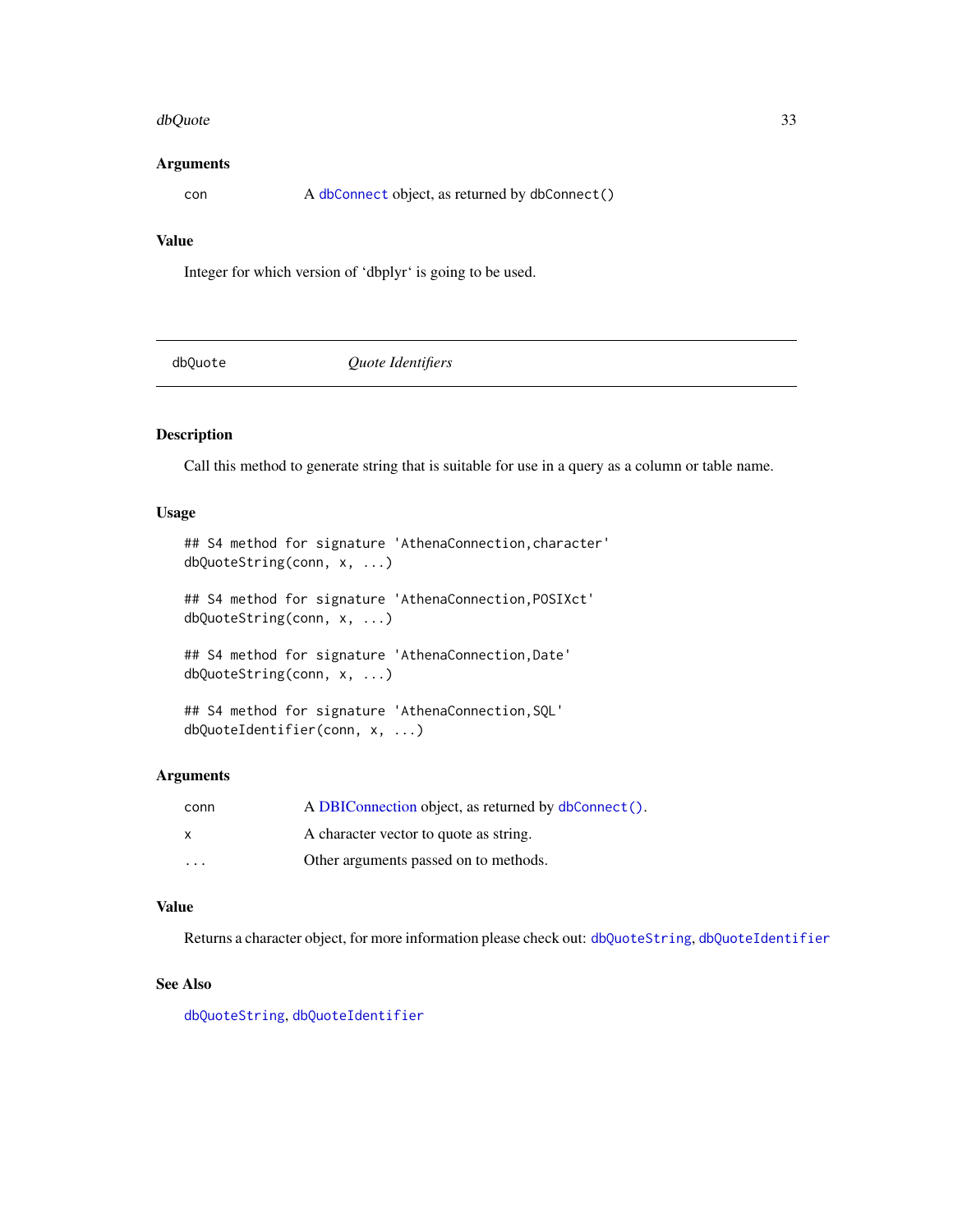<span id="page-33-1"></span><span id="page-33-0"></span>

## Description

Removes Athena table but does not remove the data from Amazon S3 bucket.

## Usage

```
## S4 method for signature 'AthenaConnection, character'
dbRemoveTable(conn, name, delete_data = TRUE, confirm = FALSE, ...)
```
## Arguments

| conn        | A DBIConnection object, as returned by dbConnect().                                                                                                                                                                                                                                                                                           |
|-------------|-----------------------------------------------------------------------------------------------------------------------------------------------------------------------------------------------------------------------------------------------------------------------------------------------------------------------------------------------|
| name        | The table name, passed on to dbQuoteIdentifier(). Options are:                                                                                                                                                                                                                                                                                |
|             | • a character string with the unquoted DBMS table name, e.g. "table_name",<br>• a call to $Id()$ with components to the fully qualified table name, e.g. Id(schema<br>$=$ "my_schema", table = "table_name")<br>• a call to SQL() with the quoted and fully qualified table name given verba-<br>$\lim, e.g.$ SQL('"my_schema"."table_name"') |
| delete_data | Deletes S3 files linking to AWS Athena table                                                                                                                                                                                                                                                                                                  |
| confirm     | Allows for S3 files to be deleted without the prompt check. It is recommend to<br>leave this set to FALSE to avoid deleting other S3 files when the table's definition<br>points to the root of S3 bucket.                                                                                                                                    |
| $\ddots$ .  | Other parameters passed on to methods.                                                                                                                                                                                                                                                                                                        |

## Value

dbRemoveTable() returns TRUE, invisibly.

## Note

If you are having difficulty removing AWS S3 files please check if the AWS S3 location following AWS best practises: [Table Location in Amazon S3](https://docs.aws.amazon.com/athena/latest/ug/tables-location-format.html)

## See Also

[dbRemoveTable](#page-33-1)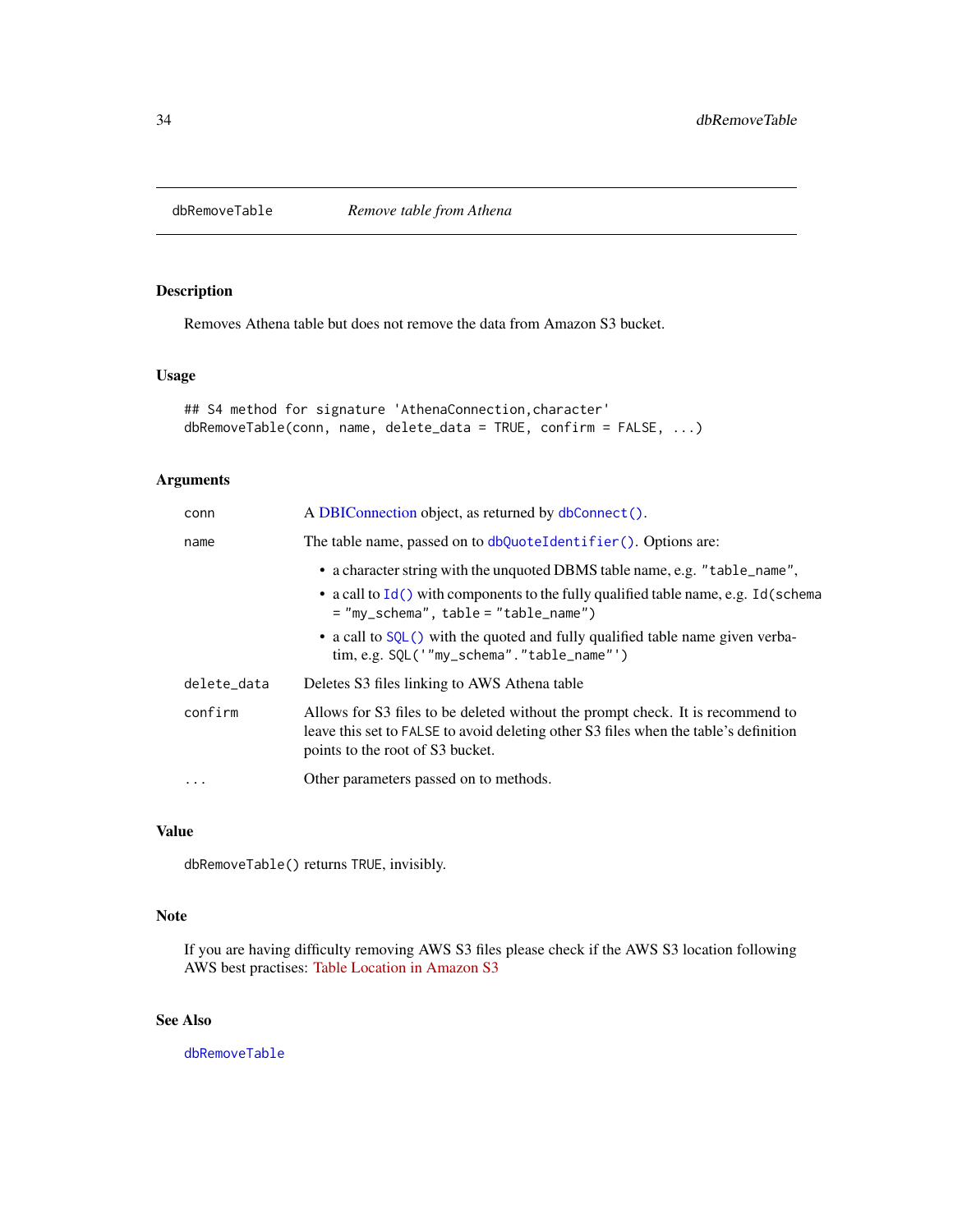#### <span id="page-34-0"></span>dbShow 35

## Examples

```
## Not run:
# Note:
# - Require AWS Account to run below example.
# - Different connection methods can be used please see `RAthena::dbConnect` documnentation
library(DBI)
# Demo connection to Athena using profile name
con <- dbConnect(RAthena::athena())
# Write data.frame to Athena table
dbWriteTable(con, "mtcars", mtcars,
             partition=c("TIMESTAMP" = format(Sys.Date(), "%Y%m%d")),
             s3.location = "s3://mybucket/data/")
# Remove Table from Athena
dbRemoveTable(con, "mtcars")
# Disconnect conenction
dbDisconnect(con)
## End(Not run)
```
dbShow *Show Athena table's DDL*

#### Description

Executes a statement to return the data description language (DDL) of the Athena table.

#### Usage

```
dbShow(conn, name, ...)
```
## S4 method for signature 'AthenaConnection' dbShow(conn, name, ...)

| conn                    | A DBIConnection object, as returned by dbConnect().                                                                            |
|-------------------------|--------------------------------------------------------------------------------------------------------------------------------|
| name                    | The table name, passed on to dbQuoteIdentifier(). Options are:                                                                 |
|                         | • a character string with the unquoted DBMS table name, e.g. "table_name",                                                     |
|                         | • a call to $Id()$ with components to the fully qualified table name, e.g. Id(schema<br>$=$ "my_schema", table = "table_name") |
|                         | • a call to SQL() with the quoted and fully qualified table name given verba-<br>tim, e.g. SQL('"my_schema"."table_name"')     |
| $\cdot$ $\cdot$ $\cdot$ | Other parameters passed on to methods.                                                                                         |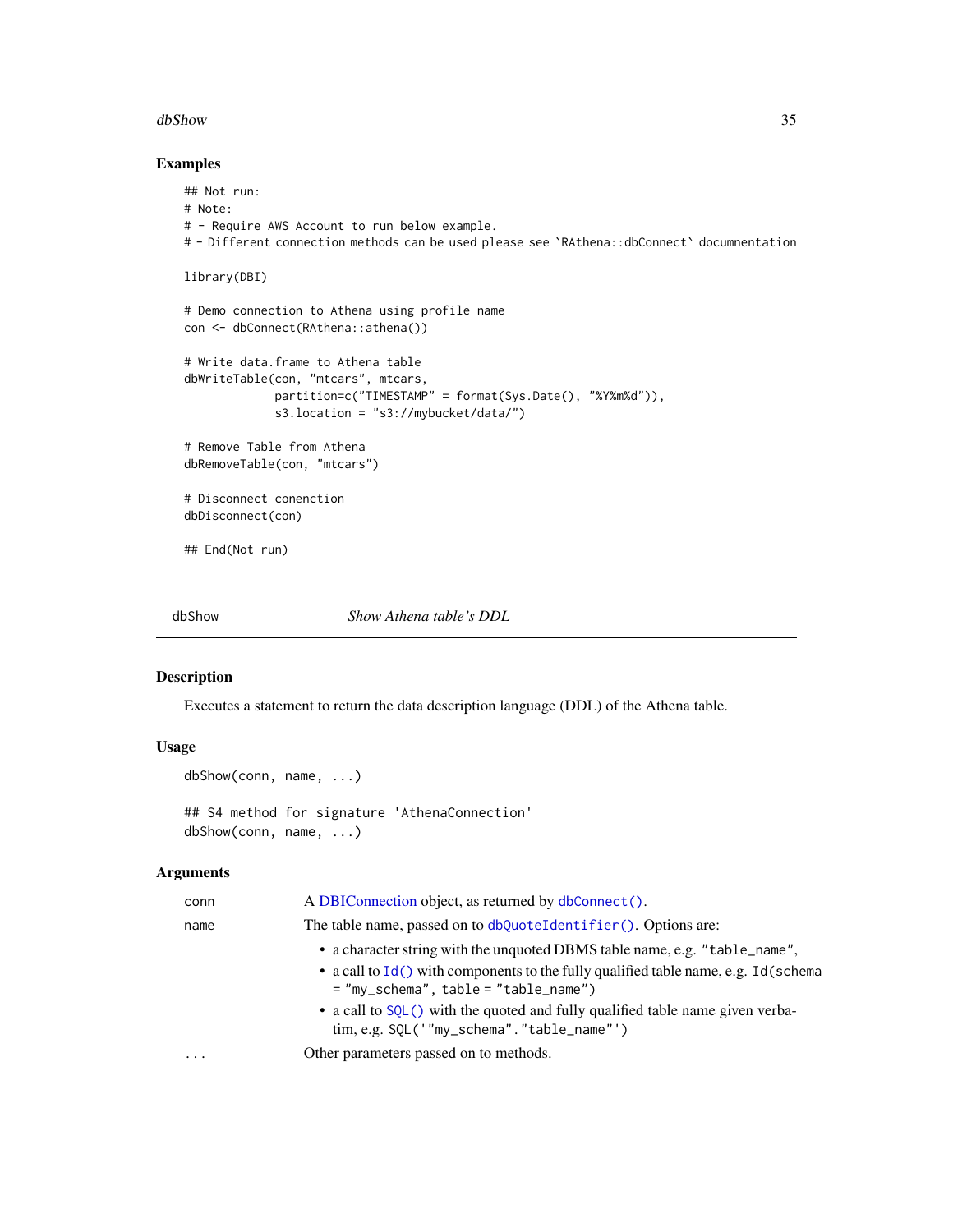## Value

dbShow() returns [SQL](#page-0-0) characters of the Athena table DDL.

#### Examples

```
## Not run:
# Note:
# - Require AWS Account to run below example.
# - Different connection methods can be used please see `RAthena::dbConnect` documnentation
library(DBI)
# Demo connection to Athena using profile name
con <- dbConnect(RAthena::athena())
# write iris table to Athena
dbWriteTable(con, "iris",
             iris,
             partition = c("timestamp" = format(Sys.Date(), "%Y%m%d")),
             s3.location = "s3://path/to/store/athena/table/")
# return table ddl
RAthena::dbShow(con, "iris")
# disconnect from Athena
dbDisconnect(con)
## End(Not run)
```
dbStatistics *Show AWS Athena Statistics*

#### Description

Returns AWS Athena Statistics from execute queries [dbSendQuery](#page-0-0)

#### Usage

```
dbStatistics(res, ...)
```

```
## S4 method for signature 'AthenaResult'
dbStatistics(res, ...)
```

| res                     | An object inheriting from DBIResult.  |
|-------------------------|---------------------------------------|
| $\cdot$ $\cdot$ $\cdot$ | Other arguments passed on to methods. |

<span id="page-35-0"></span>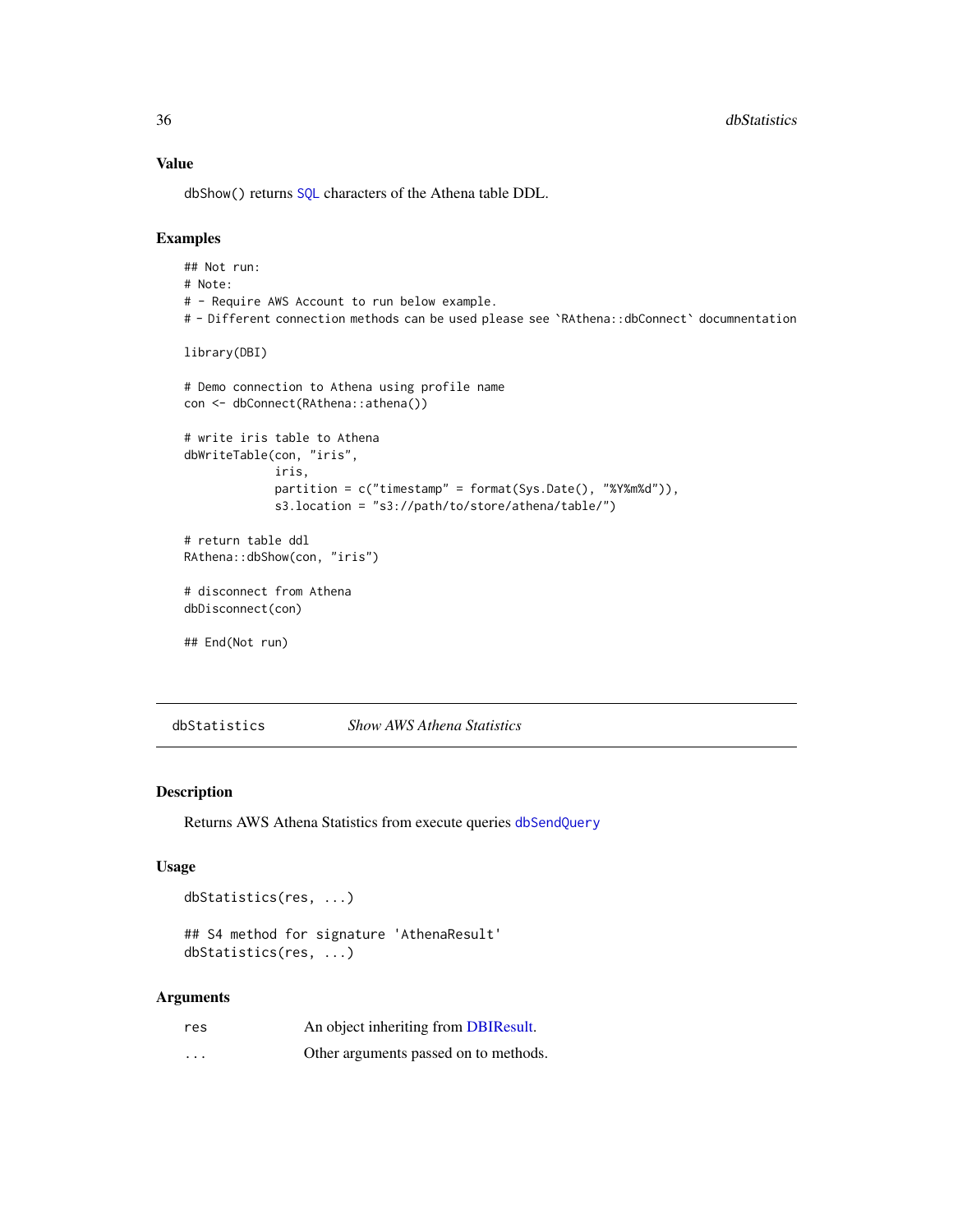<span id="page-36-0"></span>db\_compute 37

## Value

dbStatistics() returns list containing Athena Statistics return from boto3.

#### Examples

```
## Not run:
# Note:
# - Require AWS Account to run below example.
# - Different connection methods can be used please see `RAthena::dbConnect` documnentation
library(DBI)
library(RAthena)
# Demo connection to Athena using profile name
con <- dbConnect(RAthena::athena())
res <- dbSendQuery(con, "show databases")
dbStatistics(res)
# Clean up
dbClearResult(res)
## End(Not run)
```
db\_compute *S3 implementation of* db\_compute *for Athena*

## Description

This is a backend function for dplyr's compute function. Users won't be required to access and run this function.

## Usage

```
db_compute.AthenaConnection(con, table, sql, ...)
```

| con      | A dbConnect object, as returned by dbConnect()                                                                                                                               |
|----------|------------------------------------------------------------------------------------------------------------------------------------------------------------------------------|
| table    | Table name, if left default RAthena will use the default from dplyr's compute<br>function.                                                                                   |
| sal      | SOL code to be sent to the data                                                                                                                                              |
| $\cdots$ | passes RAthena table creation parameters: [file_type,s3_location,partition]                                                                                                  |
|          | • file_type: What file type to store data.frame on s3, RAthena currently<br>supports ["NULL","csv", "parquet", "json"]. "NULL" will let Athena set the<br>file_type for you. |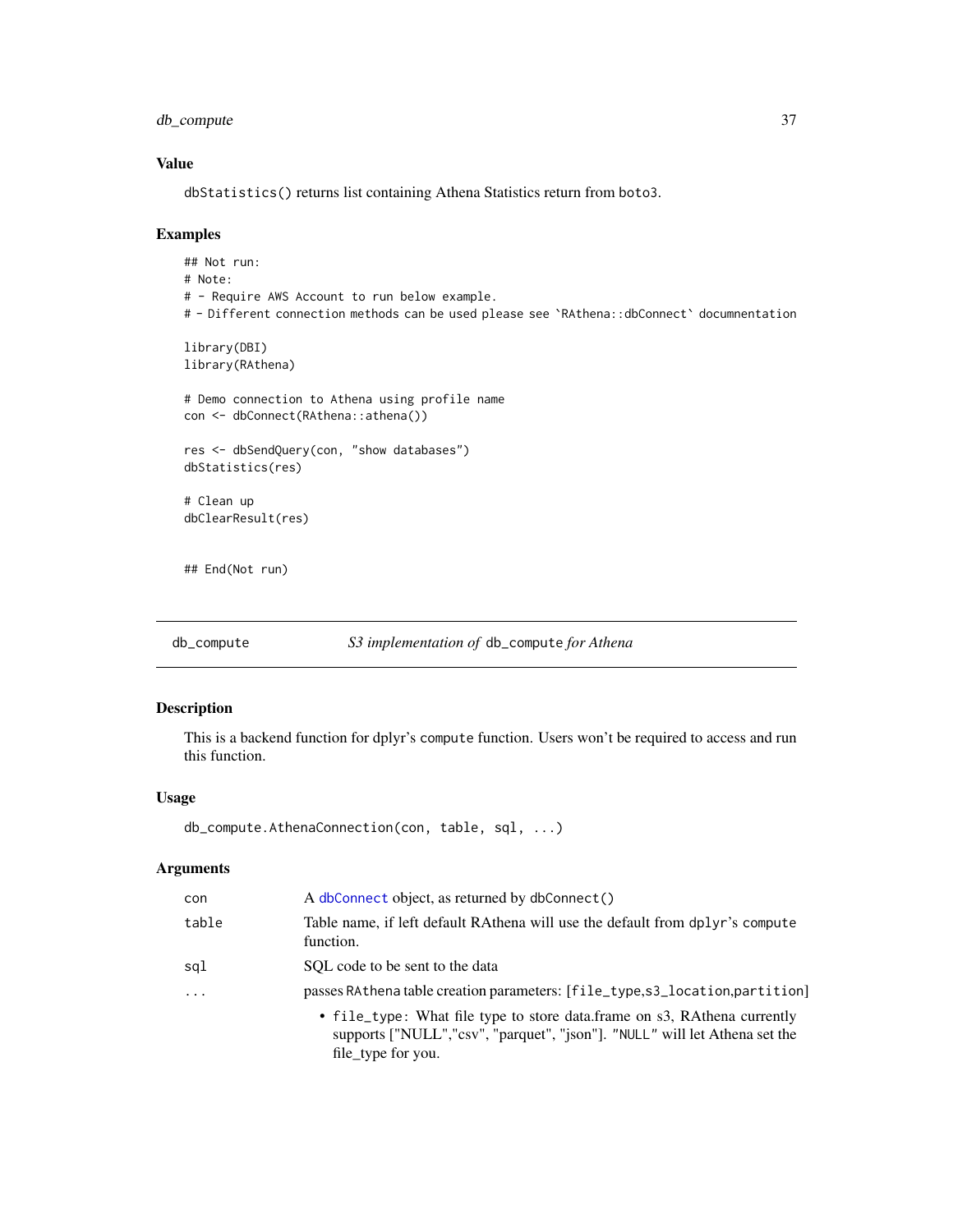- s3\_location: s3 bucket to store Athena table, must be set as a s3 uri for example ("s3://mybucket/data/")
- partition: Partition Athena table, requires to be a partitioned variable from previous table.

#### <span id="page-37-0"></span>Value

db\_compute returns table name

#### See Also

[AthenaWriteTables](#page-5-1) [backend\\_dbplyr\\_v2](#page-9-1) [backend\\_dbplyr\\_v1](#page-8-1)

## Examples

## Not run: # Note: # - Require AWS Account to run below example. # - Different connection methods can be used please see `RAthena::dbConnect` documnentation library(DBI) library(dplyr) # Demo connection to Athena using profile name con <- dbConnect(RAthena::athena()) # Write data.frame to Athena table copy\_to(con, mtcars, s3\_location = "s3://mybucket/data/") # Write Athena table from tbl\_sql athena\_mtcars <- tbl(con, "mtcars") mtcars\_filter <- athena\_mtcars %>% filter(gear >=4) # create athena with unique table name mtcars\_filer %>% compute() # create athena with specified name and s3 location mtcars\_filer %>% compute("mtcars\_filer", s3\_location = "s3://mybucket/mtcars\_filer/") # Disconnect from Athena dbDisconnect(con) ## End(Not run)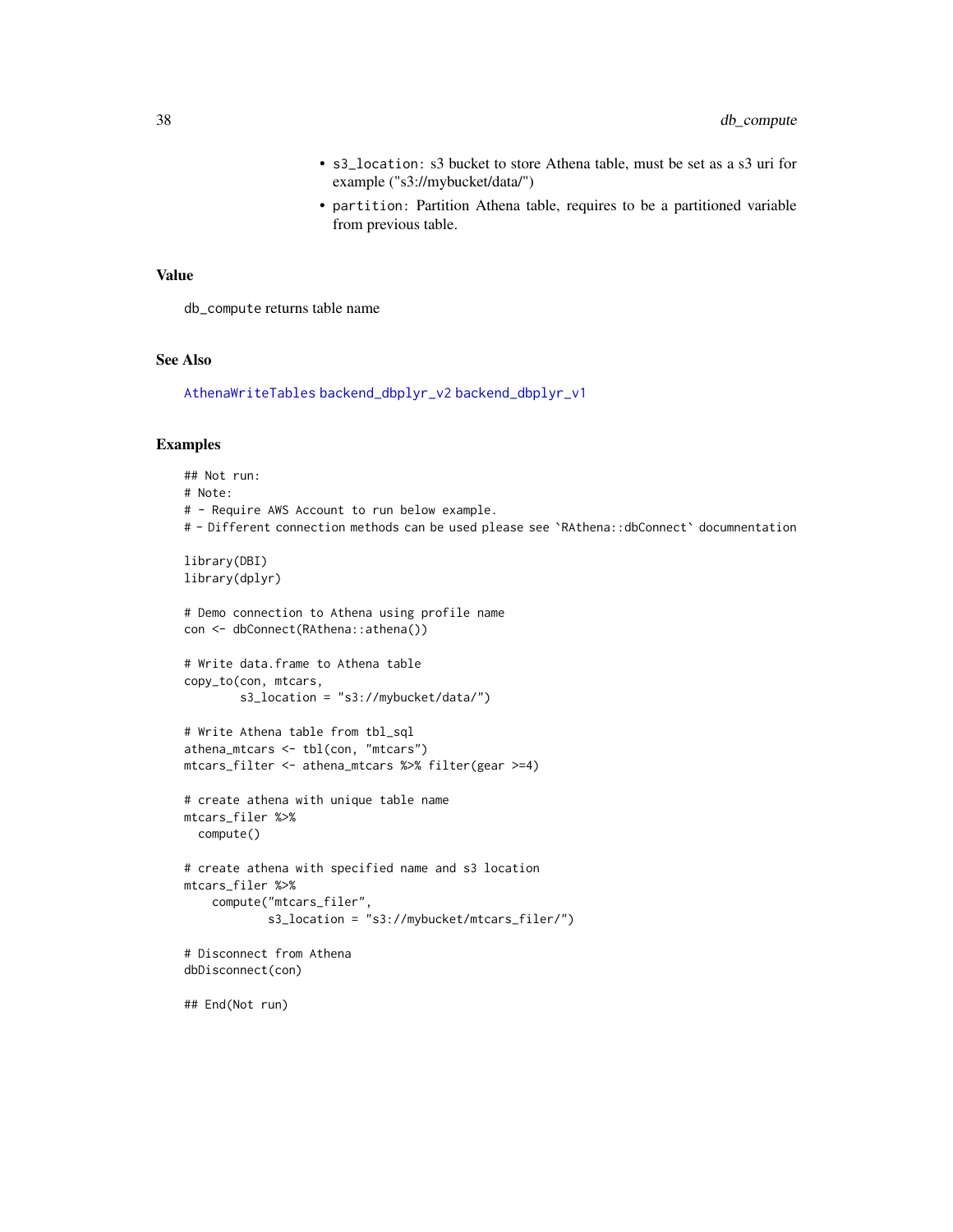<span id="page-38-0"></span>db\_connection\_describe

*S3 implementation of* db\_connection\_describe *for Athena (api version 2).*

#### Description

This is a backend function for dplyr to retrieve meta data about Athena queries. Users won't be required to access and run this function.

#### Usage

db\_connection\_describe.AthenaConnection(con)

## Arguments

con A [dbConnect](#page-12-1) object, as returned by dbConnect()

## Value

Character variable containing Meta Data about query sent to Athena. The Meta Data is returned in the following format:

"Athena<boto3 version>[<profile\_name>@region/database]"

| db_copy_to | S3 implementation of db_copy_to for Athena |
|------------|--------------------------------------------|
|            |                                            |

#### Description

This is an Athena method for dbplyr function db\_copy\_to to create an Athena table from a data. frame.

#### Usage

```
db_copy_to.AthenaConnection(
  con,
  table,
  values,
  overwrite = FALSE,
  append = FALSE,types = NULL,
 partition = NULL,
  s3_location = NULL,
  file_type = c("csv", "tsv", "parquet"),
  compress = FALSE,
 max_b = \inf,
  ...
)
```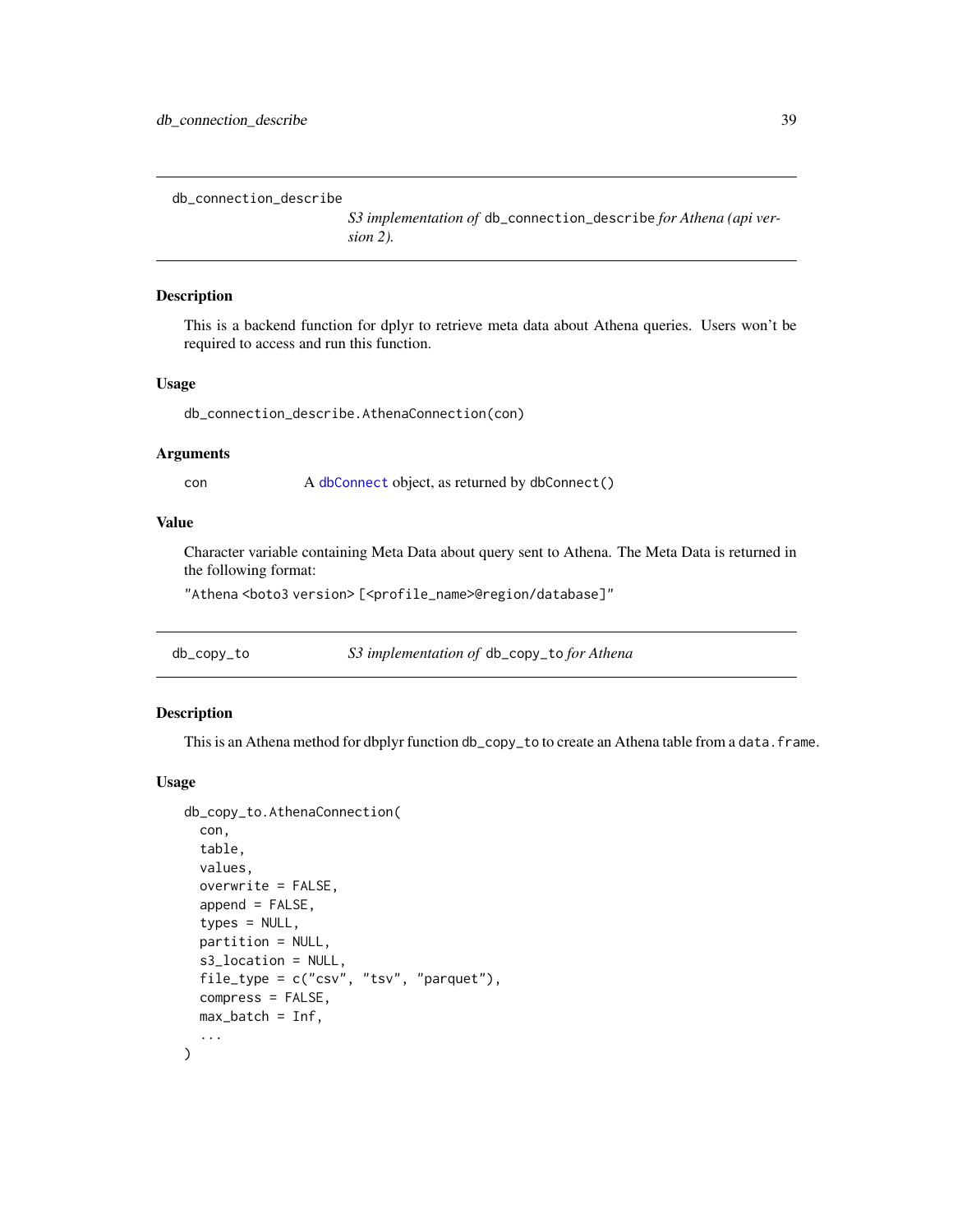## <span id="page-39-0"></span>Arguments

| con         | A dbConnect object, as returned by dbConnect()                                                                                                                                                                                                                                                                                                                                                                                                                                                                                                                  |  |
|-------------|-----------------------------------------------------------------------------------------------------------------------------------------------------------------------------------------------------------------------------------------------------------------------------------------------------------------------------------------------------------------------------------------------------------------------------------------------------------------------------------------------------------------------------------------------------------------|--|
| table       | A character string specifying a table name. Names will be automatically quoted<br>so you can use any sequence of characters, not just any valid bare table name.                                                                                                                                                                                                                                                                                                                                                                                                |  |
| values      | A data frame to write to the database.                                                                                                                                                                                                                                                                                                                                                                                                                                                                                                                          |  |
| overwrite   | Allows overwriting the destination table. Cannot be TRUE if append is also TRUE.                                                                                                                                                                                                                                                                                                                                                                                                                                                                                |  |
| append      | Allow appending to the destination table. Cannot be TRUE if overwrite is also<br>TRUE. Existing Athena DDL file type will be retained and used when uploading<br>data to AWS Athena. If parameter file. type doesn't match AWS Athena DDL<br>file type a warning message will be created notifying user and RAthena will use<br>the file type for the Athena DDL.                                                                                                                                                                                               |  |
| types       | Additional field types used to override derived types.                                                                                                                                                                                                                                                                                                                                                                                                                                                                                                          |  |
| partition   | Partition Athena table (needs to be a named list or vector) for example: c(var1<br>$=$ "2019-20-13")                                                                                                                                                                                                                                                                                                                                                                                                                                                            |  |
| s3_location | s3 bucket to store Athena table, must be set as a s3 uri for example ("s3://mybucket/data/")                                                                                                                                                                                                                                                                                                                                                                                                                                                                    |  |
| file_type   | What file type to store data.frame on s3, RAthena currently supports ["tsv",<br>"csv", "parquet"]. Default delimited file type is "tsv", in previous versions of<br>RAthena $(=\langle 1.4.0 \rangle)$ file type "csv" was used as default. The reason for the<br>change is that columns containing Array/JSON format cannot be written to<br>Athena due to the separating value ",". This would cause issues with AWS<br>Athena. Note: "parquet" format is supported by the arrow package and it will<br>need to be installed to utilise the "parquet" format. |  |
| compress    | FALSE   TRUE To determine if to compress file.type. If file type is ["csv", "tsv"]<br>then "gzip" compression is used, for file type "parquet" "snappy" compression<br>is used.                                                                                                                                                                                                                                                                                                                                                                                 |  |
| max_batch   | Split the data frame by max number of rows i.e. 100,000 so that multiple files<br>can be uploaded into AWS S3. By default when compression is set to TRUE and<br>file.type is "csv" or "tsv" max.batch will split data.frame into 20 batches. This<br>is to help the performance of AWS Athena when working with files compressed<br>in "gzip" format. max.batch will not split the data.frame when loading file in<br>parquet format. For more information please go to link                                                                                   |  |
| $\cdots$    | other parameters currently not supported in RAthena                                                                                                                                                                                                                                                                                                                                                                                                                                                                                                             |  |

## Value

db\_copy\_to returns table name

## See Also

[AthenaWriteTables](#page-5-1)

## Examples

## Not run: # Note: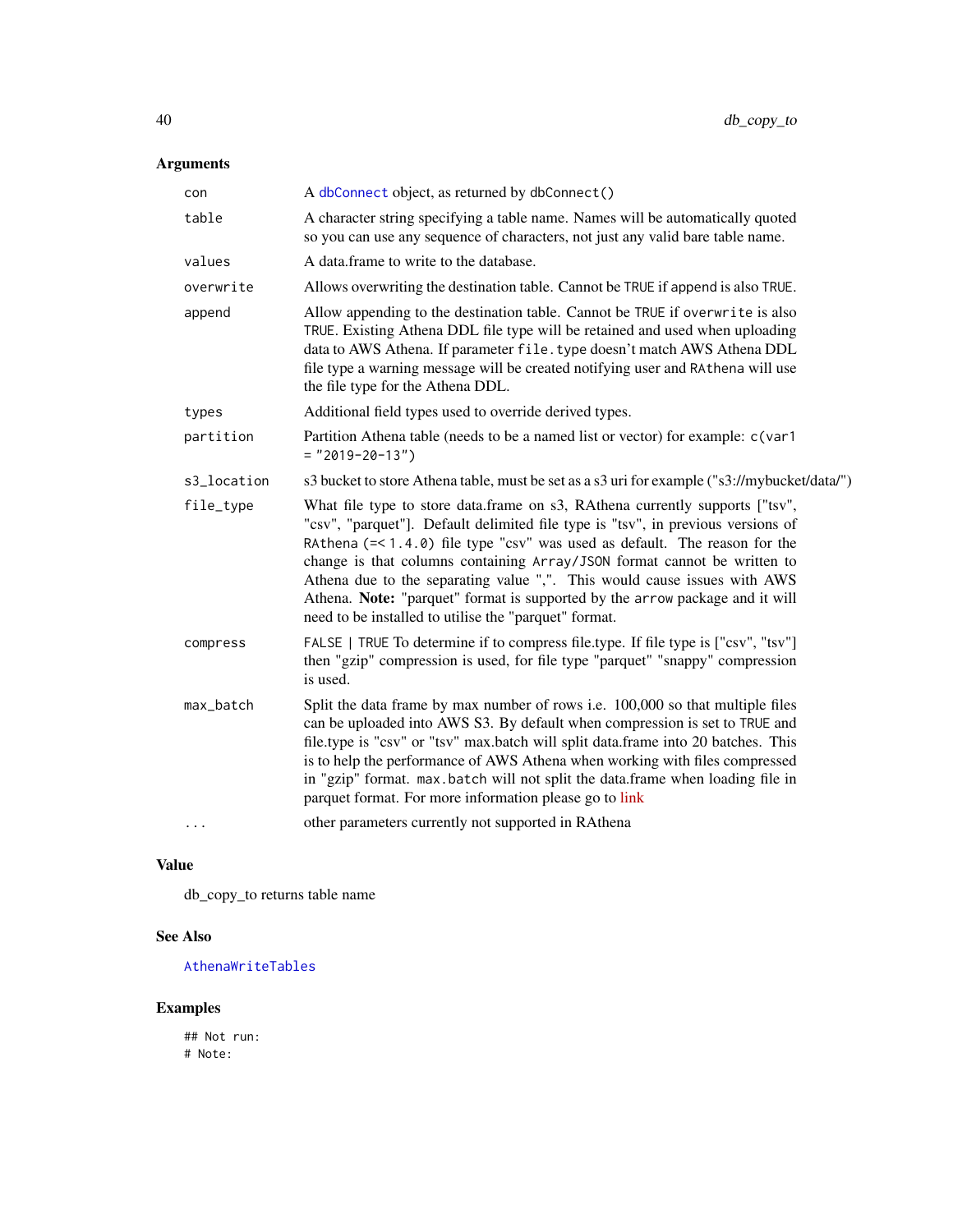#### <span id="page-40-0"></span>db\_desc 41

```
# - Require AWS Account to run below example.
# - Different connection methods can be used please see `RAthena::dbConnect` documnentation
library(DBI)
library(dplyr)
# Demo connection to Athena using profile name
con <- dbConnect(RAthena::athena())
# List existing tables in Athena
dbListTables(con)
# Write data.frame to Athena table
copy_to(con, mtcars,
        s3_location = "s3://mybucket/data/")
# Checking if uploaded table exists in Athena
dbExistsTable(con, "mtcars")
# Write Athena table from tbl_sql
athena_mtcars <- tbl(con, "mtcars")
mtcars_filter <- athena_mtcars %>% filter(gear >=4)
copy_to(con, mtcars_filter)
# Checking if uploaded table exists in Athena
dbExistsTable(con, "mtcars_filter")
# Disconnect from Athena
dbDisconnect(con)
## End(Not run)
```
db\_desc *S3 implementation of* db\_desc *for Athena (api version 1).*

#### Description

This is a backend function for dplyr to retrieve meta data about Athena queries. Users won't be required to access and run this function.

#### Usage

```
db_desc.AthenaConnection(x)
```
#### Arguments

x A [dbConnect](#page-12-1) object, as returned by dbConnect()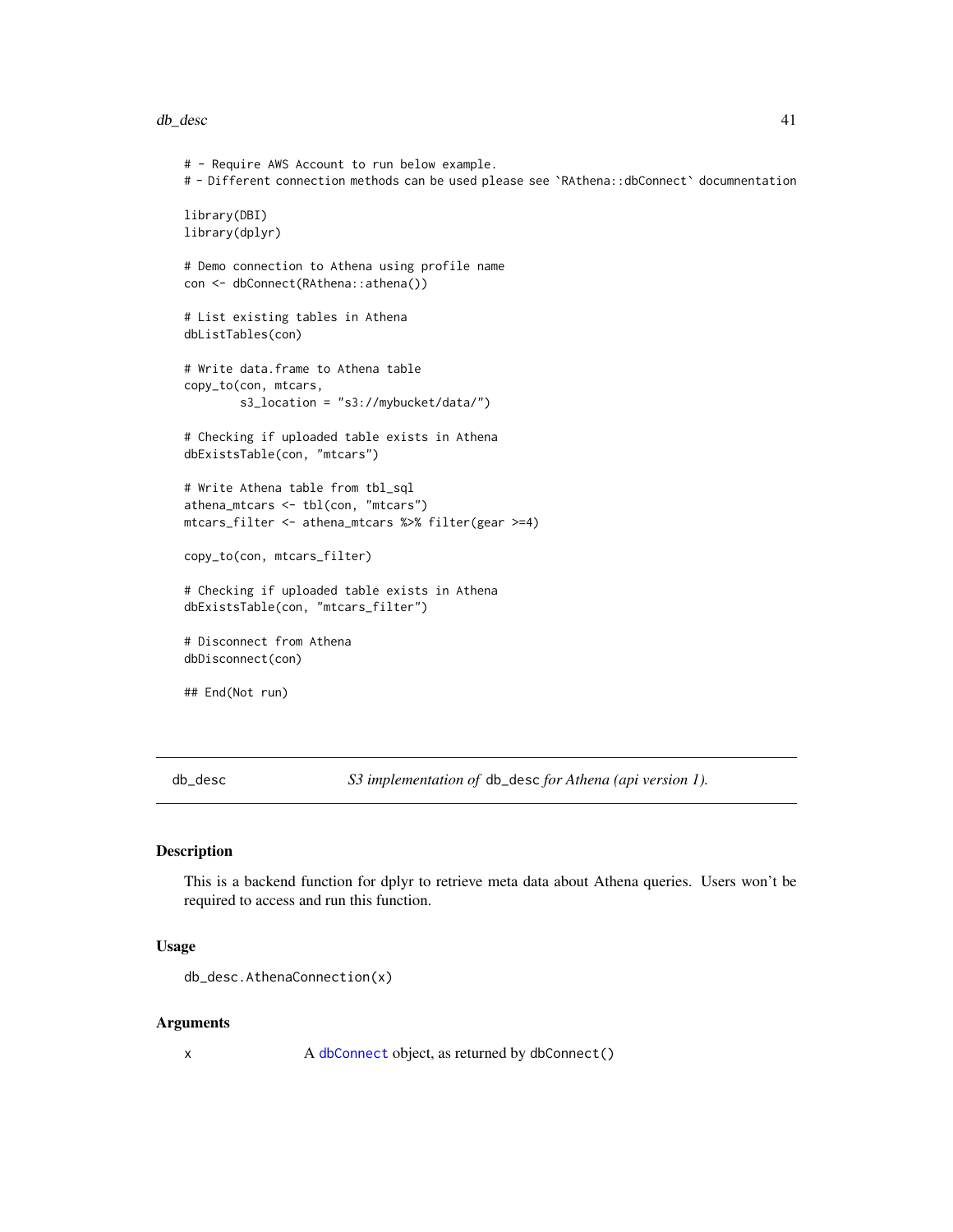## <span id="page-41-0"></span>Value

Character variable containing Meta Data about query sent to Athena. The Meta Data is returned in the following format:

"Athena<boto3 version> [<profile\_name>@region/database]"

| install_boto | Install Amazon SDK boto3 for Athena connection |  |
|--------------|------------------------------------------------|--|
|--------------|------------------------------------------------|--|

## Description

Install Amazon SDK boto3 for Athena connection

## Usage

```
install_boto(
 method = c("auto", "virtualenv", "conda"),
 conda = "auto",envname = "RAthena",
 conda_python_version = "3.7",
  ...
\mathcal{L}
```
## Arguments

| method               | Installation method. By default, "auto" automatically finds a method that will<br>work in the local environment. Change the default to force a specific installa-<br>tion method. Note that the "virtualeny" method is not available on Windows.<br>Note also that since this command runs without privilege the "system" method<br>is available only on Windows. |
|----------------------|-------------------------------------------------------------------------------------------------------------------------------------------------------------------------------------------------------------------------------------------------------------------------------------------------------------------------------------------------------------------|
| conda                | The path to a conda executable. Use "auto" to allow reticulate to automati-<br>cally find an appropriate conda binary. See <b>Finding Conda</b> and conda $\phi$ binary()<br>for more details.                                                                                                                                                                    |
| envname              | Name of Python environment to install within, by default environment name<br>RAthena.                                                                                                                                                                                                                                                                             |
| conda_python_version |                                                                                                                                                                                                                                                                                                                                                                   |
|                      | the python version installed in the created conda environment. Python 3.7 is<br>installed by default.                                                                                                                                                                                                                                                             |
| $\cdot$              | other arguments passed to [reticulate::conda_install()] or [reticulate::virtualenv_install()].                                                                                                                                                                                                                                                                    |

## Value

Returns NULL after installing Python Boto3.

## Note

[reticulate::use\_python] or [reticulate::use\_condaenv] might be required before connecting to Athena.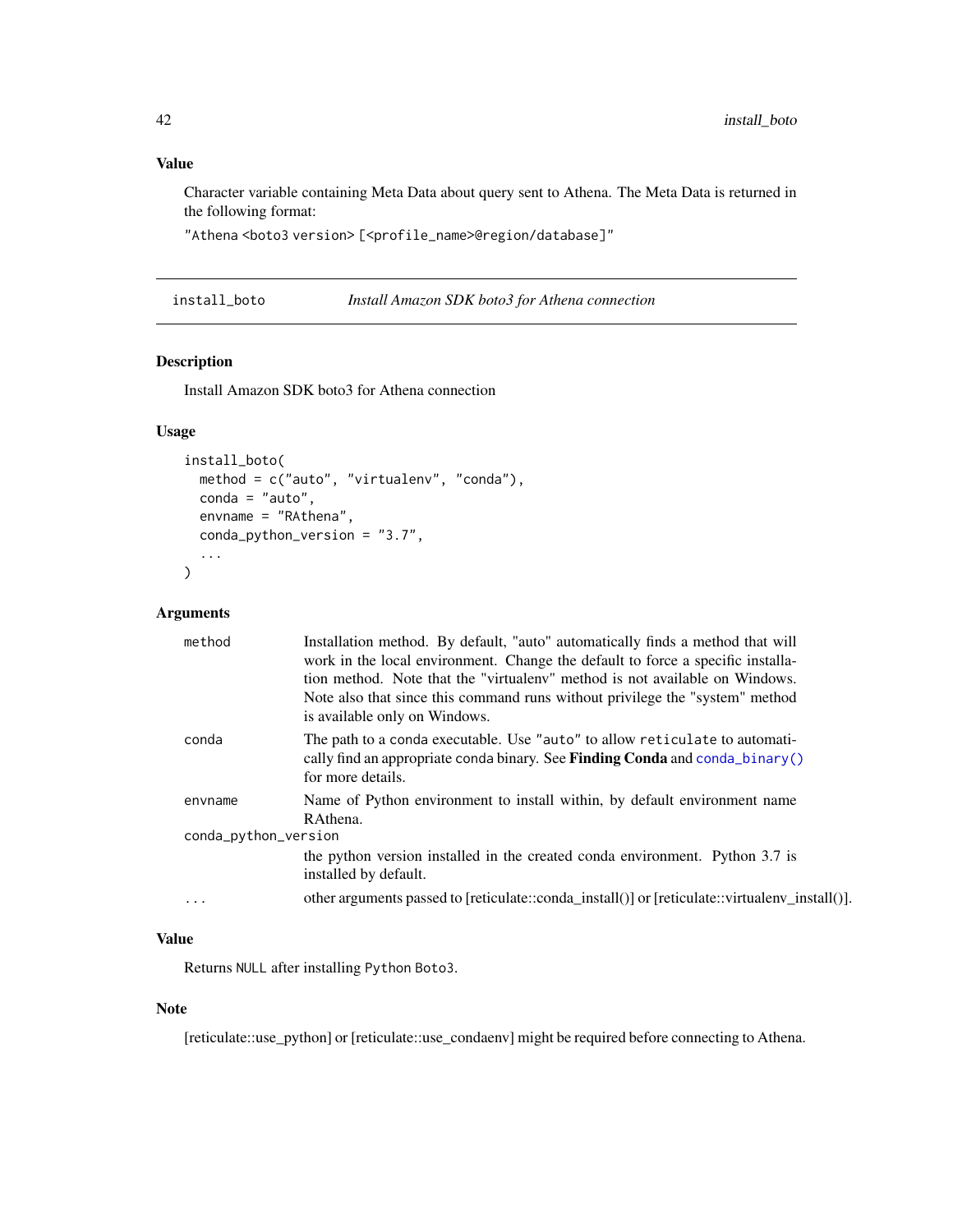#### **Description**

The dbSendQuery() and dbSendStatement() method submits a query to Athena but does not wait for query to execute. [dbHasCompleted](#page-27-1) method will need to ran to check if query has been completed or not. The dbExecute() method submits a query to Athena and waits for the query to be executed.

#### Usage

```
## S4 method for signature 'AthenaConnection, character'
dbSendQuery(conn, statement, unload = athena_unload(), ...)
```

```
## S4 method for signature 'AthenaConnection,character'
dbSendStatement(conn, statement, unload = athena_unload(), ...)
```

```
## S4 method for signature 'AthenaConnection, character'
dbExecute(conn, statement, unload = athena_unload(), ...)
```
#### Arguments

| conn      | A DBIConnection object, as returned by dbConnect().                                                |
|-----------|----------------------------------------------------------------------------------------------------|
| statement | a character string containing SQL.                                                                 |
| unload    | boolean input to modify 'statement' to align with AWS Athena UNLOAD, de-<br>fault is set to FALSE. |
| $\cdot$   | Other parameters passed on to methods.                                                             |

#### Value

Returns AthenaResult s4 class.

## See Also

[dbSendQuery](#page-0-0), [dbSendStatement](#page-0-0), [dbExecute](#page-0-0)

#### Examples

```
## Not run:
```
# Note:

# - Require AWS Account to run below example.

# - Different connection methods can be used please see `RAthena::dbConnect` documnentation

library(DBI)

# Demo connection to Athena using profile name

<span id="page-42-0"></span>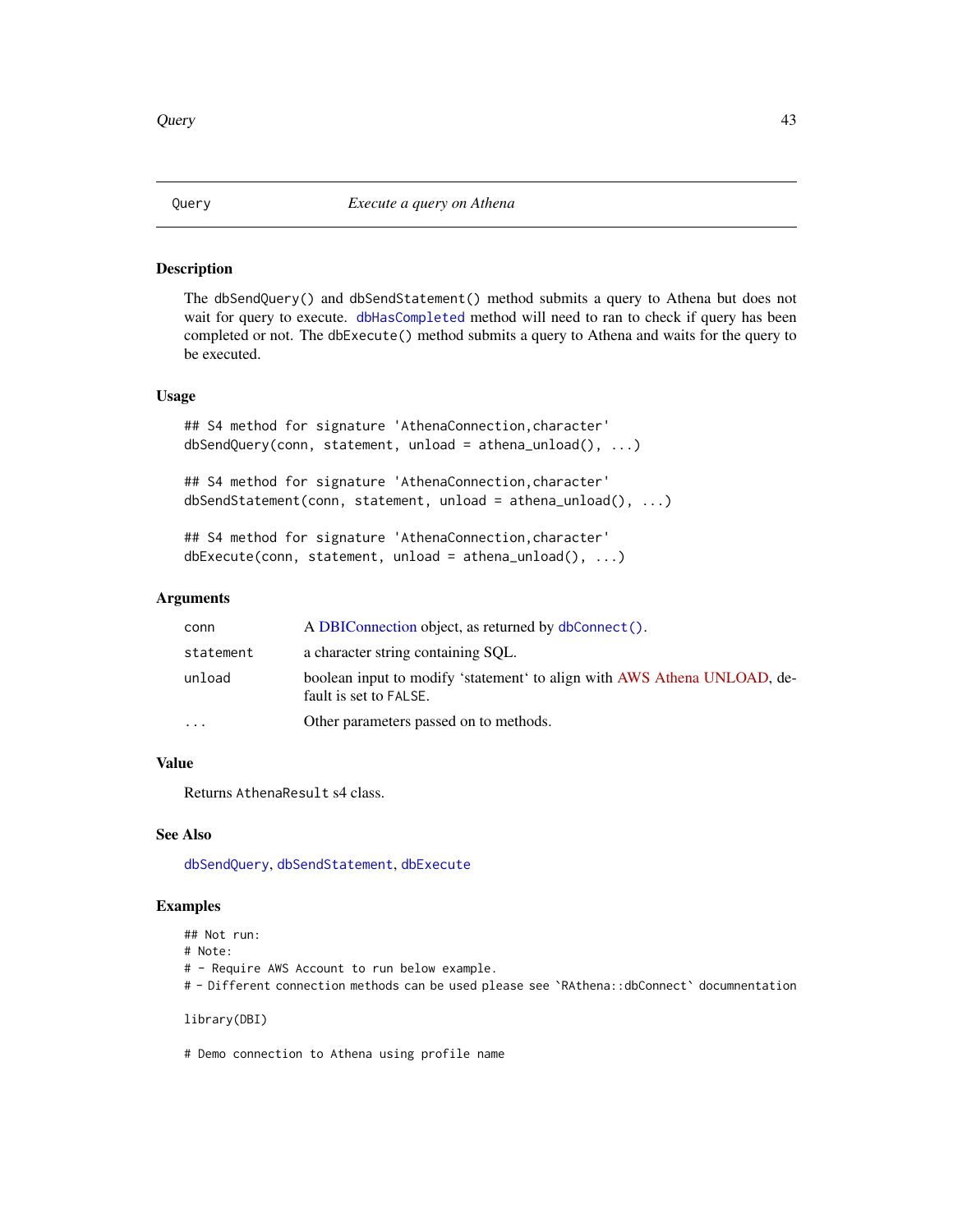```
con <- dbConnect(RAthena::athena())
# Sending Queries to Athena
res1 <- dbSendQuery(con, "show databases")
res2 <- dbSendStatement(con, "show databases")
res3 <- dbExecute(con, "show databases")
# Disconnect conenction
dbDisconnect(con)
## End(Not run)
```
<span id="page-43-1"></span>RAthena\_options *A method to configure RAthena backend options.*

## Description

RAthena\_options() provides a method to change the backend. This includes changing the file parser, whether RAthena should cache query ids locally and number of retries on a failed api call.

#### Usage

```
RAthena_options(
  file_parser,
  bigint,
 binary,
  json,
  cache_size,
  clear_cache,
  retry,
  retry_quiet,
  unload,
  clear_s3_resource,
  verbose
\lambda
```

| file_parser | Method to read and write tables to Athena, currently default to "data.table".<br>The file parser also determines the data format returned for example "data.table"<br>will return data. table and "vroom" will return tibble. |
|-------------|-------------------------------------------------------------------------------------------------------------------------------------------------------------------------------------------------------------------------------|
| bigint      | The R type that 64-bit integer types should be mapped to (default: "integer64").<br>Inbuilt bigint conversion types ["integer64", "integer", "numeric", "charac-<br>ter"].                                                    |
| binary      | The R type that [binary/varbinary] types should be mapped to (default "raw").<br>Inbuilt binary conversion types ["raw", "character"].                                                                                        |

<span id="page-43-0"></span>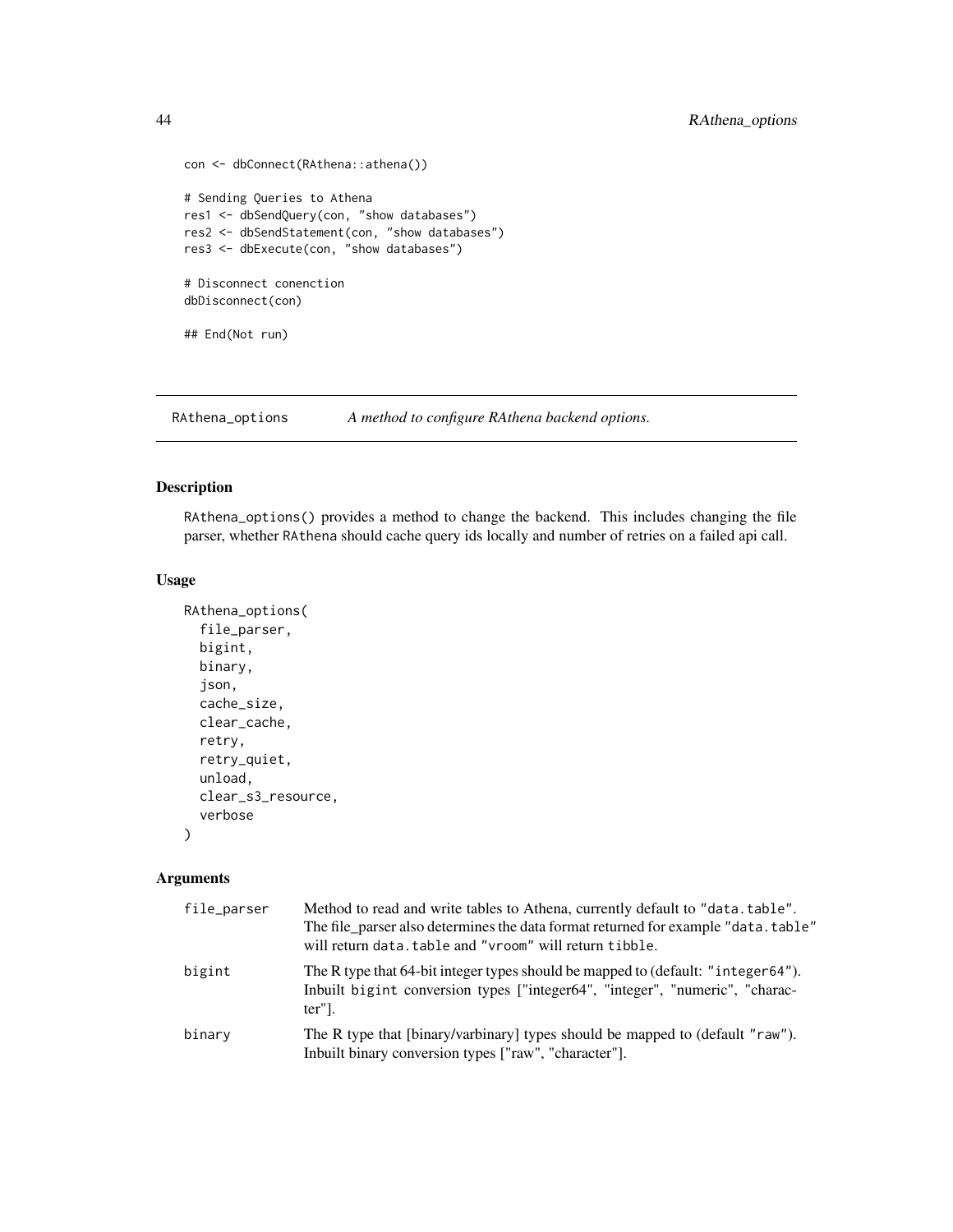<span id="page-44-0"></span>

| json              | Attempt to converts AWS Athena data types [arrays, json] using jsonlite: parse_json<br>(default: "auto"). Inbuilt json conversion types ["auto", "character"]. Custom<br>Json parsers can be provide by using a function with data frame parameter. |  |
|-------------------|-----------------------------------------------------------------------------------------------------------------------------------------------------------------------------------------------------------------------------------------------------|--|
| cache_size        | Number of queries to be cached. Currently only support caching up to 100<br>distinct queries (default: 0).                                                                                                                                          |  |
| clear cache       | Clears all previous cached query metadata                                                                                                                                                                                                           |  |
| retry             | Maximum number of requests to attempt (default: 5).                                                                                                                                                                                                 |  |
| retry_quiet       | This method is deprecated please use verbose instead.                                                                                                                                                                                               |  |
| unload            | set AWS Athena unload functionality globally (default: FALSE)                                                                                                                                                                                       |  |
| clear s3 resource |                                                                                                                                                                                                                                                     |  |
|                   | Clear down 'AWS Athena' 'AWS S3' resource (s3_staging_dir location). This<br>is useful for users that don't have the 'AWS IAM role' permissions delete from<br>'s3_staging_dir' (default: TRUE)                                                     |  |
| verbose           | print package info messages (default: TRUE)                                                                                                                                                                                                         |  |

## Value

RAthena\_options() returns NULL, invisibly.

## Examples

library(RAthena)

# change file parser from default data.table to vroom RAthena\_options("vroom")

# cache queries locally RAthena\_options(cache\_size = 5)

session\_token *Get Session Tokens for Boto3 Connection*

## Description

Returns a set of temporary credentials for an AWS account or IAM user [\(link\)](https://boto3.amazonaws.com/v1/documentation/api/latest/reference/services/sts.html#STS.Client.get_session_token).

## Usage

```
get_session_token(
 profile_name = NULL,
  region_name = NULL,
  serial_number = NULL,
  token_code = NULL,
 duration_seconds = 3600L,
  set_env = FALSE
\mathcal{E}
```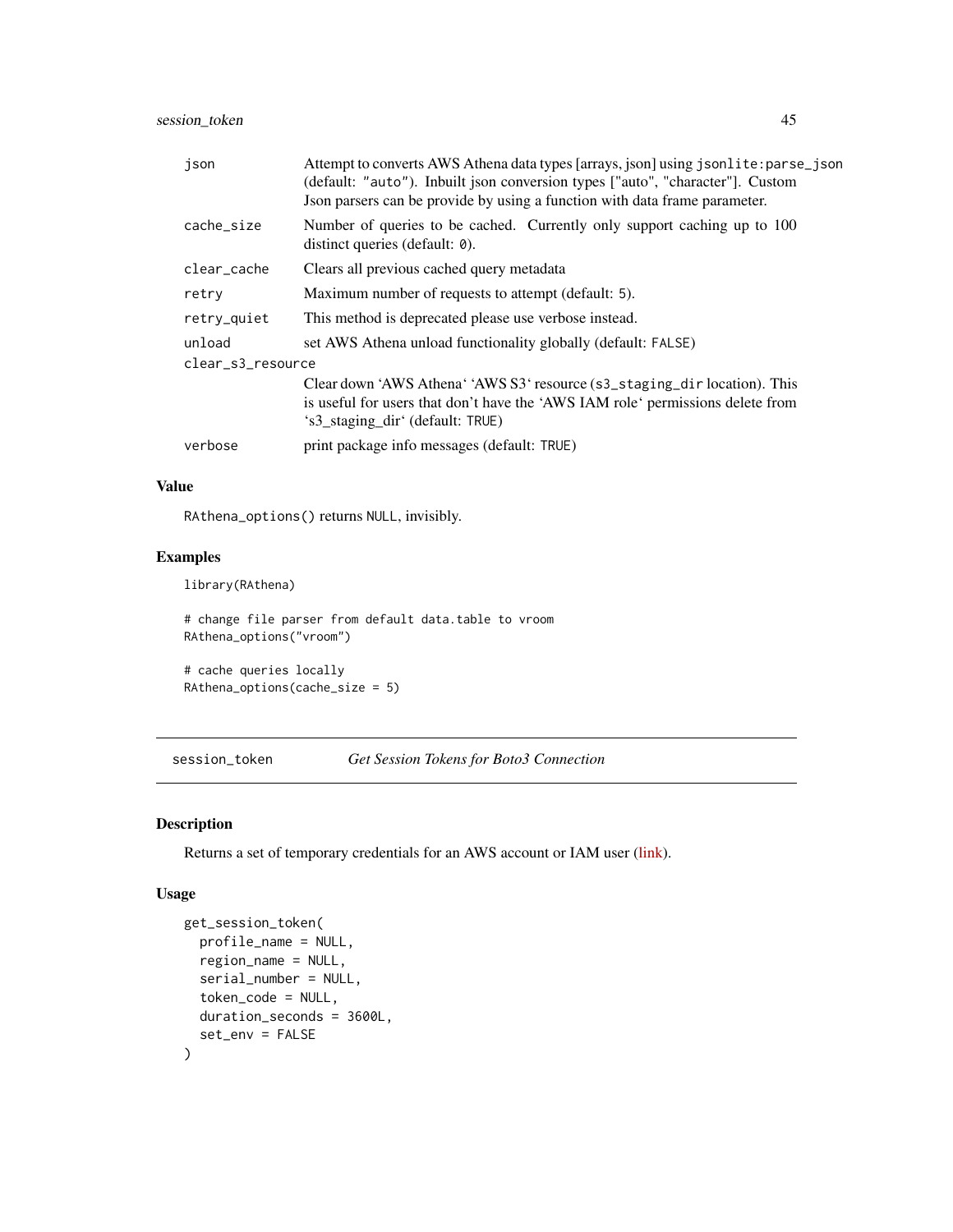## Arguments

| profile_name     | The name of a profile to use. If not given, then the default profile is used. To<br>set profile name, the AWS Command Line Interface (AWS CLI) will need to be<br>configured. To configure AWS CLI please refer to: Configuring the AWS CLI.                                                                                                                                                                                |  |
|------------------|-----------------------------------------------------------------------------------------------------------------------------------------------------------------------------------------------------------------------------------------------------------------------------------------------------------------------------------------------------------------------------------------------------------------------------|--|
| region_name      | Default region when creating new connections. Please refer to link for AWS re-<br>gion codes (region code example: Region = EU (Ireland) region_name = "eu-west-1")                                                                                                                                                                                                                                                         |  |
| serial_number    | The identification number of the MFA device that is associated with the IAM<br>user who is making the GetSessionToken call. Specify this value if the IAM user<br>has a policy that requires MFA authentication. The value is either the serial num-<br>ber for a hardware device (such as 'GAHT12345678') or an Amazon Resource<br>Name (ARN) for a virtual device (such as arm:aws:iam::123456789012:mfa/user).           |  |
| token code       | The value provided by the MFA device, if MFA is required. If any policy re-<br>quires the IAM user to submit an MFA code, specify this value. If MFA au-<br>thentication is required, the user must provide a code when requesting a set of<br>temporary security credentials. A user who fails to provide the code receives an<br>"access denied" response when requesting resources that require MFA authenti-<br>cation. |  |
| duration_seconds |                                                                                                                                                                                                                                                                                                                                                                                                                             |  |
|                  | The duration, in seconds, that the credentials should remain valid. Acceptable<br>duration for IAM user sessions range from 900 seconds (15 minutes) to 129,600<br>seconds (36 hours), with 3,600 seconds (1 hour) as the default.                                                                                                                                                                                          |  |
| set_env          | If set to TRUE environmental variables AWS_ACCESS_KEY_ID, AWS_SECRET_ACCESS_KEY<br>and AWS_SESSION_TOKEN will be set.                                                                                                                                                                                                                                                                                                       |  |

## Value

get\_session\_token() returns a list containing: "AccessKeyId", "SecretAccessKey", "SessionToken" and "Expiration"

## Examples

```
## Not run:
# Note:
# - Require AWS Account to run below example.
library(RAthena)
library(DBI)
# Create Temporary Credentials duration 1 hour
get_session_token("YOUR_PROFILE_NAME",
                 serial_number='arn:aws:iam::123456789012:mfa/user',
                  token\_code = "531602",set_env = TRUE)
# Connect to Athena using temporary credentials
```

```
con <- dbConnect(athena())
```
## End(Not run)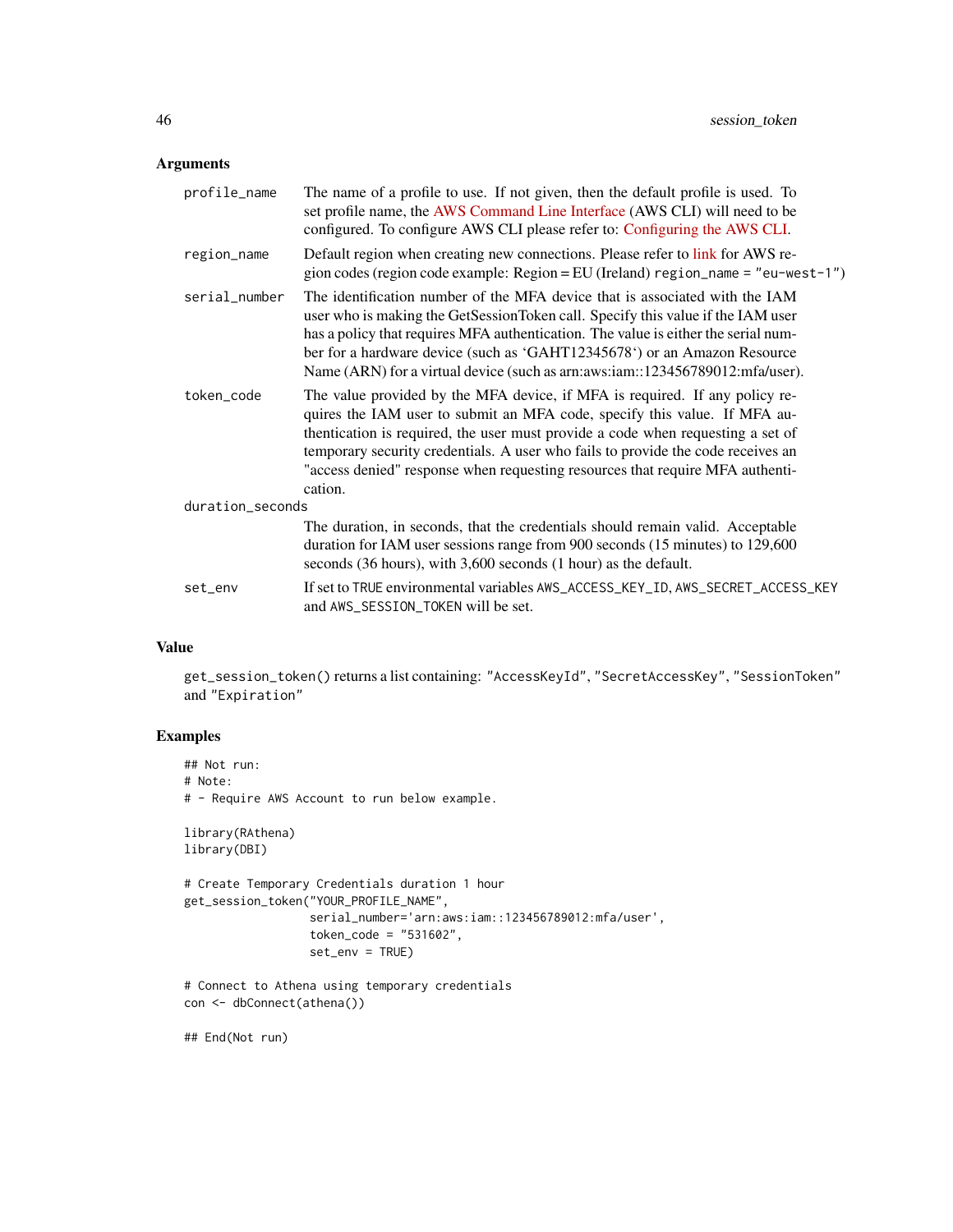<span id="page-46-1"></span><span id="page-46-0"></span>

## Description

Creates an interface to compose CREATE EXTERNAL TABLE.

## Usage

```
## S4 method for signature 'AthenaConnection'
sqlCreateTable(
 con,
 table,
 fields,
 field.types = NULL,
 partition = NULL,
 s3.location = NULL,
 file.type = c("tsv", "csv", "parquet", "json"),
 compress = FALSE,
  ...
)
```

| con         | A database connection.                                                                                                                                                                                                                              |
|-------------|-----------------------------------------------------------------------------------------------------------------------------------------------------------------------------------------------------------------------------------------------------|
| table       | The table name, passed on to dbQuoteIdentifier(). Options are:                                                                                                                                                                                      |
|             | • a character string with the unquoted DBMS table name, e.g. "table_name",                                                                                                                                                                          |
|             | • a call to Id() with components to the fully qualified table name, e.g. Id(schema<br>$=$ "my_schema", table = "table_name")                                                                                                                        |
|             | • a call to SQL() with the quoted and fully qualified table name given verba-<br>tim, e.g. SQL('"my_schema"."table_name"')                                                                                                                          |
| fields      | Either a character vector or a data frame.                                                                                                                                                                                                          |
|             | A named character vector: Names are column names, values are types. Names<br>are escaped with dbQuoteIdentifier(). Field types are unescaped.                                                                                                       |
|             | A data frame: field types are generated using dbDataType().                                                                                                                                                                                         |
| field.types | Additional field types used to override derived types.                                                                                                                                                                                              |
| partition   | Partition Athena table (needs to be a named list or vector) for example: c(var1<br>$=$ "2019-20-13")                                                                                                                                                |
| s3.location | s3 bucket to store Athena table, must be set as a s3 uri for example ("s3://mybucket/data/").<br>By default s3.1 ocation is set s3 staging directory from AthenaConnection ob-<br>ject.                                                             |
| file.type   | What file type to store data.frame on s3, RAthena currently supports ["tsv",<br>"csv", "parquet", "json"]. Default delimited file type is "tsv", in previous ver-<br>sions of RAthena $(= < 1.6.0)$ file type "csv" was used as default. The reason |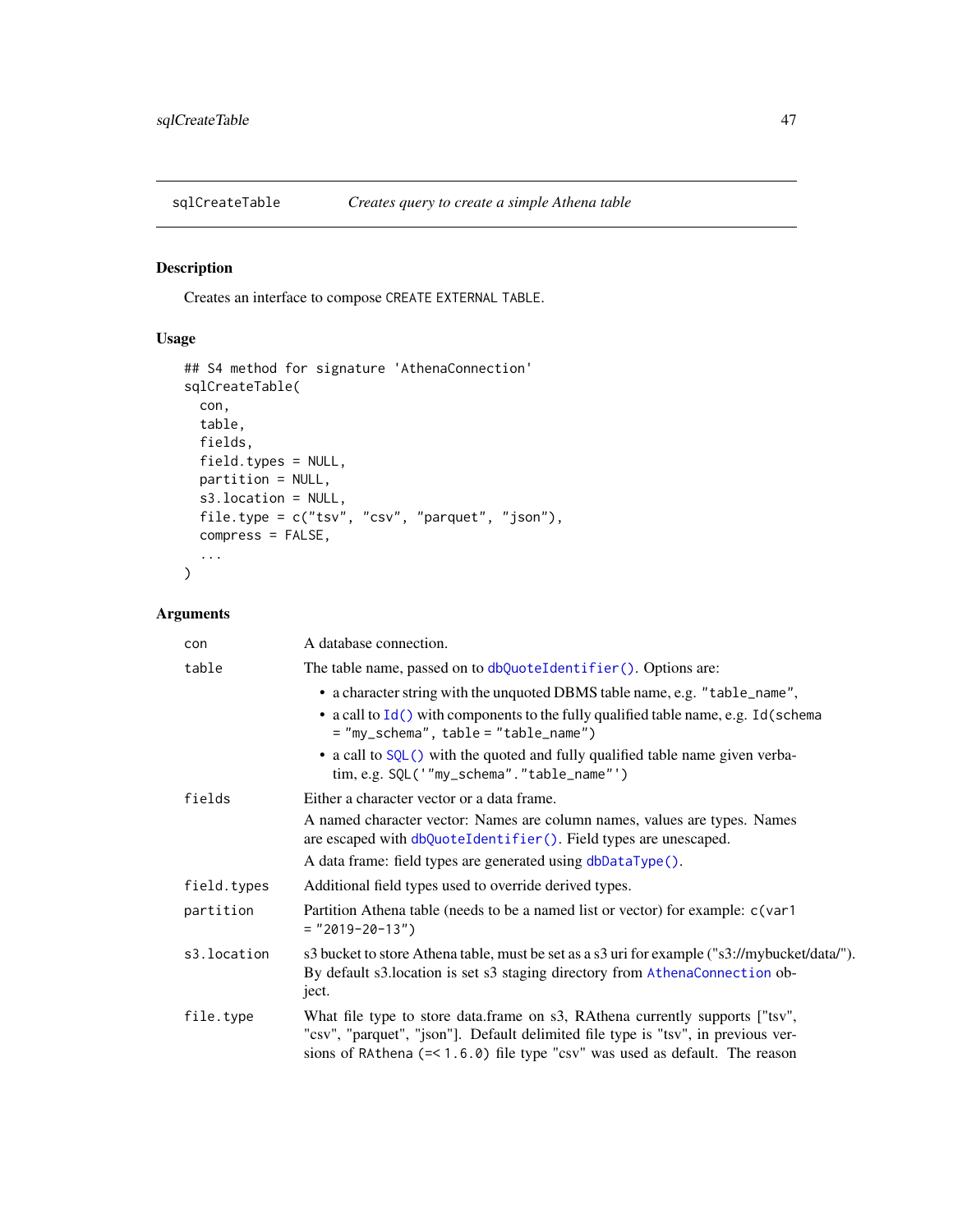<span id="page-47-0"></span>

|          | for the change is that columns containing Array/JSON format cannot be written<br>to Athena due to the separating value ",". This would cause issues with AWS<br>Athena. Note: "parquet" format is supported by the arrow package and it will<br>need to be installed to utilise the "parquet" format. "json" format is supported<br>by jsonlite package and it will need to be installed to utilise the "json" format. |
|----------|------------------------------------------------------------------------------------------------------------------------------------------------------------------------------------------------------------------------------------------------------------------------------------------------------------------------------------------------------------------------------------------------------------------------|
| compress | FALSE   TRUE To determine if to compress file type. If file type is ["csv", "tsv"]<br>then "gzip" compression is used, for file type "parquet" "snappy" compression<br>is used. Currently RAthena doesn't support compression for "json" file type.                                                                                                                                                                    |
| $\cdots$ | Other arguments used by individual methods.                                                                                                                                                                                                                                                                                                                                                                            |

#### Value

sqlCreateTable returns data.frame's DDL in the [SQL](#page-0-0) format.

#### See Also

## [sqlCreateTable](#page-46-1)

#### Examples

## Not run: # Note: # - Require AWS Account to run below example. # - Different connection methods can be used please see `RAthena::dbConnect` documnentation library(DBI) # Demo connection to Athena using profile name con <- dbConnect(RAthena::athena()) # Create DDL for iris data.frame sqlCreateTable(con, "iris", iris, s3.location = "s3://path/to/athena/table") # Create DDL for iris data.frame with partition sqlCreateTable(con, "iris", iris, partition = "timestamp", s3.location = "s3://path/to/athena/table") # Create DDL for iris data.frame with partition and file.type parquet sqlCreateTable(con, "iris", iris, partition = "timestamp", s3.location = "s3://path/to/athena/table", file.type = "parquet") # Disconnect from Athena dbDisconnect(con) ## End(Not run)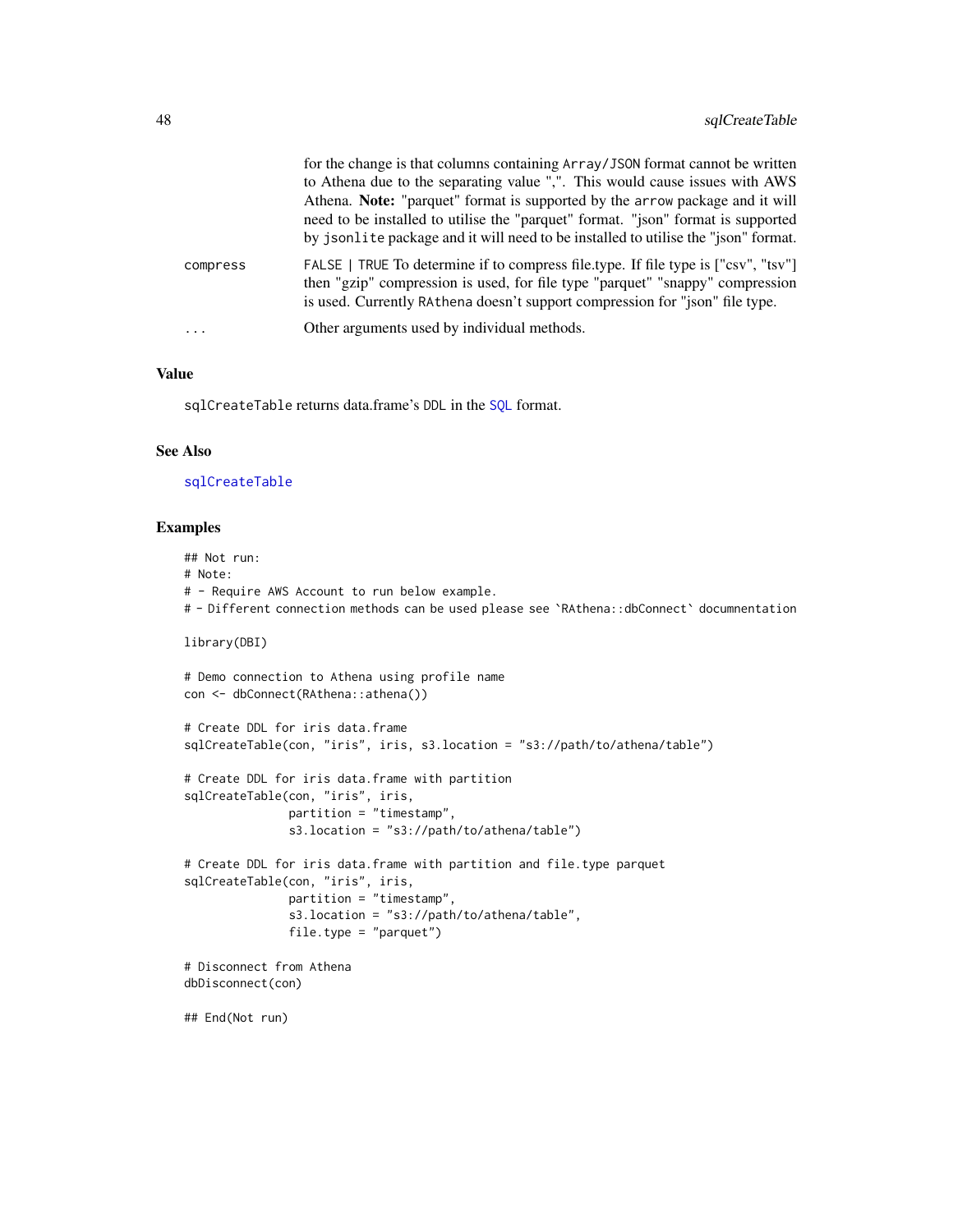<span id="page-48-1"></span><span id="page-48-0"></span>

## Description

This method converts data.frame columns into the correct format so that it can be uploaded Athena.

## Usage

```
## S4 method for signature 'AthenaConnection'
sqlData(
 con,
 value,
 row.names = NA,
 file.type = c("tsv", "csv", "parquet", "json"),
  ...
\mathcal{L}
```
## Arguments

| con       | A database connection.                                                                                                                                                                                                                                                                              |
|-----------|-----------------------------------------------------------------------------------------------------------------------------------------------------------------------------------------------------------------------------------------------------------------------------------------------------|
| value     | A data frame                                                                                                                                                                                                                                                                                        |
| row.names | Either TRUE, FALSE, NA or a string.<br>If TRUE, always translate row names to a column called "row_names". If FALSE,<br>never translate row names. If NA, translate rownames only if they're a character<br>vector.<br>A string is equivalent to TRUE, but allows you to override the default name. |
|           | For backward compatibility, NULL is equivalent to FALSE.                                                                                                                                                                                                                                            |
| file.type | What file type to store data.frame on s3, RAthena currently supports ["csv",<br>"tsv", "parquet", "json"]. Note: This parameter is used for format any special<br>characters that clash with file type separator.                                                                                   |
| $\ddotsc$ | Other arguments used by individual methods.                                                                                                                                                                                                                                                         |

## Value

sqlData returns a dataframe formatted for Athena. Currently converts list variable types into character split by '|', similar to how data.table writes out to files.

## See Also

[sqlData](#page-48-1)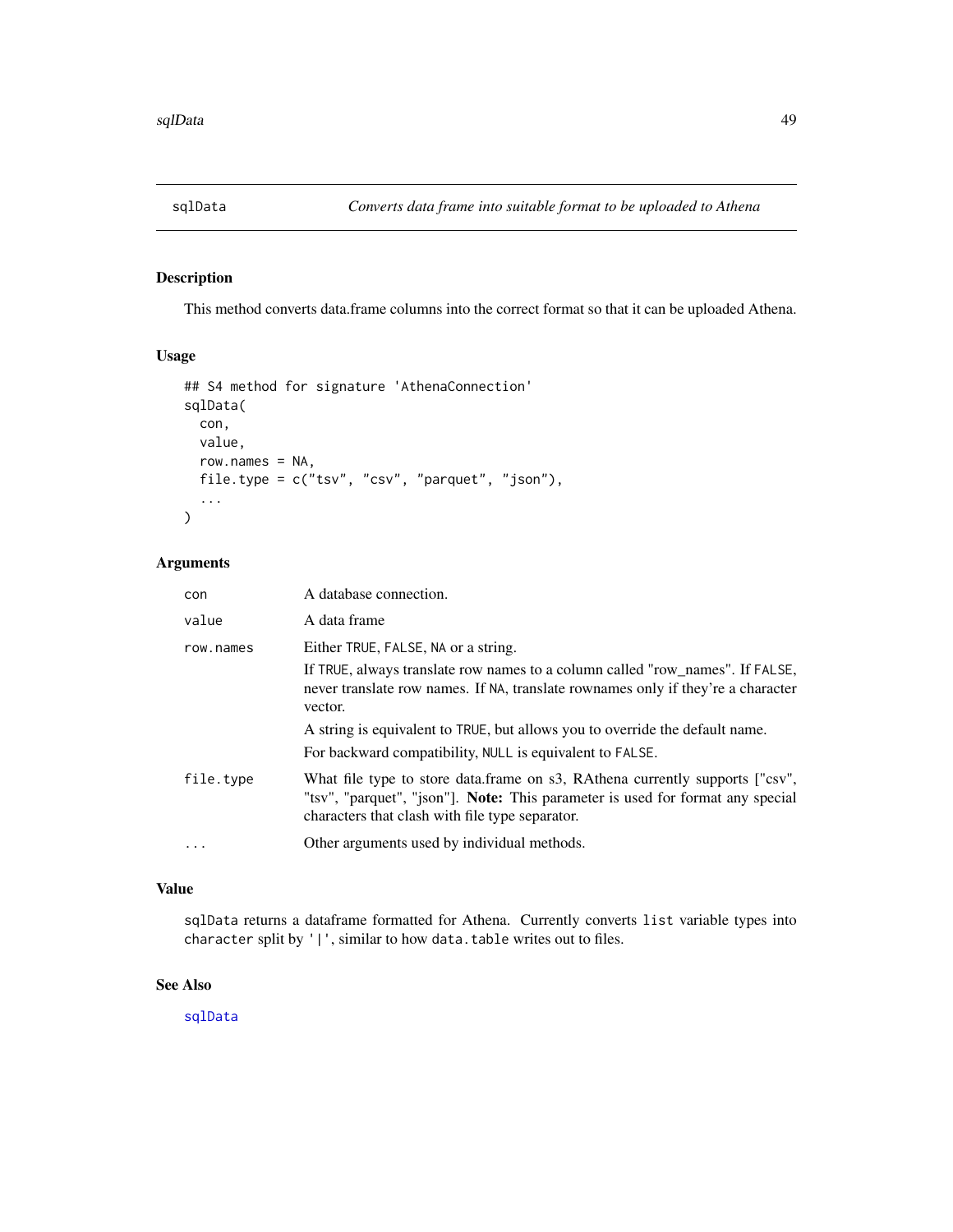<span id="page-49-0"></span>sql\_translate\_env *AWS Athena backend dbplyr version 1 and 2*

#### Description

Create s3 implementation of sql\_translate\_env for AWS Athena sql translate environment based off [Athena Data Types](https://docs.aws.amazon.com/athena/latest/ug/data-types.html) and [DML Queries, Functions, and Operators](https://docs.aws.amazon.com/athena/latest/ug/functions-operators-reference-section.html)

#### Usage

```
sql_translation.AthenaConnection(con)
```
sql\_translate\_env.AthenaConnection(con)

sql\_escape\_string.AthenaConnection(con, x)

#### Arguments

| con | An AthenaConnection object, produced by [DBI::dbConnect()]                                                                                                                                                                           |
|-----|--------------------------------------------------------------------------------------------------------------------------------------------------------------------------------------------------------------------------------------|
| x   | An object to escape. Existing sql vectors will be left as is, character vectors are<br>escaped with single quotes, numeric vectors have trailing '.0' added if they're<br>whole numbers, identifiers are escaped with double quotes. |
|     |                                                                                                                                                                                                                                      |

```
work_group Athena Work Groups
```
## **Description**

Lower level API access, allows user to create and delete Athena Work Groups.

- create\_work\_group Creates a workgroup with the specified name [\(link\)](https://boto3.amazonaws.com/v1/documentation/api/latest/reference/services/athena.html#Athena.Client.create_work_group). The work group utilises parameters from the dbConnect object, to determine the encryption and output location of the work group. The s3\_staging\_dir, encryption\_option and kms\_key parameters are gotten from [dbConnect](#page-12-1)
- tag\_options Helper function to create tag options for function create\_work\_group()
- delete\_work\_group Deletes the workgroup with the specified name [\(link\)](https://boto3.amazonaws.com/v1/documentation/api/latest/reference/services/athena.html#Athena.Client.delete_work_group). The primary workgroup cannot be deleted.
- list\_work\_groups Lists available workgroups for the account [\(link\)](https://boto3.amazonaws.com/v1/documentation/api/latest/reference/services/athena.html#Athena.Client.list_work_groups).
- get\_work\_group Returns information about the workgroup with the specified name [\(link\)](https://boto3.amazonaws.com/v1/documentation/api/latest/reference/services/athena.html#Athena.Client.get_work_group).
- update work group Updates the workgroup with the specified name [\(link\)](https://boto3.amazonaws.com/v1/documentation/api/latest/reference/services/athena.html#Athena.Client.update_work_group). The workgroup's name cannot be changed. The work group utilises parameters from the dbConnect object, to determine the encryption and output location of the work group. The s3\_staging\_dir, encryption\_option and kms\_key parameters are gotten from [dbConnect](#page-12-1)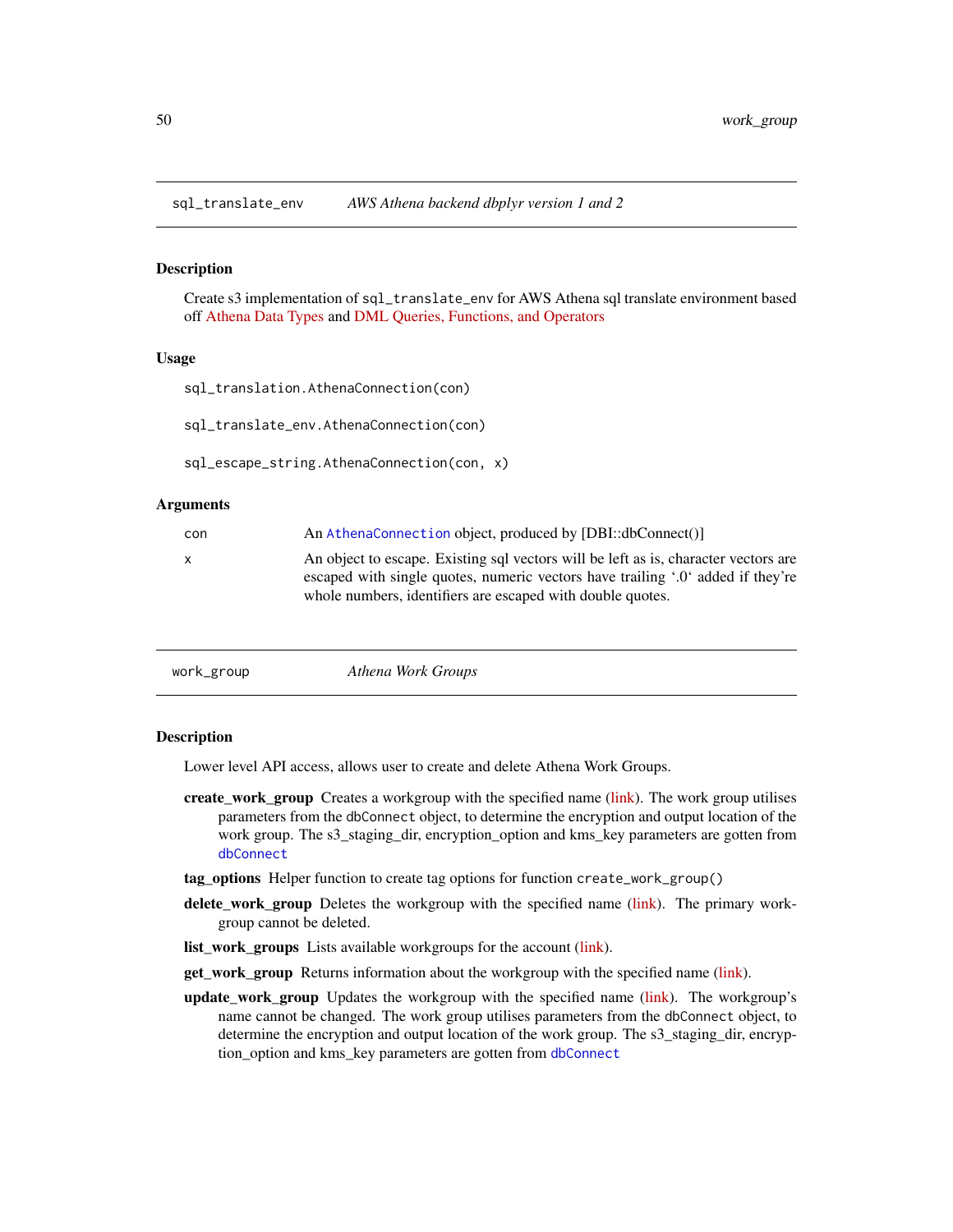<span id="page-50-0"></span>work\_group 51

## Usage

```
create_work_group(
 conn,
  work_group = NULL,
  enforce_work_group_config = FALSE,
 publish_cloud_watch_metrics = FALSE,
 bytes_scanned_cut_off = 10000000L,
  requester_pays = FALSE,
 description = NULL,
  tags = tag_options(key = NULL, value = NULL)
\mathcal{L}tag_options(key = NULL, value = NULL)
delete_work_group(conn, work_group = NULL, recursive_delete_option = FALSE)
list_work_groups(conn)
get_work_group(conn, work_group = NULL)
update_work_group(
  conn,
  work_group = NULL,
  remove_output_location = FALSE,
  enforce_work_group_config = FALSE,
  publish_cloud_watch_metrics = FALSE,
  bytes_scanned_cut_off = 10000000L,
  requester_pays = FALSE,
 description = NULL,
  state = c("ENABLED", "DISABLED")
)
```

| conn                        | A dbConnect object, as returned by dbConnect()                                                                                                                                                                  |  |
|-----------------------------|-----------------------------------------------------------------------------------------------------------------------------------------------------------------------------------------------------------------|--|
| work_group                  | The Athena workgroup name.                                                                                                                                                                                      |  |
| enforce_work_group_config   |                                                                                                                                                                                                                 |  |
|                             | If set to TRUE, the settings for the workgroup override client-side settings. If set<br>to FALSE, client-side settings are used. For more information, see Workgroup<br>Settings Override Client-Side Settings. |  |
| publish_cloud_watch_metrics |                                                                                                                                                                                                                 |  |
|                             | Indicates that the Amazon CloudWatch metrics are enabled for the workgroup.                                                                                                                                     |  |
| bytes_scanned_cut_off       |                                                                                                                                                                                                                 |  |
|                             | The upper data usage limit (cutoff) for the amount of bytes a single query in a<br>workgroup is allowed to scan.                                                                                                |  |
|                             | requester_pays If set to TRUE, allows members assigned to a workgroup to reference Amazon<br>S3 Requester Pays buckets in queries. If set to FALSE, workgroup members                                           |  |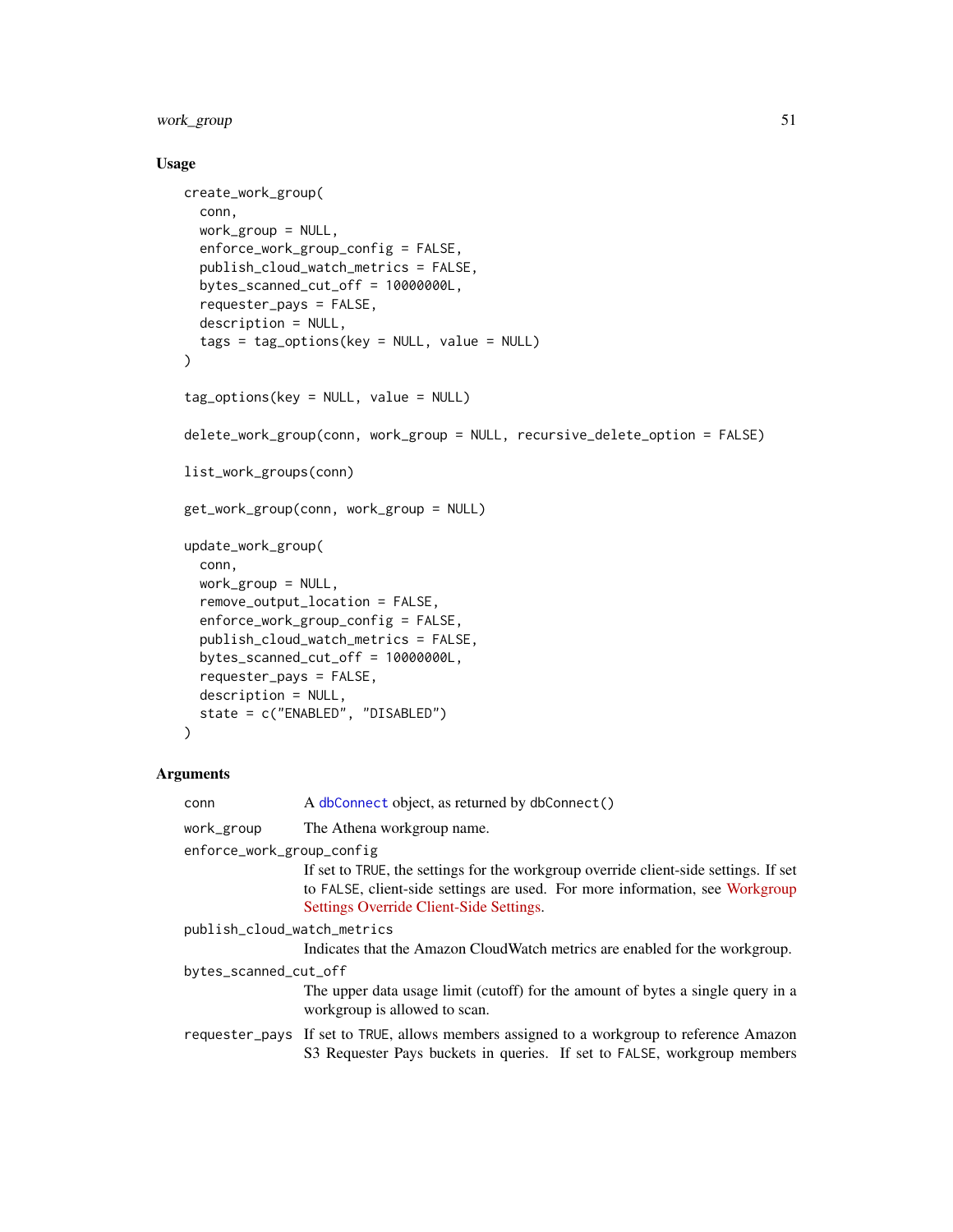|                                              |                         | cannot query data from Requester Pays buckets, and queries that retrieve data<br>from Requester Pays buckets cause an error. The default is false. For more<br>information about Requester Pays buckets, see Requester Pays Buckets in the<br>Amazon Simple Storage Service Developer Guide.                                                                                                                                                                                                                                                                                                                                                                                                                                                                                                                                                                                                            |
|----------------------------------------------|-------------------------|---------------------------------------------------------------------------------------------------------------------------------------------------------------------------------------------------------------------------------------------------------------------------------------------------------------------------------------------------------------------------------------------------------------------------------------------------------------------------------------------------------------------------------------------------------------------------------------------------------------------------------------------------------------------------------------------------------------------------------------------------------------------------------------------------------------------------------------------------------------------------------------------------------|
|                                              | description             | The workgroup description.                                                                                                                                                                                                                                                                                                                                                                                                                                                                                                                                                                                                                                                                                                                                                                                                                                                                              |
|                                              | tags                    | A tag that you can add to a resource. A tag is a label that you assign to an AWS<br>Athena resource (a workgroup). Each tag consists of a key and an optional value,<br>both of which you define. Tags enable you to categorize workgroups in Athena,<br>for example, by purpose, owner, or environment. Use a consistent set of tag keys<br>to make it easier to search and filter workgroups in your account. The maximum<br>tag key length is 128 Unicode characters in UTF-8. The maximum tag value<br>length is 256 Unicode characters in UTF-8. You can use letters and numbers<br>representable in UTF-8, and the following characters: "+ - = . $\angle$ : / @". Tag<br>keys and values are case-sensitive. Tag keys must be unique per resource. Please<br>use the helper function tag_options() to create tags for work group, if no tags<br>are required please put NULL for this parameter. |
|                                              | key                     | A tag key. The tag key length is from 1 to 128 Unicode characters in UTF-<br>8. You can use letters and numbers representable in UTF-8, and the following<br>characters: "+ - = . $\angle$ : / @". Tag keys are case-sensitive and must be unique<br>per resource.                                                                                                                                                                                                                                                                                                                                                                                                                                                                                                                                                                                                                                      |
|                                              | value                   | A tag value. The tag value length is from 0 to 256 Unicode characters in UTF-<br>8. You can use letters and numbers representable in UTF-8, and the following<br>characters: "+ - = . $\angle$ : / @". Tag values are case-sensitive.                                                                                                                                                                                                                                                                                                                                                                                                                                                                                                                                                                                                                                                                   |
|                                              | recursive_delete_option |                                                                                                                                                                                                                                                                                                                                                                                                                                                                                                                                                                                                                                                                                                                                                                                                                                                                                                         |
|                                              |                         | The option to delete the workgroup and its contents even if the workgroup con-<br>tains any named queries                                                                                                                                                                                                                                                                                                                                                                                                                                                                                                                                                                                                                                                                                                                                                                                               |
|                                              | remove_output_location  |                                                                                                                                                                                                                                                                                                                                                                                                                                                                                                                                                                                                                                                                                                                                                                                                                                                                                                         |
|                                              |                         | If set to TRUE, indicates that the previously-specified query results location (also<br>known as a client-side setting) for queries in this workgroup should be ignored<br>and set to null. If set to FALSE the out put location in the workgroup's result<br>configuration will be updated with the new value. For more information, see<br>Workgroup Settings Override Client-Side Settings.                                                                                                                                                                                                                                                                                                                                                                                                                                                                                                          |
|                                              | state                   | The workgroup state that will be updated for the given workgroup.                                                                                                                                                                                                                                                                                                                                                                                                                                                                                                                                                                                                                                                                                                                                                                                                                                       |
| <b>Value</b>                                 |                         |                                                                                                                                                                                                                                                                                                                                                                                                                                                                                                                                                                                                                                                                                                                                                                                                                                                                                                         |
|                                              |                         | create_work_group Returns NULL but invisible                                                                                                                                                                                                                                                                                                                                                                                                                                                                                                                                                                                                                                                                                                                                                                                                                                                            |
| tag options Returns list but invisible       |                         |                                                                                                                                                                                                                                                                                                                                                                                                                                                                                                                                                                                                                                                                                                                                                                                                                                                                                                         |
| delete_work_group Returns NULL but invisible |                         |                                                                                                                                                                                                                                                                                                                                                                                                                                                                                                                                                                                                                                                                                                                                                                                                                                                                                                         |

list\_work\_groups Returns list of available work groups

get\_work\_group Returns list of work group meta data

update\_work\_group Returns NULL but invisible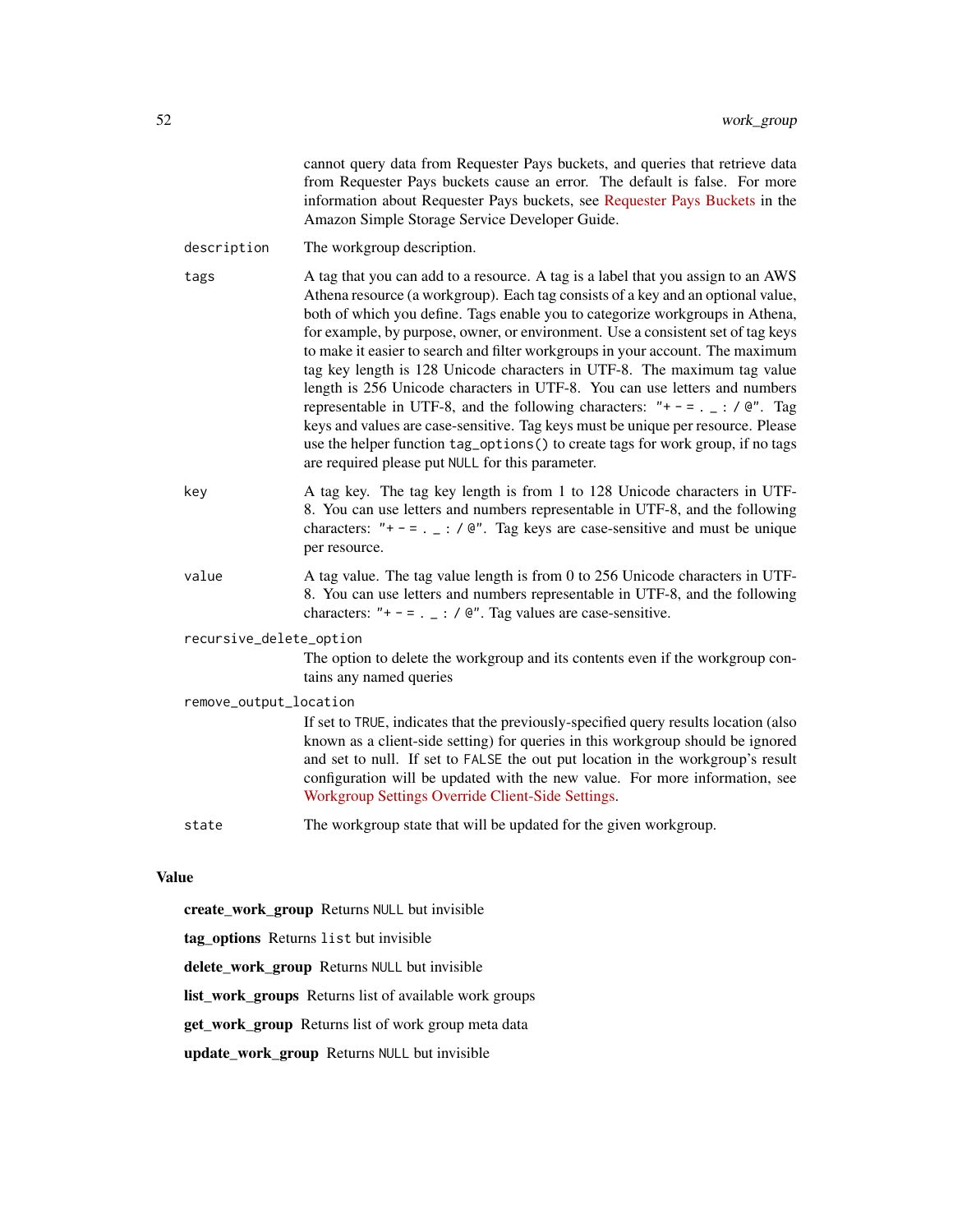## work\_group 53

## Examples

```
## Not run:
# Note:
# - Require AWS Account to run below example.
# - Different connection methods can be used please see `RAthena::dbConnect` documnentation
library(RAthena)
# Demo connection to Athena using profile name
con <- dbConnect(RAthena::athena())
# List current work group available
list_work_groups(con)
# Create a new work group
wg <- create_work_group(con,
                  "demo_work_group",
                   description = "This is a demo work group",
                   tags = tag_options(key= "demo_work_group", value = "demo_01"))
# List work groups to see new work group
list_work_groups(con)
# get meta data from work group
wg <- get_work_group(con, "demo_work_group")
# Update work group
wg <- update_work_group(con, "demo_work_group",
                  description = "This is a demo work group update")
# get updated meta data from work group
wg <- get_work_group(con, "demo_work_group")
# Delete work group
delete_work_group(con, "demo_work_group")
# Disconect from Athena
dbDisconnect(con)
```
## End(Not run)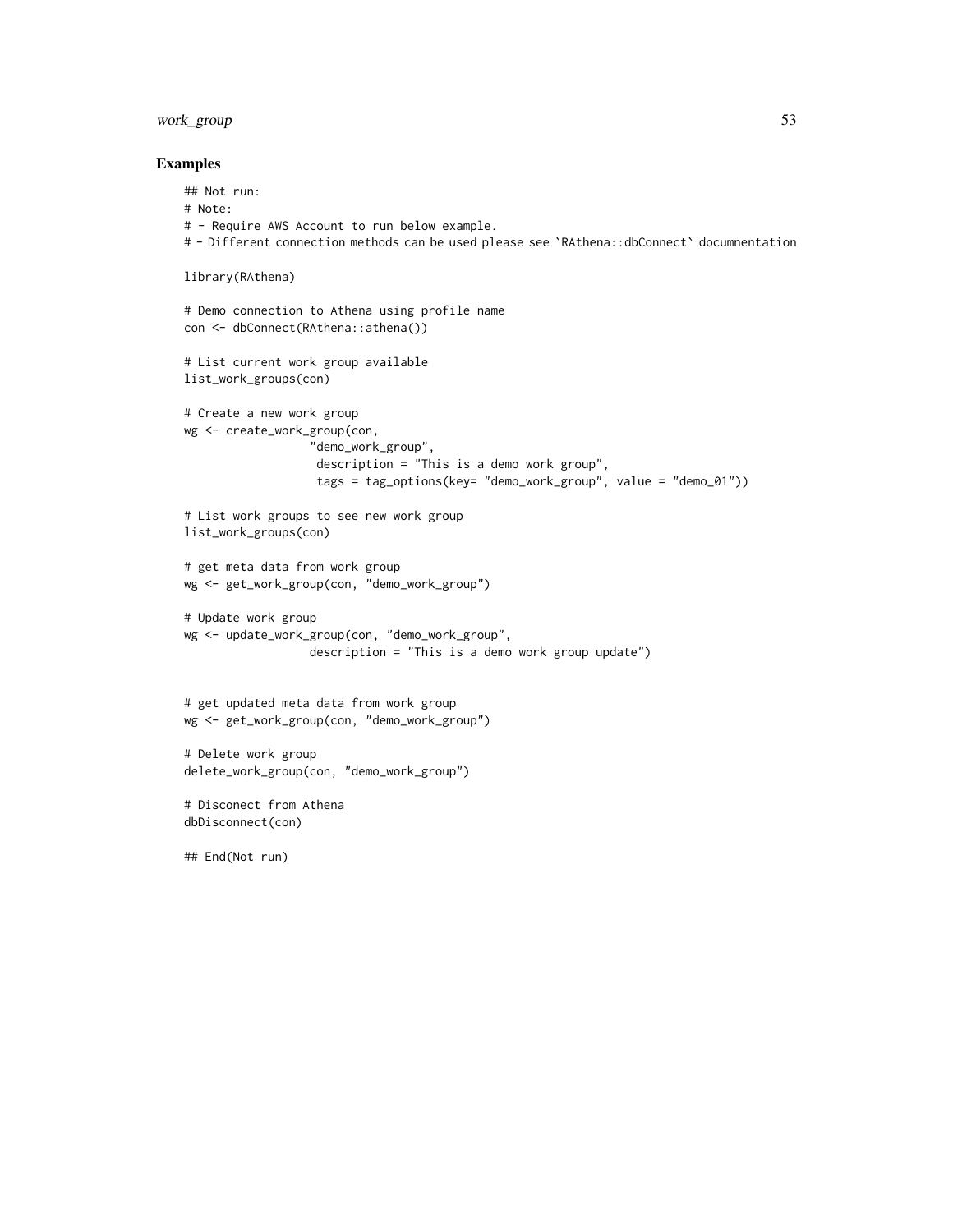# <span id="page-53-0"></span>Index

assume\_role, [4](#page-3-0) athena, [5](#page-4-0) AthenaConnection, *[7](#page-6-0)*, *[17](#page-16-0)*, *[47](#page-46-0)*, *[50](#page-49-0)* AthenaWriteTables, [6,](#page-5-0) *[38](#page-37-0)*, *[40](#page-39-0)* backend\_dbplyr\_v1, [9,](#page-8-0) *[38](#page-37-0)* backend\_dbplyr\_v2, [10,](#page-9-0) *[38](#page-37-0)* conda\_binary(), *[42](#page-41-0)* create\_work\_group *(*work\_group*)*, [50](#page-49-0) db\_compute, [37](#page-36-0) db\_connection\_describe, [39](#page-38-0) db\_copy\_to, [39](#page-38-0) db\_desc, [41](#page-40-0) db\_explain.AthenaConnection *(*backend\_dbplyr\_v1*)*, [9](#page-8-0) db\_query\_fields.AthenaConnection *(*backend\_dbplyr\_v1*)*, [9](#page-8-0) dbClearResult, [11](#page-10-0) dbClearResult,AthenaResult-method *(*dbClearResult*)*, [11](#page-10-0) dbColumnInfo, [12](#page-11-0) dbColumnInfo,AthenaResult-method *(*dbColumnInfo*)*, [12](#page-11-0) dbConnect, *[5](#page-4-0)*, *[9,](#page-8-0) [10](#page-9-0)*, *[16](#page-15-0)*, *[33](#page-32-0)*, *[37](#page-36-0)*, *[39–](#page-38-0)[41](#page-40-0)*, *[50,](#page-49-0) [51](#page-50-0)* dbConnect *(*dbConnect,AthenaDriver-method*)*, [13](#page-12-0) dbConnect(), *[20,](#page-19-0) [21](#page-20-0)*, *[24,](#page-23-0) [25](#page-24-0)*, *[27](#page-26-0)*, *[30](#page-29-0)*, *[32–](#page-31-0)[35](#page-34-0)*, *[43](#page-42-0)* dbConnect,AthenaDriver-method, [13](#page-12-0) dbConvertTable, [17](#page-16-0) dbConvertTable,AthenaConnection-method *(*dbConvertTable*)*, [17](#page-16-0) dbDataType, *[19](#page-18-0)* dbDataType *(*dbDataType,AthenaDriver,ANY-method*)*, dbGetTables, [27](#page-26-0) [18](#page-17-0) dbDataType(), *[47](#page-46-0)*

dbDataType,AthenaConnection,ANY-method *(*dbDataType,AthenaDriver,ANY-method*)*, [18](#page-17-0) dbDataType,AthenaConnection,data.frame-method *(*dbDataType,AthenaDriver,ANY-method*)*, [18](#page-17-0) dbDataType,AthenaDriver,ANY-method, [18](#page-17-0) dbDataType,AthenaDriver,list-method *(*dbDataType,AthenaDriver,ANY-method*)*, [18](#page-17-0) dbDisconnect, *[20](#page-19-0)*, [20](#page-19-0) dbDisconnect,AthenaConnection-method *(*dbDisconnect*)*, [20](#page-19-0) dbExecute, *[43](#page-42-0)* dbExecute,AthenaConnection,character-method *(*Query*)*, [43](#page-42-0) dbExistsTable, *[21](#page-20-0)*, [21](#page-20-0) dbExistsTable,AthenaConnection,character-method *(*dbExistsTable*)*, [21](#page-20-0) dbFetch, *[22](#page-21-0)*, [22](#page-21-0) dbFetch,AthenaResult-method *(*dbFetch*)*, [22](#page-21-0) dbGetInfo, *[23](#page-22-0)*, [23](#page-22-0) dbGetInfo,AthenaConnection-method *(*dbGetInfo*)*, [23](#page-22-0) dbGetInfo,AthenaResult-method *(*dbGetInfo*)*, [23](#page-22-0) dbGetPartition, [24](#page-23-0) dbGetPartition,AthenaConnection-method *(*dbGetPartition*)*, [24](#page-23-0) dbGetQuery, [25,](#page-24-0) *[26](#page-25-0)* dbGetQuery,AthenaConnection,character-method *(*dbGetQuery*)*, [25](#page-24-0) dbGetStatement, [26,](#page-25-0) *[27](#page-26-0)* dbGetStatement,AthenaResult-method *(*dbGetStatement*)*, [26](#page-25-0) dbGetTables,AthenaConnection-method *(*dbGetTables*)*, [27](#page-26-0)